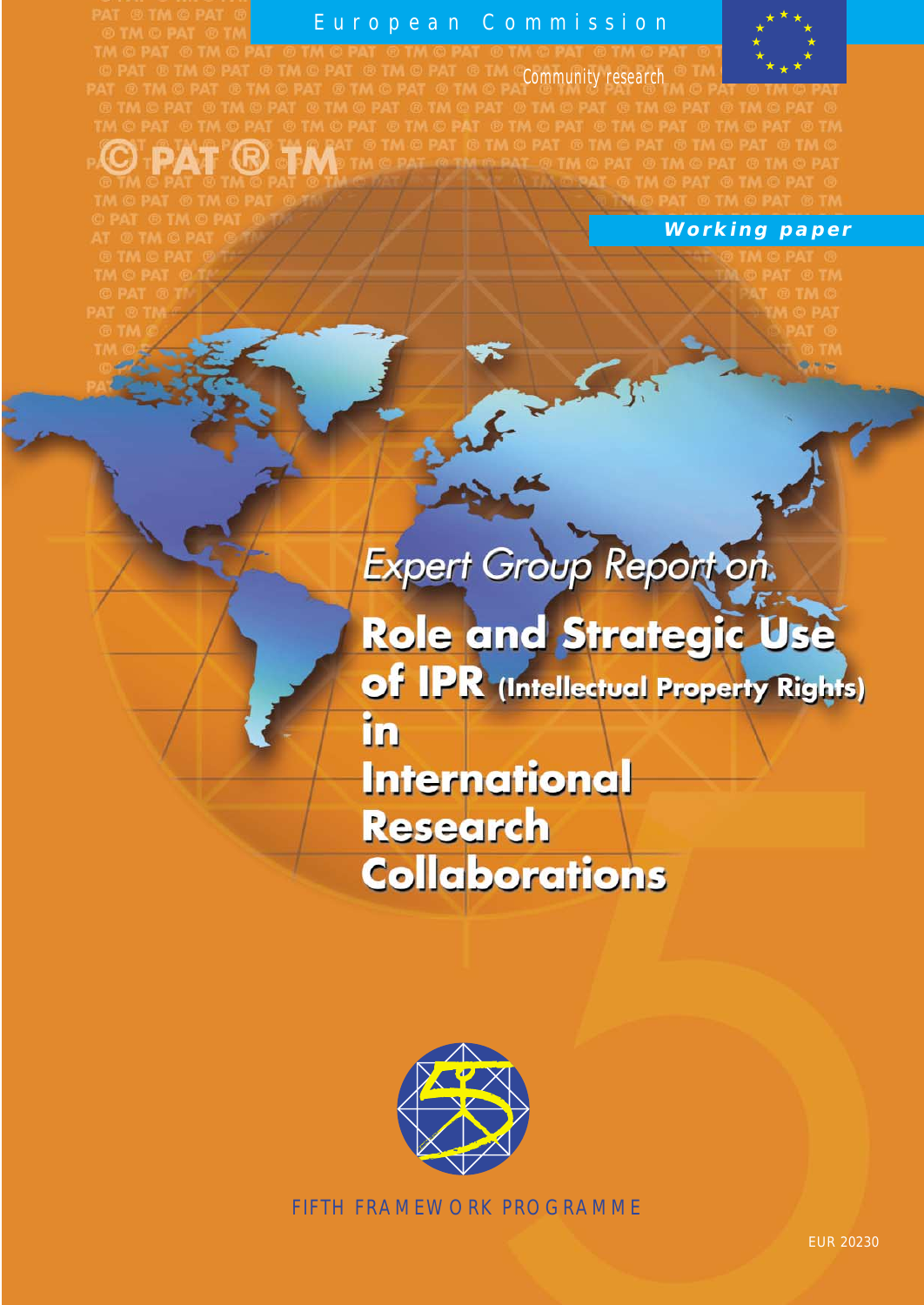#### Interested in European research?

*RTD info* is our quarterly magazine keeping you in touch with main developments (results, programmes, events, etc). It is available in English, French and German. A free sample copy or free subscription can be obtained from:

European Commission Directorate-General for Research Information and Communication Unit B-1049 Brussels Fax : (32-2) 29-58220 E-Mail: research@cec.eu.int Internet: http://europa.eu.int/comm/research/rtdinfo.htm/

EUROPEAN COMMISSION Directorate-General for Research — B.3 - European Research Area : Research and Innovation *Contact: Mr. Frederick Marcus European Commission, Office SDME 1/110 B-1049 Brussels* — *Tel: (32-2) 29-58337 E-mail: Frederick.Marcus@cec.eu.int*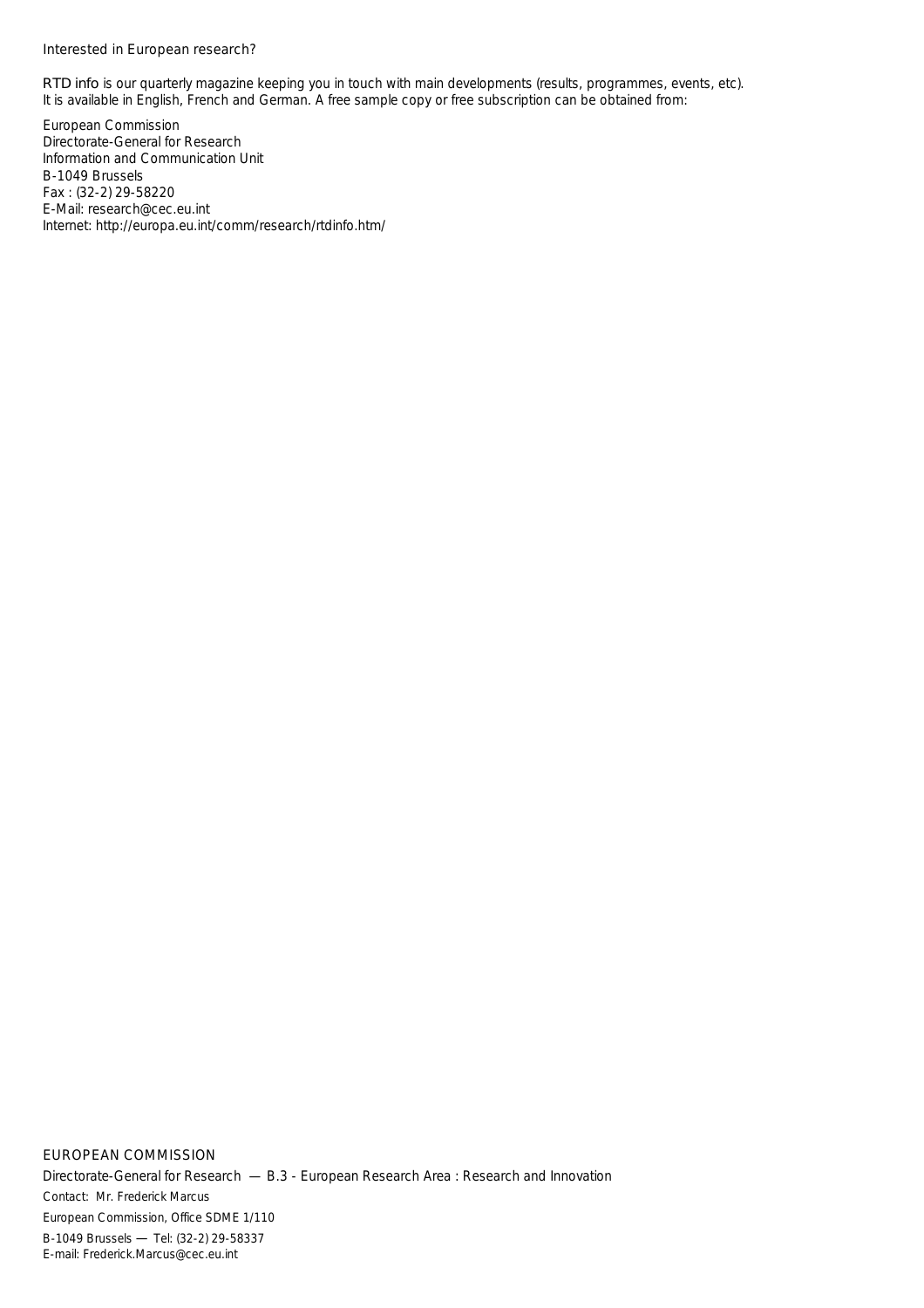# WORKING PAPER Expert Group Report on Role and Strategic Use of IPR (Intellectual Property Rights) in International Research Collaborations

Final Report - April 2002

Prepared by an independent Expert Working Group: John Adams (Chairman), Hugh Cameron (Rapporteur), Bénédicte Callan, Giovanni F. Casucci, Peter Cordsen, Dominique Deberdt, Dominique Foray, Ove Granstrand, Henk W. Hanneman, Walter Holzer, Lorenz Kaiser, Maija Lehtinen, Hanns Ullrich, Johan Van Helleputte, Paul V.U. van Grevenstein, Nicholas Vonortas

> Directorate-General for Research European Research Area : Research and Innovation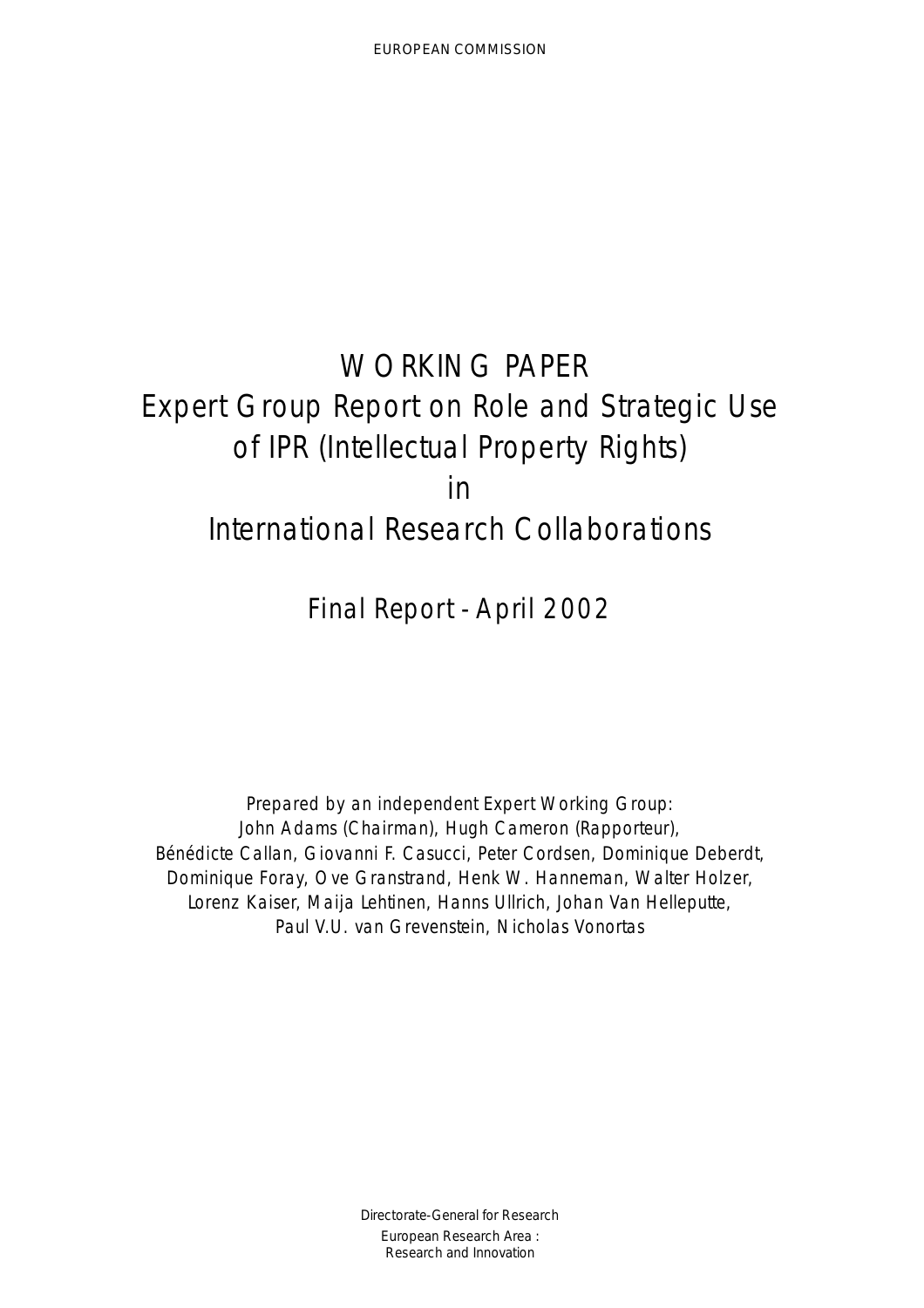#### LEGAL NOTICE:

Neither the European Commission nor any person acting on behalf of the Commission is responsible for the use which might be made of the following information.

A great deal of additional information on the European Union is available on the Internet. It can be accessed through the Europa server (http://europa.eu.int).

Luxembourg: Office for Official Publications of the European Communities, 2002

© European Communities, 2002 Reproduction is authorised provided the source is acknowledged.

*Printed in Belgium* PRINTED ON WHITE CHLORINE-FREE PAPER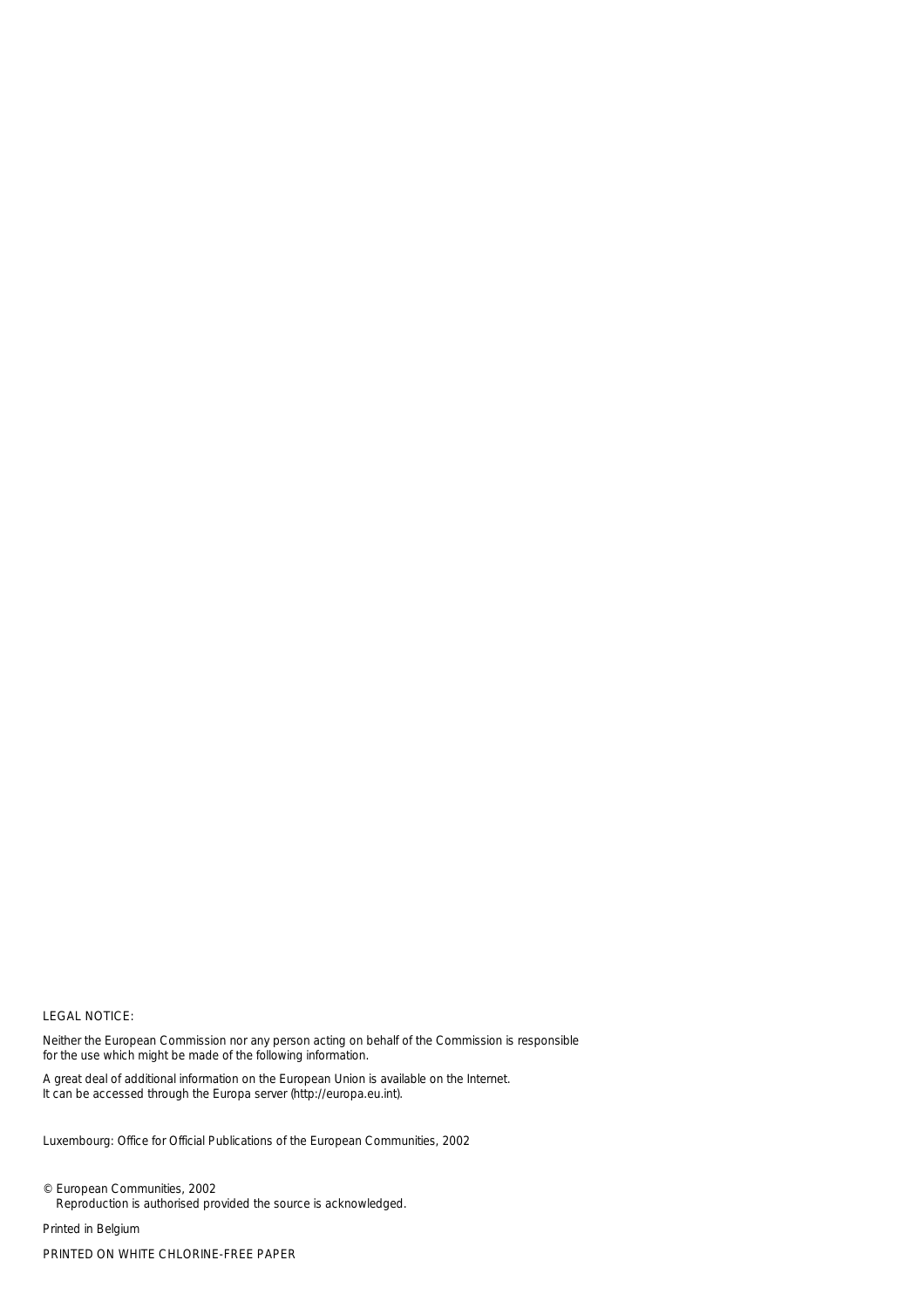# **TABLE OF CONTENTS**

#### **THE EXPERT WORKING GROUP ACKNOWLEDGEMENTS EUROPEAN COMMISSION**

#### **FOREWARD DISCLAIMER**

#### **EXECUTIVE SUMMARY BACKGROUND MAIN RECOMMENDATIONS BASED ON THE ANALYSIS IN THIS REPORT A: SPECIFIC MEASURES AND GUIDELINES B: POLICY RECOMMENDATIONS C: LEGAL RECOMMENDATIONS**

#### **CHAPTER 1: The Role of IPR and Public Policies in International Research Collaborations**

- 1.1 Research Collaboration
	- 1.1.1 The Complex Nature of Collaboration in Research
- 1.2 International Developments
- 1.3 Intellectual Property Rights in Collaborative Research and Development
- 1.4 Changes in IPRs and their use
- 1.5 Incentives and Motivations for Collaborative Research
	- 1.5.1 Public Policy
	- 1.5.2 Government motivations for supporting collaborative research
	- 1.5.3 Legal and political advantages
	- 1.5.4 Commercial perspectives
- 1.6 Public Policy
	- 1.6.1 European Research Area
- 1.7 Competition Law
- 1.8 Conclusion

#### **CHAPTER 2: Purpose and Structure of R&D Collaborations**

- 2.1 Forms of Collaboration
- 2.2 The Public Sector in Research Collaborations
	- 2.2.1 Changes in the Research System
	- 2.2.2 Public Research Interests
	- 2.2.3 Exploitation of Publicly Funded Research
- 2.3 Private sector Collaboration
- 2.4 Public/private Technology Transfer Structures
	- 2.4.1 Obstacles to the Technology Transfer Process
	- 2.4.2 Hybrid Organisations
	- 2.4.3 Contract Research
	- 2.4.4 Transfer of Know-how by Licensing and Personnel
	- 2.4.5 Strategic Alliances
	- 2.4.6 Multiple partners linked by a hub.
	- 2.4.7 Spin-off Companies

#### **CHAPTER 3: IPR and Knowledge Management in R&D Collaborations**

3.1 Traditional Models of Research and Exploitation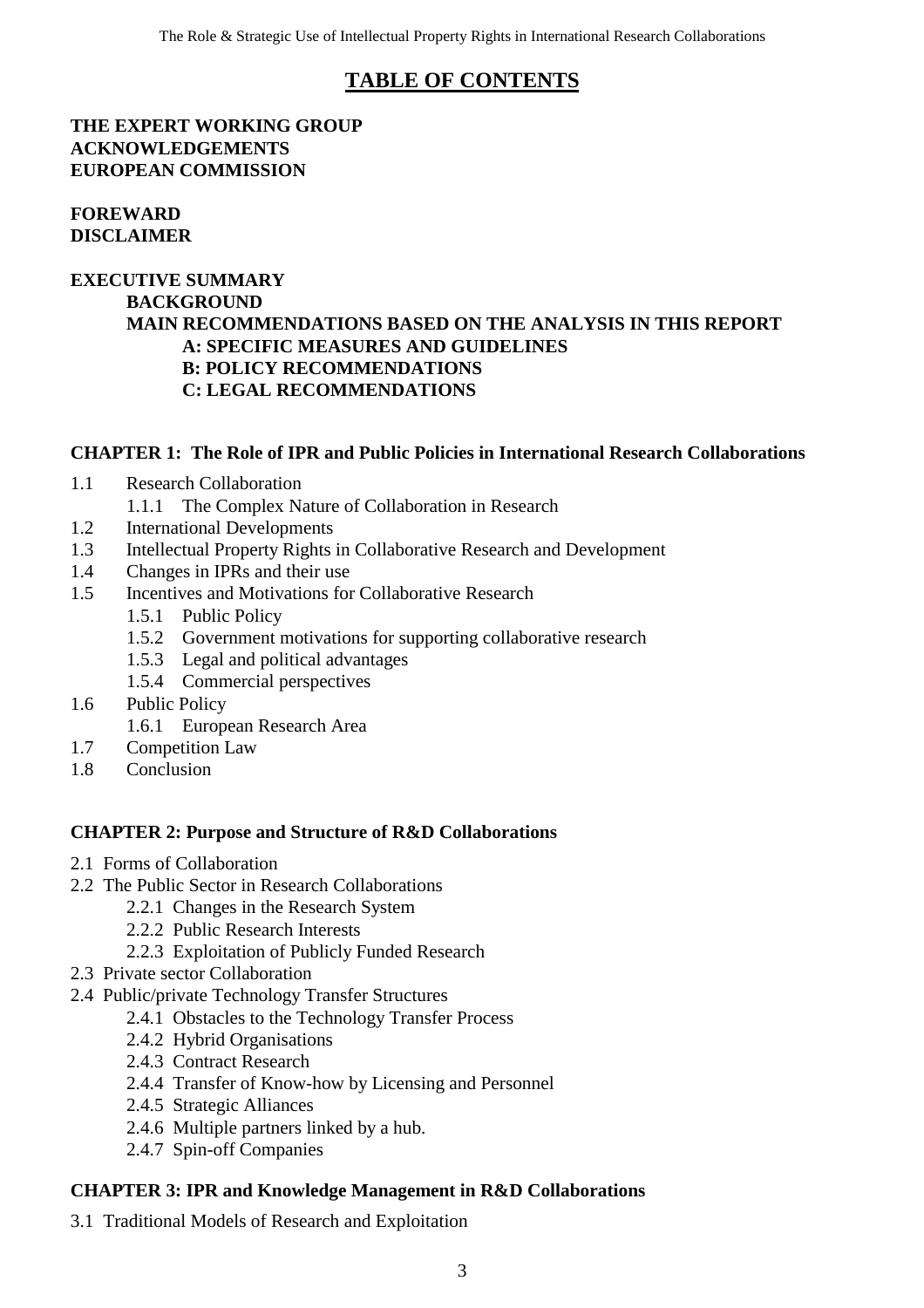- 3.2 The Key Role Of Intellectual Property Rights In Research Collaboration
- 3.3 General Collaboration Issues in IPRs
	- 3.3.1 Foreground and Background
	- 3.3.2 Influences On Choice Of Collaborators' IPR Strategy
	- 3.3.3 IPRs and Collaborative Participation
	- 3.3.4 Evolution of Collaboration Agreements
	- 3.3.5 Life Cycles & IPRs
	- 3.3.6 Exploitation of IPRs
	- 3.3.7 Employees Rights and Academic Freedom
- 3.4 Specific International Issues for Collaborative Research
	- 3.4.1 Integrated Policy Approach
	- 3.4.2 Asymmetry of Returns
	- 3.4.3 Intellectual Property Regimes
	- 3.4.4 Use of Funds
	- 3.4.5 Tax Treatment of R&D Expenditures
	- 3.4.6 Internet collaborations

## **CHAPTER 4: International Legal Aspects of IPR in R&D Collaborations { TC \l3 "}**

- 4.1 General legal background and problems of ownership rights**{** TC \l1 "**}**
	- 4.1.1 Ownership
	- 4.1.2 The inventor/creator
	- 4.1.3 Patent Filing Rules
	- 4.1.4 Prior users rights
	- 4.1.5 Enforcement
	- 4.1.6 Copyright and Designs
- 4.2 Background and foreground knowledge
- 4.3 Legal structures for collaborative ventures
- 4.4 Contractual problems
- 4.5 Problems where HEIs and PROs are collaborators
- 4.6 Problems where HEIs and PROs are collaborators
- 4.7 Ownership of research results and patent filing rules
- 4.8 Competition Policy concerning Research, Technology and Development Collaborations
- 4.9 The international framework
- 4.10 Tax regimes

#### **FOR CONCLUSIONS TO REPORT, SEE EXECUTIVE SUMMARY. FOR SECTORIAL INTERNATIONAL COLLABORATIONS, SEE APPENDIX A1.**

#### **APPENDICES:**

## **A1 COLLABORATIVE PROJECT CASE STUDIES** (Cross References to above sections)

- A. Standardisation The Telecoms Industry (1.3, 1.4c, 1.5.1, 3.3.2)
- B. Biotechnology (2.3, 2.4.6)
- C. Research Joint Venture (RJV): Automotive Industry (1.3)
- D. The Aerospace Industry (1.3)
- E. The American Textile Collaborative -AMTEX (2.4)
- F. Collaboration in the ICT world (1.3, 1.5.1, 2.4.6, 3.3.5)
- G. International Collaboration Intelligent Manufacturing Systems (3.4.1, 3.4.2)
- H. Designs (4.1.6)

## **A2 BIBLIOGRAPHY & REFERENCE DOCUMENTS**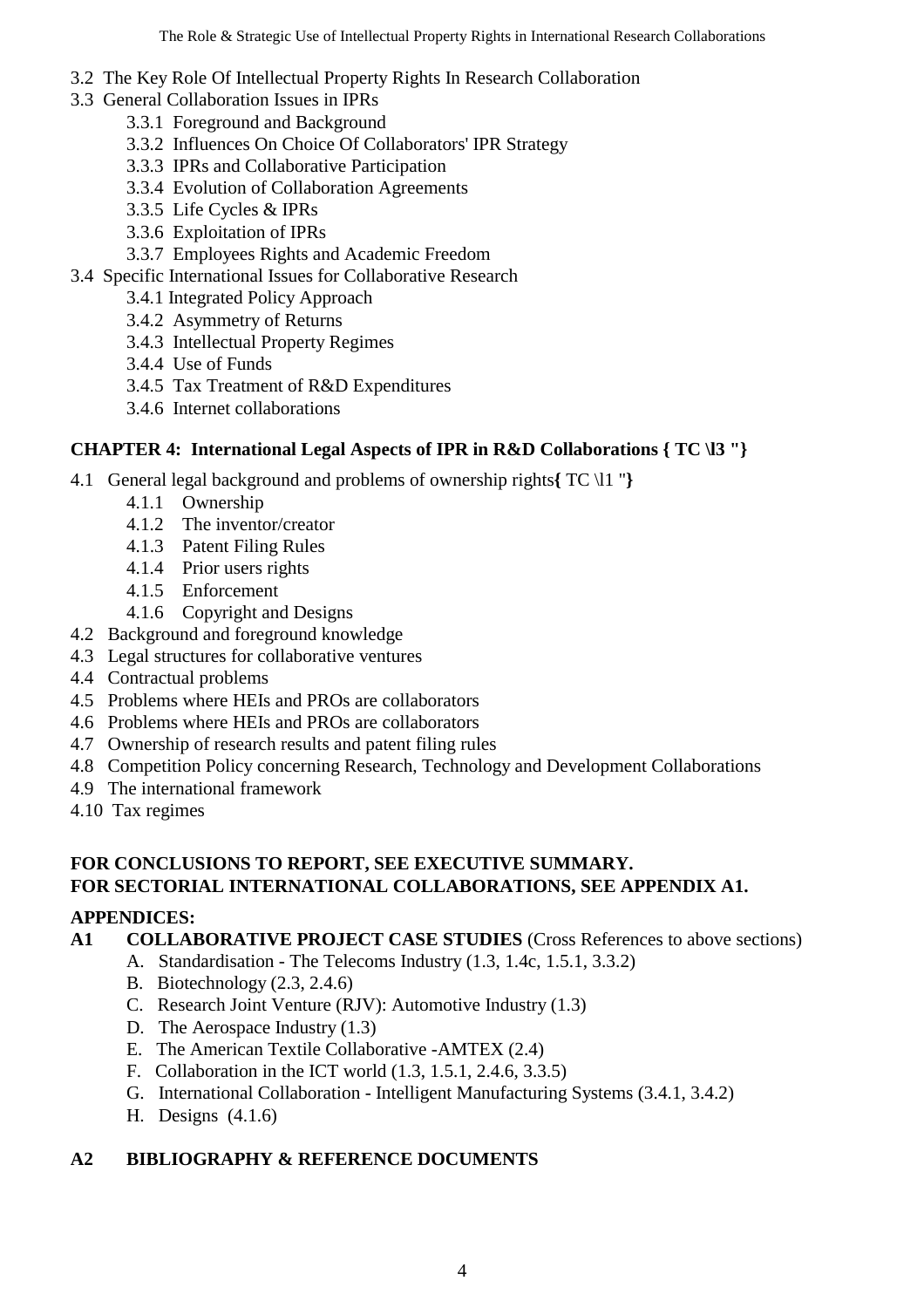# **THE EXPERT WORKING GROUP**

#### **Chair**

John N. Adams, Professor, Faculty of Law, University of Sheffield, Sheffield, **UK**

## **Rapporteur**

Hugh Cameron, PREST, The University of Manchester, Oxford Road, Manchester M13 9PL, **UK**

#### **Members**

Dr. Bénédicte Callan OECD, Science and Technology Policy Division, 2 rue André Pascal, 75775 Paris, **France**

Giovanni F.Casucci, MIP - Polytecnic School of Milan, Viale delle Rimembranze di Lambrate 14, 20134 Milano, **Italy**

Peter Cordsen, Danish Invention Centre, Danish Technological Institute, Gregersensvej, P.O. Box 411, DK-2630 Taastrup, **Denmark**

Dominique Deberdt, INPI, Observatoire de la Propriété Intellectuelle, 97 boulevard Carnot, 59040 Lille Cedex., **France**

Dominique Foray, Directeur de Recherche, Centre National de la Recherche Scientifique, IMRI, and Principal Administrator, OECD/CERI, 2 rue André-Pasca, 75775 Paris cedex 16, **France**

Ove Granstrand, Professor, Department of Industrial Management and Economics, Chalmers University of Technology, S - 412 96 Göteborg, **Sweden**

Henk W. Hanneman, O.C.E. - Technologied B.V., Head of Corporate Patents Department, PO BOX : 101, NL-5900 MA Venlo, **The Netherlands**

Walter Holzer, European Patent and Trademark Attorney, Guest-Professor for IP, University of Applied Arts, Vienna, Schottenring 16, Börsegebäude, A-1010 Vienna, **Austria**

Dr. Lorenz Kaiser, Director, Legal Affairs, Fraunhofer-Gesellschaft zur Förderung der Angewandten Forschung, Leonrodstr. 68, 80636 München, **Germany**

Maija Lehtinen, Legal Counsel, Legal Affairs, Tekes, National Technology Agency, P.O.Box 69, FIN-00101 Helsinki, **Finland**

Hanns Ullrich, Professor, Fakultät für Wirtschaft- und Organisationswissenschaften, Universität der Bundeswehr, München, D - 85577 Neubiberg, **Germany**

Johan Van Helleputte, Vice President, Strategic Development Unit, IMEC Kapeldreef 75, 3001 Leuven, **Belgium**

Paul V.U. van Grevenstein, Coordinator Technology Transfer, Leiden University Medical Center ("LUMC"), Wassenaarseweg 72, 233 AL Leiden, **The Netherlands**

Nicholas Vonortas, Professor and Director, Science, Technology and Public Policy Program, George Washington University, Washington, D.C., **USA**, and National Technical University of Athens, **Greece**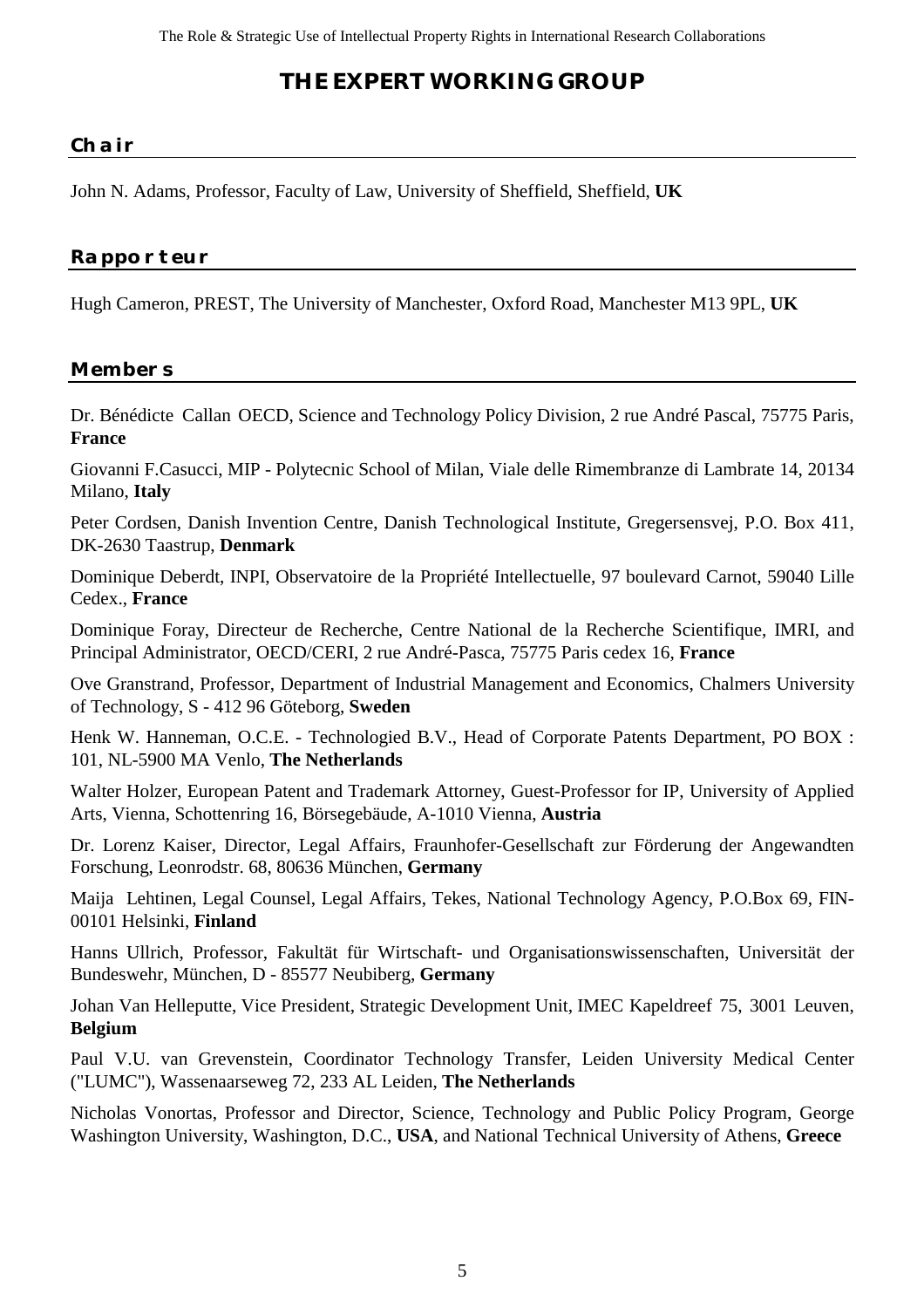# **ACKNOWLEDGEMENTS**

# **Expert invited to Working Group meeting**

Invited Expert 3rd meeting: Christopher Heath, Max Planck Institute for Foreign and International Patent, Copyright and Competition Law, Marstallplatz 1, 80539 München, **Germany**

# **EUROPEAN COMMISSION**

## **Officer responsible, Research DG**

Frederick Marcus (e-mail: Frederick.Marcus@cec.eu.int)

## **Other European Commission Staff involved**

#### **Research DG**

Christos Angelopoulos

Denis Dambois

Isi Saragossi

Birgit Weise-Montag

#### **Enterprise DG**

Luis Ferrao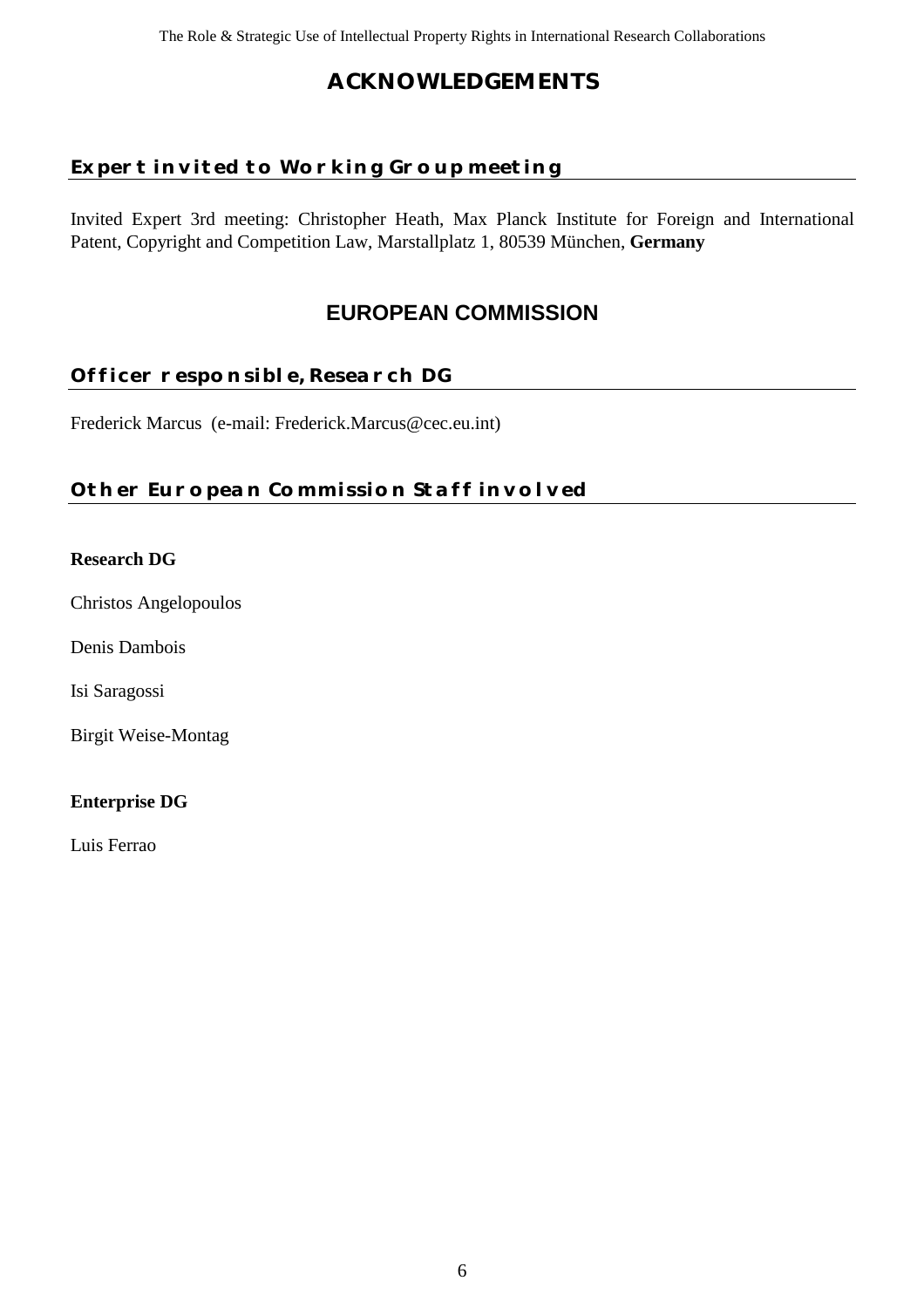# **FOREWORD**

# **Expert Group Working Method**

The purpose of the expert groups is to promote communication and debate at the European level between policy researchers and policy makers on important Research policy topics, and to provide guidelines to researchers and to policy makers. The expert working groups review, consolidate and synthesise results of research to identify issues and options for Research policy. The task of each working group is to prepare a report in a form appropriate for discussion with policy makers and other stakeholders. The overall objective is to promote a shared understanding of the issues in order to facilitate the development of more consistent, concerted and complementary European and national S&T policies, and to provide guidelines and options for researchers and innovators.

## **The Expert Working Group**

The Expert Working Group '**Role and Strategic Use of Intellectual Property Rights in International Research Collaborations'** met five times in 2000-2001 to develop a broad strategic view of the various IPR and International Research Collaboration issues from a Research policy perspective: what are the issues, their importance, and the best approach in addressing them. Experts also submitted individual contributions to be discussed at the meetings. The group then made its own recommendations concerning the objectives, scope and content of appropriate guidelines and policies, and a final report was prepared by the Rapporteur in conjunction with the Chairman. The meetings were attended by Commission staff, who contributed information on EU policies and programmes.

## **Purpose of the report**

The purpose of the report is to develop a broad strategic view of various IPR issues from a Research policy perspective.

Key issues covered include:

- **1. The Role of IPR and Public Policies in International Research Collaborations**
- **2. Purpose and Structure of R&D Collaborations**
- **3. IPR and Knowledge Management in R&D Collaborations**
- **4. International Legal Aspects of IPR in R&D Collaborations**

# **DISCLAIMER**

**The contents of this report are the sole responsibility of the expert working group. Although members of the Commission services participated in this workshop and provided information and assistance in assembling this report, the views expressed both individually and collectively in this report are those of the external experts attending the meetings, and may not in any circumstances be regarded as stating an official position of the European Commission.**

**LEGAL NOTICE: Neither the European Commission nor any person acting on behalf of the Commission is responsible for the use which might be made of the following information.**

 **European Communities, 2002**

 **Reproduction is authorised provided the source is acknowledged.{ TC \l3 "}**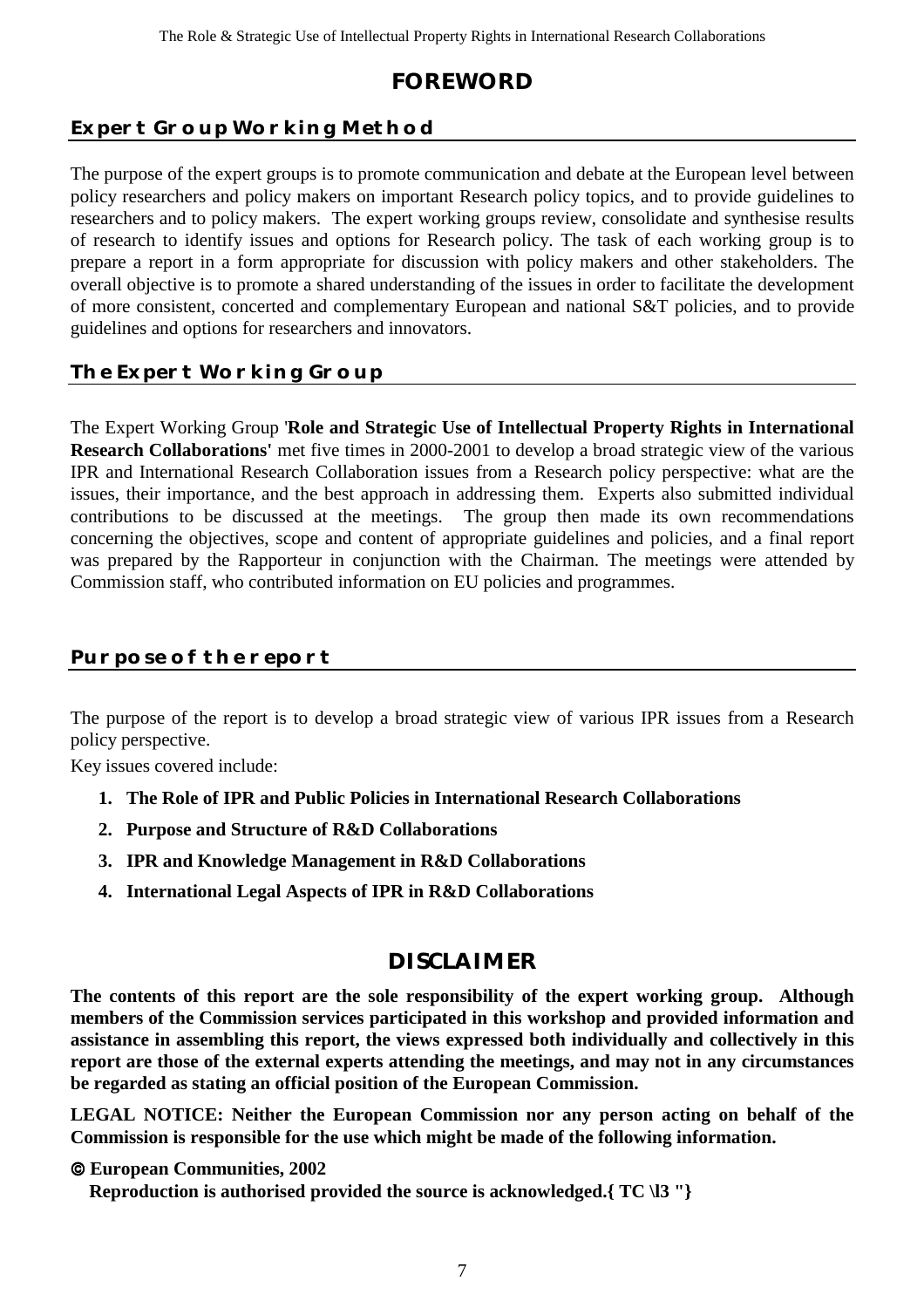# **EXECUTIVE SUMMARY**

#### **BACKGROUND**

The purpose of this Report is to highlight the importance of intellectual property rights (IPRs) in international collaborations, to recommend good practices in relation to the use of IPRs in international collaborations, and to suggest policy responses to problems arising. Problems are generated by the diversity of international practice regarding IPRs, including patenting regimes, rights of privately or publicly employed researchers, as well as social and cultural norms.

The Report focuses on the interaction between three developments affecting intellectual property in research collaborations:

- 1. Increasing research collaboration between various entities involved with research;
- 2. Changes in the global economy during the past couple of decades , and
- 3. Changes in the use of national and international IPR systems.

It is common to assume that IPR frameworks are important in settling how the results of research collaborations are distributed between the various individual members or categories of members involved in collaborations. But IPRs are far more important than that. It is the IPRs and the conditions regarding their ownership and utilisation that determine the nature, scale and participation in such research. The increasingly important role of IPRs at all stages of the research and innovation process will have a determining effect upon the nature of collaborative research, its focus, and its success. The reason for this is that IPR philosophy is intricately bound up with, and controls, knowledge flow, creation, use and exploitation before, during and after a project.

Intellectual outputs from research collaborations include formally protected knowledge, tacit knowledge and other results such as commercial knowledge of markets, consumers and other 'non-scientific and technological' knowledge, as well as contributions to the pool of public knowledge. Policies and strategies must therefore take account of this broad range of results.

The importance of formal collaboration agreements is that they force the participants at the outset to identify their own interests, rights and responsibilities, and to recognise those of others within the project, and to codify these within a legally binding document which can be consulted during and after the project's lifetime. An important, if not central part of these agreements deals with the allocation and utilisation of IPRs.

Long-term relationships are frequently built up between companies and individuals or departments, and these can prove the most successful in generating benefits for all parties. Therefore the intellectual property issues raised by collaborative research should be viewed in a broader context, considering more than just the immediate possibilities of patenting, licensing and contract fees, taken on a project-byproject, one-off basis. IPR and knowledge management involves balancing the advantages and also disadvantages of a variety of exploitation routes.

**We conclude that collaborative research is growing in importance both in Europe and around the world. Its success depends upon the existence of a set of IPR rules ensuring both that economic returns are available to participants and that there is reasonable access for third parties to the knowledge generated. Such rules should facilitate trade between the various participants in research and must be designed in the context of an overall system taking account of all interests.**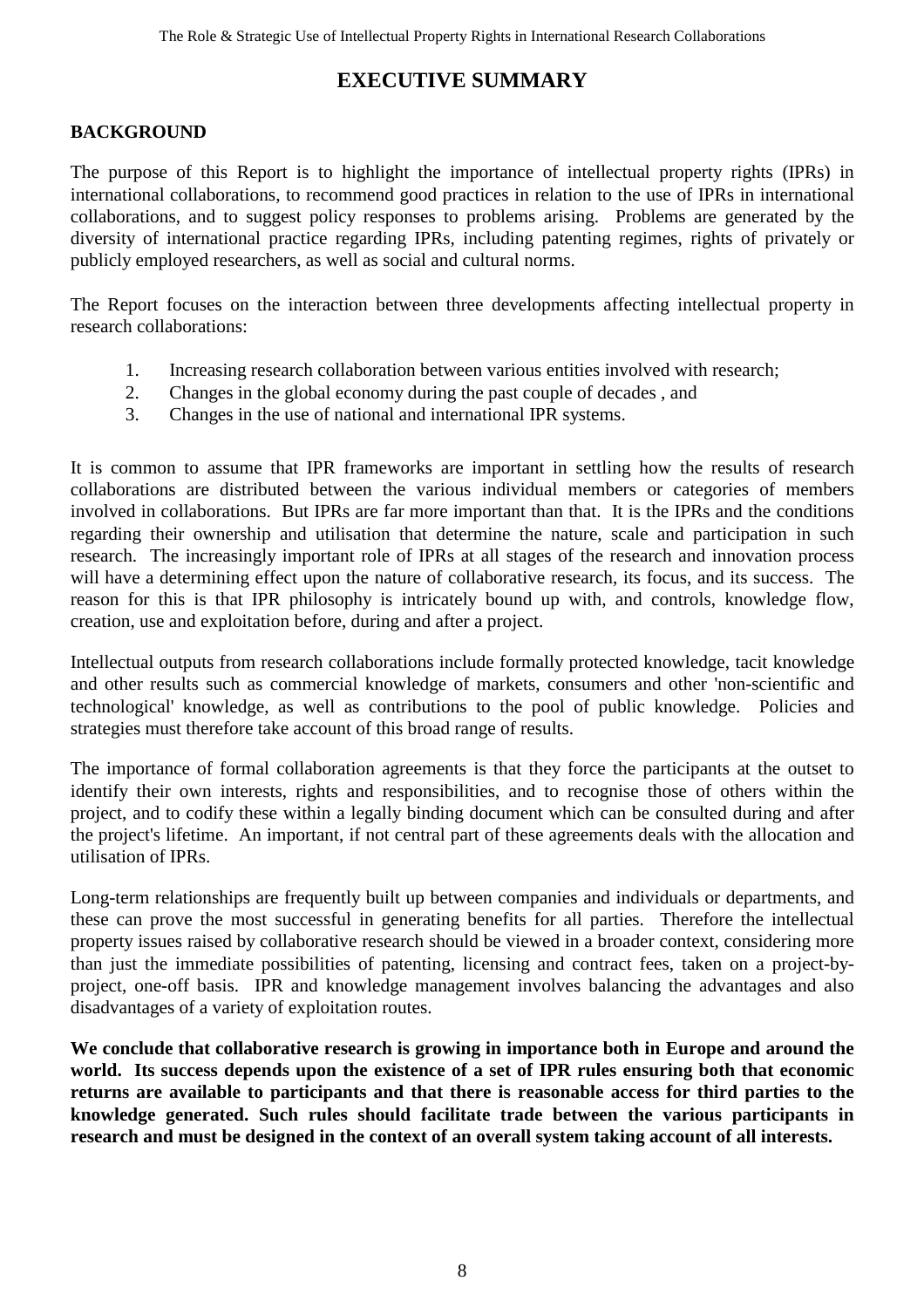#### **MAIN RECOMMENDATIONS BASED ON THE ANALYSIS IN THIS REPORT**

## **A: SPECIFIC MEASURES AND GUIDELINES**

- 1. There is a strong need for increased awareness of the importance of IPRs in international collaboration. Personnel involved in collaborative research must be subject to confidentiality agreements for a limited period. Academic institutions often include graduate scientists in research projects. Their status must be made clear, including their rights, if any, to benefit from results and their responsibilities to respect confidentiality where appropriate. Usually, the employment contract of permanently employed staff already contains confidentiality provisions. It is important to check that this is so, and if not, to ensure that a separate confidentiality agreement is entered into. (3.3.1)
- 2. Public research organisations (PROs) and funding bodies should take account of their public mission when establishing their IPR policies and strategies. Collaboration agreements should be structured to ensure that third parties have access to results. Collaborations in which the results could be neither owned nor used by the PRO should be viewed with caution. (2.4.3)
- 3. In order to benefit from the overall advantages of long-term collaboration, when possible, continuing collaborative relationships should be developed. (3.3.6)
- 4. Collaborators should ensure that relevant IPR rules are consistent with the goals of the collaboration. This will include considerations of the costs and extent of patent coverage in different jurisdictions. EU participants should be made aware of the different possibilities in some research sectors of protecting inventions in the USA as compared to Europe. In the USA, the system has undergone considerable changes, which have strengthened the coverage of patents and the rights of patent holders, for example in the fields of biotechnology and software related inventions.  $(3.4.3)$
- 5. Collaborations between European Patent Convention (EPC) member states and countries with a grace period for patent applications must recognise the difficulties that this entails. EPC patent applications would be compromised by previous publication of details of inventions, so US and Japan collaborators, for example, must agree to restrict publications until patent applications have been made in non-grace period countries. A *'first-to-file'* approach should be normal for such collaborations. (3.4.3)
- 6. Ownership of IPRs resulting from publicly funded work may cause problems with US-EU collaborations. Under the Bayh-Dole Act, US universities expect to retain ownership of such IPRs. There are a wide variety of regimes relating to the ownership of publicly-funded results in Europe, including university, PRO and researcher ownership. (3.4.3)
- 7. Depending on the goals of the co-operation, IPR protection should be obtained on research outputs, if it seems desirable to do so, independently of the phase in the life cycle of the project. This applies in fields such as materials technologies, bio-technologies and pharmaceuticals, where the differentiation between basic, generic and applied research has reduced, leading to mixed research structures and models. (2.2.1, 2.4.6, 3.3.5)
- 8. In determining their collaboration strategy, large companies should realise that they can access a greater range of knowledge if they are willing to be flexible on ownership. Hybrid public-private organisations should try to organise collaborations on the basis of maintaining full or partial ownership over the results with the maximum spill-over effects for all participants that provide a significant contribution to the project. (2.4.2)
- 9. There are companies specialising in running research collaboration, taking responsibility for finances, timetables, etc., and managing the interchange of IPRs. This can be useful in solving the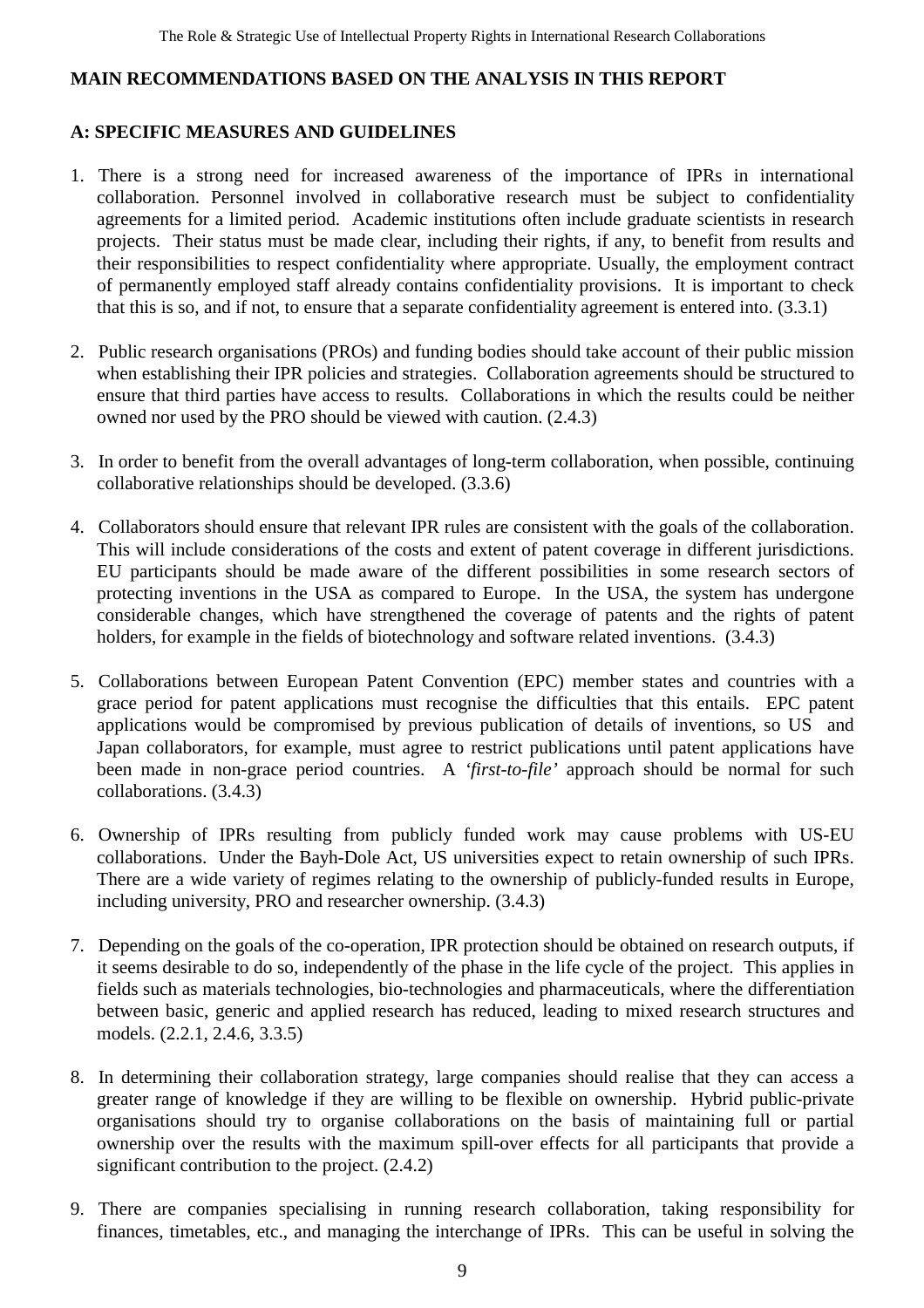problems of collaborations involving weaker partners. A key priority is the building up of the IPR and technology transfer skills and expertise of weaker partners. (3.3.4, 3.3.6)

10. The hub management and collaboration concept with multiple bilateral IPR agreements of partners with a central hub organisation is well adapted to international collaborations because it can account for IPR system differences between any two partners. This simplification is essential when projects are close to the market and/or product driven. IPR-handling is determined by the purposes of exploitation. (2.4.6)

## **B: POLICY RECOMMENDATIONS**

- 1. Intellectual property protection is not a stand-alone issue. It calls for policy coordination among agencies involved in all the associated activities (science and technology policy, industrial policy, trade negotiations, IPR treaty negotiations, siting of commercial research facilities, competition regulations, etc.) to achieve agreed objectives. International scientific co-operation agreements will be increasingly affected by trade negotiations determining international intellectual property regulation and harmonisation. It is essential that the linkages and interactions between these are recognised and that integrated negotiating positions are adopted. (3.4.1)
- 2. It is often suggested that public funders produce, in addition to basic framework rules on IPR and dissemination, standard consortium agreements (or a set of templates for agreements) in order to clarify the issues and to protect small and medium sized enterprises (SMEs) involved in programmes of collaborative research. Public research programmes supporting a range of subjects and types of participants will find it difficult to cover all these possibilities with a single model consortium agreement. The best that can be done is to identify and explain the issues that must be considered by participants in negotiating agreements and publicise these, especially the IPR aspects. (3.3.4)
- 3. Large, multinational corporations are already attuned to the intellectual property complications of international collaboration. This is less true with SMEs, many of which will need public assistance both in terms of awareness and in terms of financial support to respond appropriately to the rising demand for strategic knowledge management and intellectual property protection in international collaboration. (2.2.3)
- 4. In addition to ensuring wide access to results, it is important to ensure that exploitation of publicly funded research results takes place. This will frequently, but not always, require the securing of IPRs where appropriate. Rather than just insisting on detailed IPR (particularly patenting) clauses in collaboration agreements, authorities also should be concerned that there is from the start of a project a planned exploitation route, usually contained in the contract and subsequently monitored. (2.2.2)
- 5. Research programme designers should be ready to extend the support of collaborative research to the stage of exploitation and be prepared to contribute to intellectual property protection costs to assist exploitation. (2.2.3)
- 6. Policy makers should not restrict their IPR considerations only to the narrower 'scientific results', but to a wide range of possible outcomes from projects. (2.2.2)

## **C: LEGAL RECOMMENDATIONS**

Chapter 4 clarifies and highlights legal aspects of which collaborators should be aware. In addition, since our concern is to foster international collaborations, it is important to identify legal obstacles to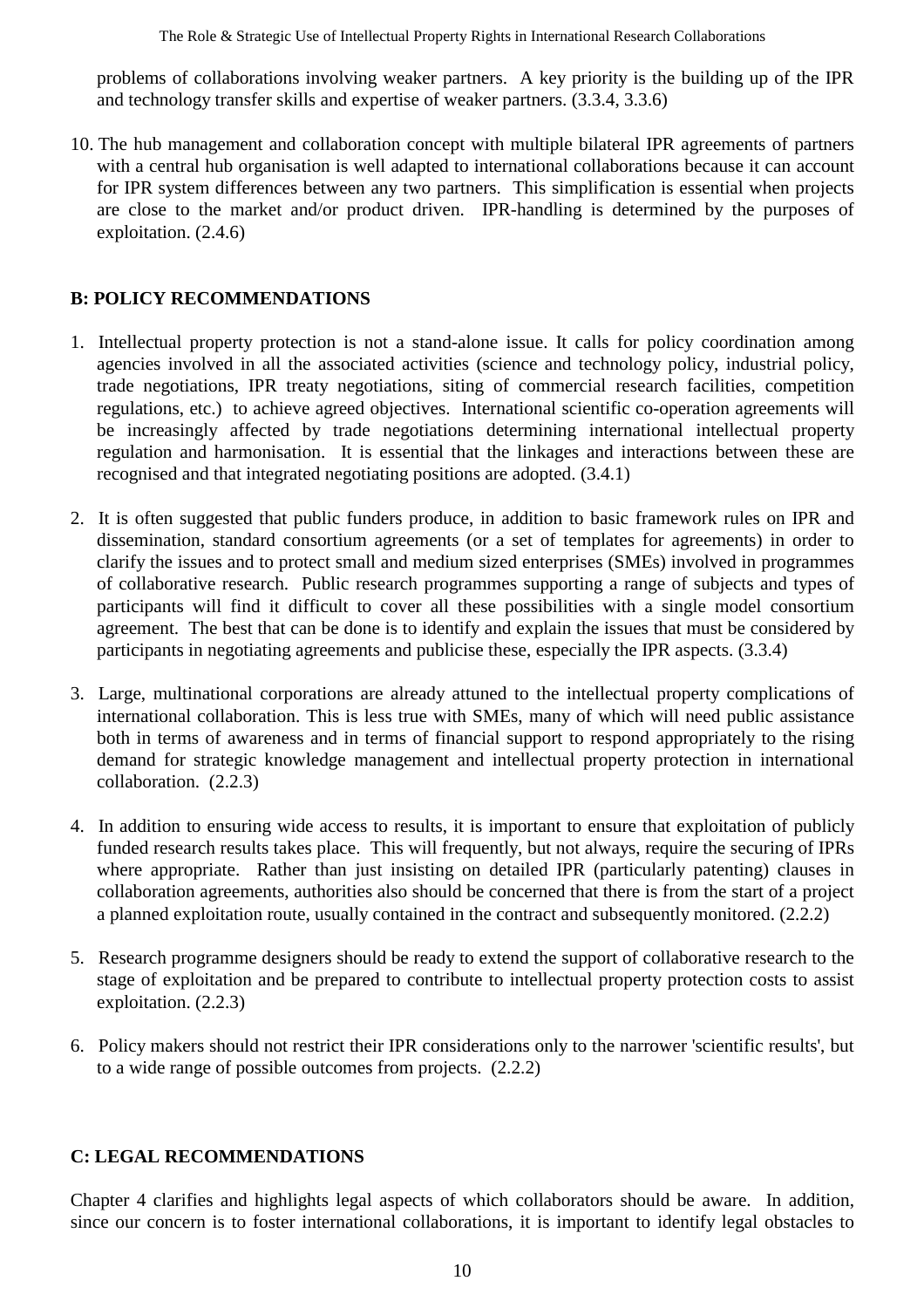these. **{**tc \l1 "Introduction**}**Accordingly, it is worthwhile mentioning things that could be changed in the interests of improving the situation, even though at present political and other factors make it highly unlikely that changes will be made in the near future. Therefore, the following items are more in the nature of a wish list for long term action than recommendations that we expect to be acted on soon.

- 1. Ownership: ownership of rights is crucial to collaborative ventures, but the ownership of IPRs is at present a matter for national law, and national laws differ. It would simplify international cooperative ventures if the principal issues relating to the ownership of IP rights were addressed in harmonising international conventions and EU legislation. (4.1.1)
- 2. The inventor/creator: the starting point of this Report is that most modern research outputs are the product of team work, and it is difficult or inappropriate to attribute particular inventions and the relevant IPRs to individuals. (4.1.2) Employees in universities, where IPR is concerned, should be handled as they would be in private industry. (4.1.2) Harmonised European employed inventors' inventions ownership rules should be considered, separately from the question of compensation. (4.1.2) We recommend relaxation of any national requirements or practices that IPRs resulting from of publicly funded research automatically belong to the funder. (4.1.2) In relation to software, ownership should vest in the person commissioning the program. (4.1.2)
- 3. Patent Filing Rules: greater harmonisation in the patent filing rules, and other procedures in patent offices around the world is desirable. WIPO has achieved much in this direction through the Patent Law Treaty, but there is more to be done. (4.1.3)
- **{**tc \l1 "**}**4. Prior users rights**{**tc \l1 "4. Prior users rights**}**: **{**tc \l1 "**}**the existence of prior user rights is not harmonised throughout the European Union. Prior user rights should be recognised in all member states of the EU. A harmonisation directive should be considered for national laws. (4.1.4)**{**tc \l1 "4.1 The existence of prior user rights is not harmonised throughout the European Union. We believe that prior user rights should be recognised in all member states of the EU. The European Commission has made an attempt in Article 12 of the Draft Community Patent Regulation, and this development is to be welcomed, but also a harmonisation directive should be considered for national laws. (4.1.4)**}**
- 5. Enforcement: taking action against infringers is very expensive and time consuming in almost all countries (including many EU countries) and reduces the value of IPRs especially to PROs/HEIs and SMEs. A pan-European IPR court system is to be encouraged. (4.1.5)
- 6. Tax regimes on licensing: agreement at an international level should be directed to creating greater simplicity and transparency in this area so that SMEs can make strategic choices about collaborative ventures. (4.9)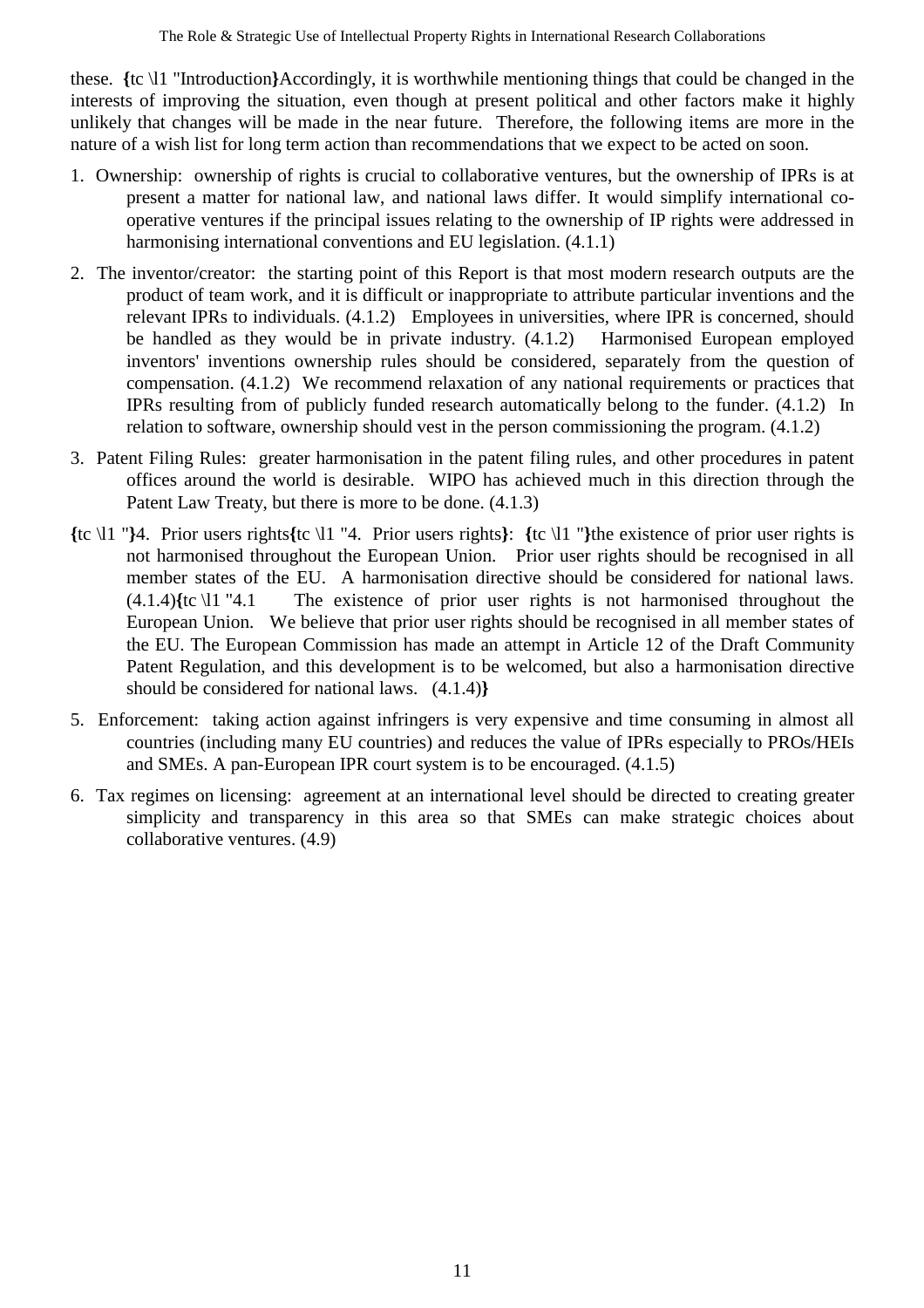# **CHAPTER 1: The Role of IPR and Public Policies in International Research Collaborations**

The aim of this report is to provide an analysis of some of the problems encountered in the present IPR system in relation to international R&D collaborations, and to provide policy makers with advice on specific aspects of these issues. IPRs provide protection for the creators of research results, giving an incentive for such research to be conducted by limiting the possibilities of imitation. Collaboration enables results to be more easily generated and appropriated by participants, but at the same time runs the risk of knowledge and know-how leakages. Thus the treatment of IPRs within collaborative projects is of considerable importance to their success.

In the following sections, we will discuss first the role of Research Collaboration, then the International aspect followed by the IPR legal aspects, and continued with a discussion of relevant policies.

# **1.1 Research Collaboration{tc \l 1 ""}**

Recent decades have seen an enormous growth in collaborative research involving a variety of entities, including individual companies, publicly funded research organisations (PROs), and universities and other higher education institutes (HEIs). Many of these have received public funds from national governments around the world, and in the European Union, from the European Commission.

The motivations for R&D collaborations include:

## *a. Multidisciplinary research*

The complexity of modern technology in many cases requires multidisciplinary approaches, in particular in many areas which are predicted to be most scientifically and commercially significant in the future (e.g. new materials, bio-computing, nano-technology, medical technologies, etc). Companies must therefore collaborate in order to take advantage of complementary skills owned by other companies and PROs.

## *b. Research markets*

Following current management strategies, many companies have slimmed down their activities to their 'core competencies' to maintain shareholder values. Some companies involved in R&D, have outsourced their own laboratories and required them to produce their own incomes from both internal company work and also from outside contracts. **There is now competition between research organisations from public as well as private sectors, creating a market for research.**

#### *c. Internationalisation of research*

Accordingly, **the need to access the best research capabilities world-wide, has helped in the creation of an international research market**, and created competition between facilities in that market based on capabilities and availability of competent research personnel, overall costs, background intellectual property and track record.

## *d. Research specialisation*

Within these research markets, organisations have had to become more specialised in their focus, and have therefore tended to collaborate with one another on particular projects.

#### *e. Governments and public research organisations*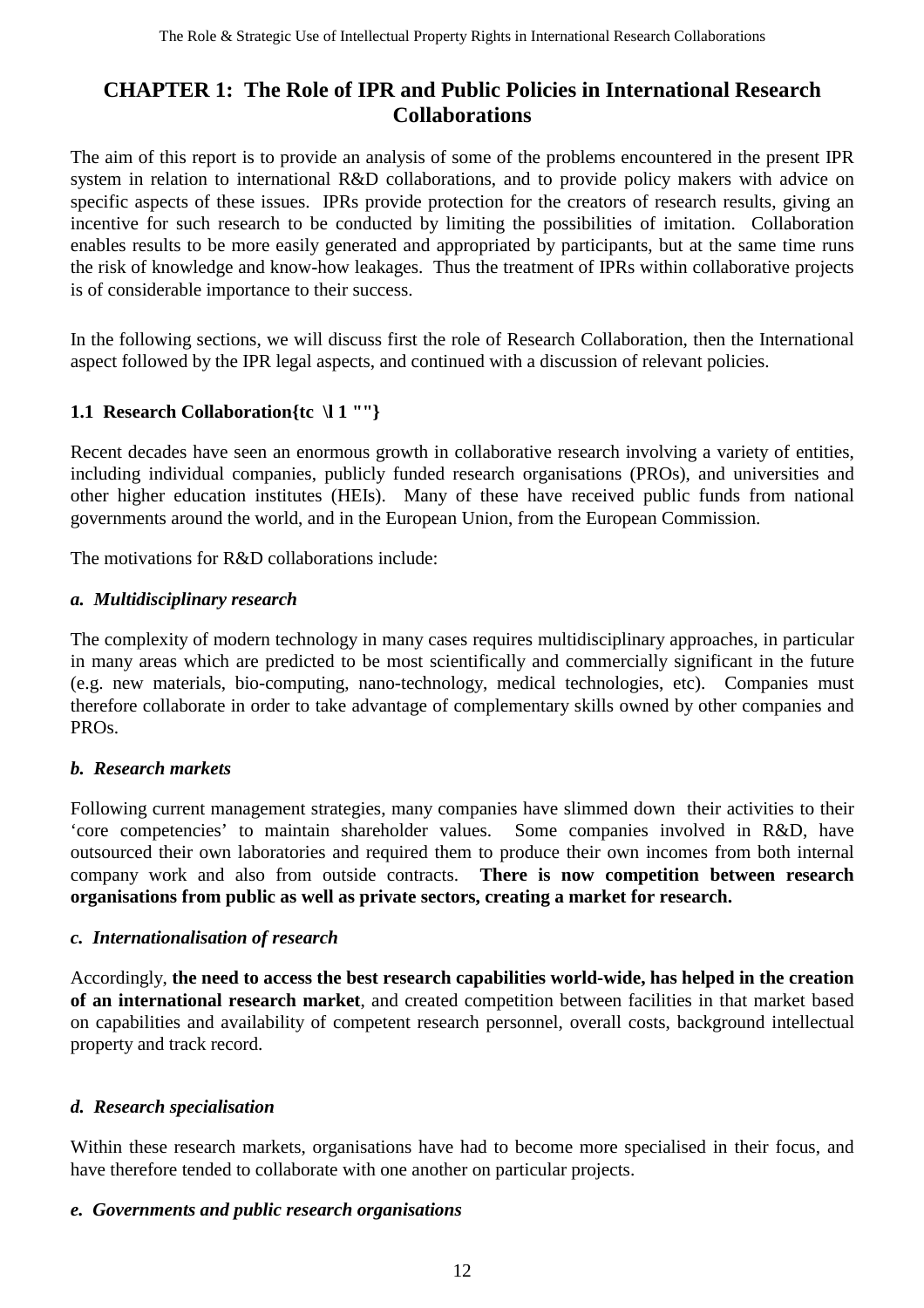The relationship between universities and governments has changed. Economic and scientific pressures on universities and PROs have forced these research institutions to generate new sources of income, in particular from the private sector, and at the same time emphasised their role in promoting economic competitiveness by transferring research outputs more quickly and effectively to private companies. The roles of scientists within these PROs have also changed because of this.

## *f. Speed of Change*

More extensive competition at an international level has increased the speed of change that has placed a premium on flexibility as a strategic variable. Flexibility has meant that companies focus on their core business and give up what is considered peripheral. They access the necessary peripheral items, resources and capabilities by means of collaboration.

## **1.1.1 The Complex Nature of Collaboration in Research**

Various types of entity participate in, or fund, or attempt to influence the direction of collaborative research. We identify four groups for our purpose. These are as follows;

#### **Companies and commercial research organisations, which seek to;**

- *generate income to produce profits;*
- *create new products and services to meet market demands;*
- *improve capabilities to produce future incomes from new or developing markets;*
- *improve competitiveness.*

**Public funding agencies and governments**, which have many objectives in funding research, including:

- fostering the *creation of wealth and improvements in the quality of life by means of scientific and technological progress;*
- *advancing fundamental scientific knowledge;*
- *providing trained scientific manpower for industry and public research and teaching;*
- *supporting industrial competitiveness;*
- *encouraging the prudent and efficient use of public funds;*
- • *developing the provision of a world class research infrastructure;*
- *supporting other policies such as trade or international development*

#### **Public research organisations ('PROs'), and HEIs**, which;

- *fulfil their missions to undertake research and train scientists;*
- *produce private knowledge;*
- *produce public knowledge;*
- *generate income to cover research and personnel costs;*
- *maintain and improve institutional capabilities.*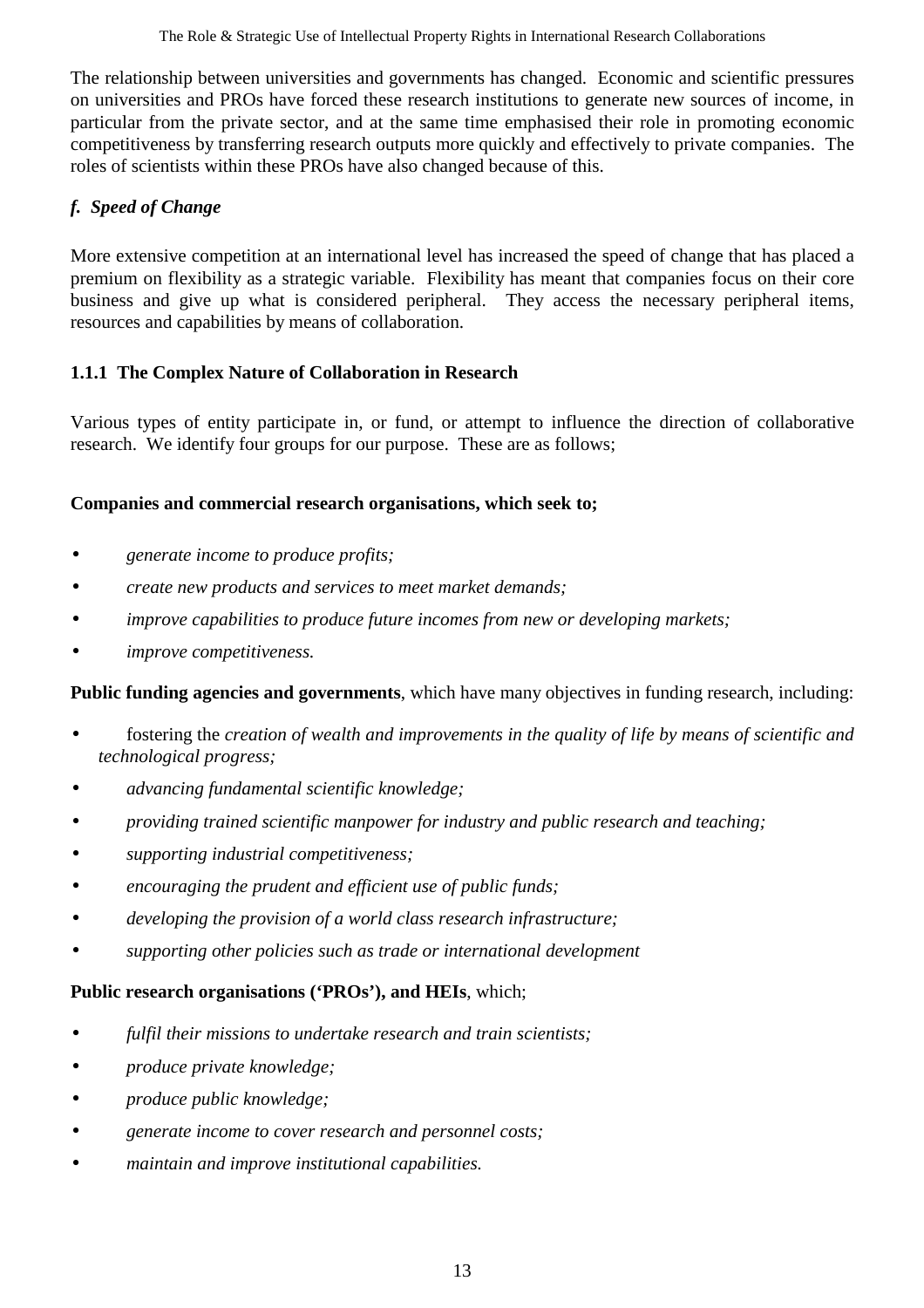**Pressure and lobbying groups** have increased their influence on public and private research policies. These include diverse non-governmental organisations (NGOs) including environmental pressure groups, animal rights organisations, developing countries and charities, specially interested patient groups (such as sufferers from particular diseases), and also voters, political parties and their representatives. The major channel of their influence is public opinion and elections. Their targets are companies, ministries and other agencies that determine and implement science and technology policies (e.g. IPR rules and other legal frameworks, research policies and strategies). The focus of their attention is increasingly on international organisations whose importance in these activities has become recognised, including the World Trade Organisation and international trade conferences. The growing public recognition of the importance of IPRs in the world economy can be expected to lead to increasing efforts from NGOs to influence public and private policies on a national and international level.

In the process of collaborative research, each of the participating entities has its own objectives, carried out in part through IPR management. For example companies may wish to retain all commercial rights that result from research, while universities may insist upon use of results in undertaking further research, or may want to negotiate a royalty from sales. Governments may wish to disseminate knowledge gained as a result of public expenditure, but will have to compromise if the public is to benefit from commercial exploitation. University staff may wish to advance their careers by open publication of results, but be restrained by commercial sponsors of their research. This complicated network of links and motivations is made more difficult to manage by the introduction of the international dimension. Should a university in an EU member state, supported by public funds, collaborate with a US company which retains intellectual property rights? Is there a need for governmental intervention to set standard conditions for such activities? While research institutes wish to gain the maximum advantage for themselves, public sponsors are anxious to gain a local advantage from their investments in research.

In addition, national governments and the European Commission have an extra responsibility in that they determine, initiate, or negotiate the 'rules of the game', that is the national and international intellectual property rights frameworks within which these collaborations take place.

**One particular conclusion comes from considering IPRs and research collaboration.** It is common to assume that IPRs frameworks are important in settling how the results of research collaborations are distributed between the various individual members or categories of members in collaborations. But they are far more important than that. **It is the IPR conditions that determine the nature, scale and participation in such research. Altering IPRs will have a determining effect upon the nature of collaborative research, its focus, and its success.**

# **1.2 International Developments{tc \l 1 ""}**

# *a. Changes in the global economy*

Developments in trade and company strategies and markets are well documented and have also affected the field of research and development. In addition, there has been a 'regionalisation' of economies, in particular the European Union's emergence as a market to rival the size of the USA.

# *b. Corporate research facilities*

Large companies have for many years had manufacturing facilities spread across different countries and, as mentioned above, are now becoming more international in their research activities. Corporate research facilities have been opened in locations where suitable skills are available, and where markets justify a presence. Research is now carried out wherever it is to the best advantage of companies.

# *c. Proliferation of research capabilities.*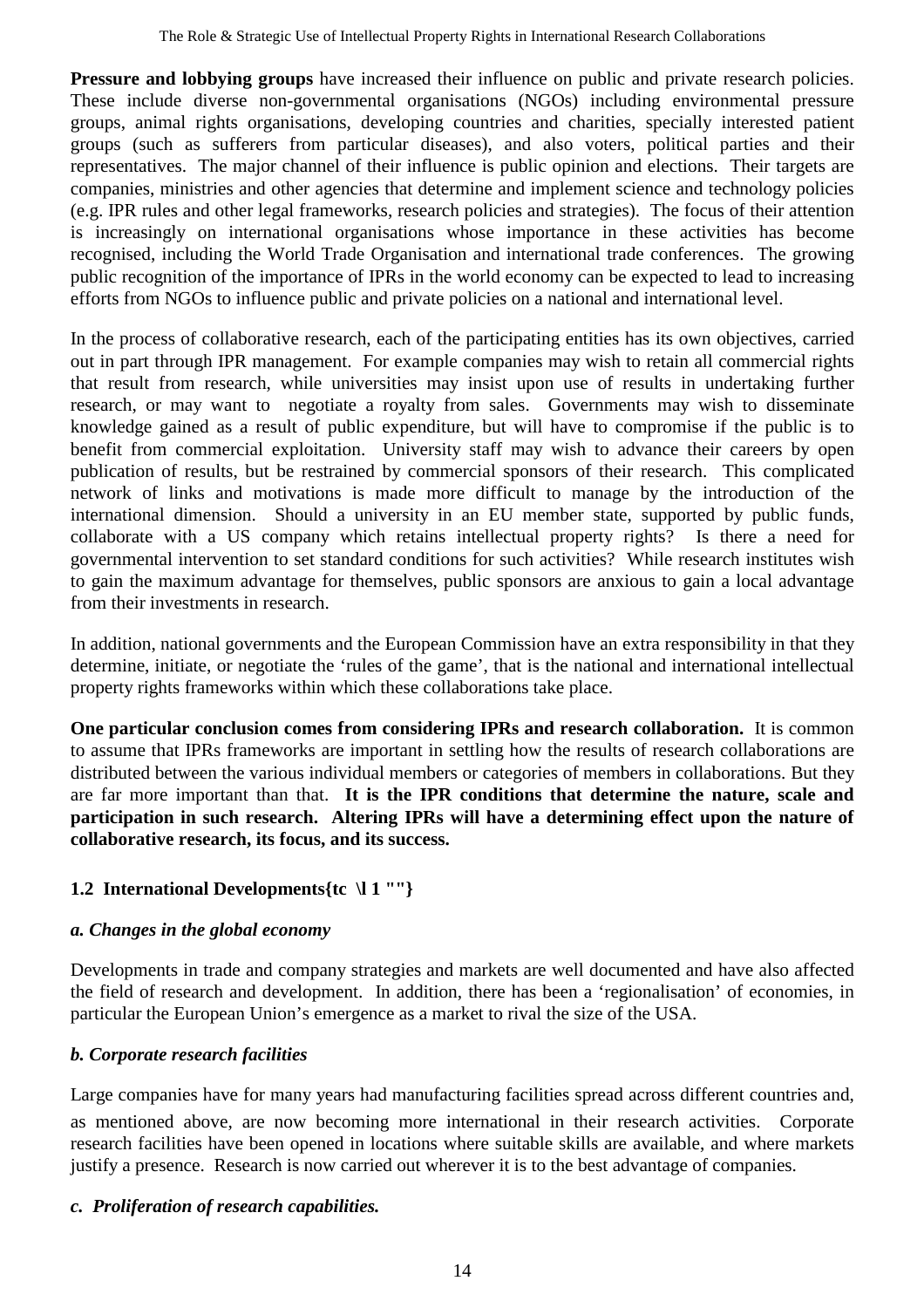As a result of the changes outlined above, research can now be 'bought' in many locations across the globe, from private, public or hybrid laboratories. Research is no longer the preserve of a small number of advanced industrial countries or companies, but is being undertaken in a increasing variety of alternative locations.

#### *d. Large projects*

The nature and importance of 'World Projects' has changed. Science has always been an international undertaking, but now many of the most important projects are beyond the capabilities, budgets or political will of single countries. For example, the International Space Station (ISS), the human genome project (HUGO), research into infectious diseases, ocean and climatic research, energy and telecommunications all involve considerable international collaboration. This spreads costs, increases the feasible scale of projects, speeds up the production of results and alleviates the problem of shortages of talented researchers.

#### *e. Umbrella agreements.*

In recognition of the importance of science and technology, and in response to political and economic pressures, governments have concluded general agreements to promote co-operation in these areas. These include intergovernmental treaties and bilateral agreements, such as the European Union-USA agreements.

#### **1.3 IPRs in Collaborative Research and Development**

#### **The generic term 'collaboration' is used in this report to describe all forms of agreements between firms, universities, and research institutes whereby two or more organisations share the commitment to reach a common goal by pooling their resources and co-ordinating their activities.**

Available empirical evidence has indicated an explosion of co-operative activity since the early 1980s. Collaborations are highly concentrated in OECD member countries, accounting for approximately 92% of the total. North American firms are involved in about 2/3 of world collaborations. Asian firms are involved in 1/3 and European firms in more than 1/4 of the total. More than half of the collaborations of North American firms were with other North American organisations. North American firms were the preferred partners of European and Japanese firms.

Sectors with large numbers of collaborations include telecommunications, electronic equipment, computers, pharmaceuticals, chemicals, and financial and business services. Service sector collaborations have increased very significantly the past decade.

Collaborations may involve equity investments or contracts between participants. They can link vertically related organisations at different levels of the value chain, or they can occur horizontally linking organisations at the same level of the value chain. Member organisations may be based in one or more countries, in the latter case creating an international collaboration. The organisations involved may be companies and other private bodies including large or small manufacturing, services, research or consultancy companies. They can include PROs such as universities, public laboratories, technical institutions or charity organisations. Funding may be entirely from private sources, or may include public financial support. Objectives may be entirely commercial, producing legally protected results, or producing knowledge for public dissemination. The structures of collaboration can include equal participation of members, co-ordinating project managers, or independent research activities with agreements to share results.

It is clear that the phenomenon of collaboration is complex. Although a typology may be produced, each project or programme involves a permutation of the types of characteristics noted above.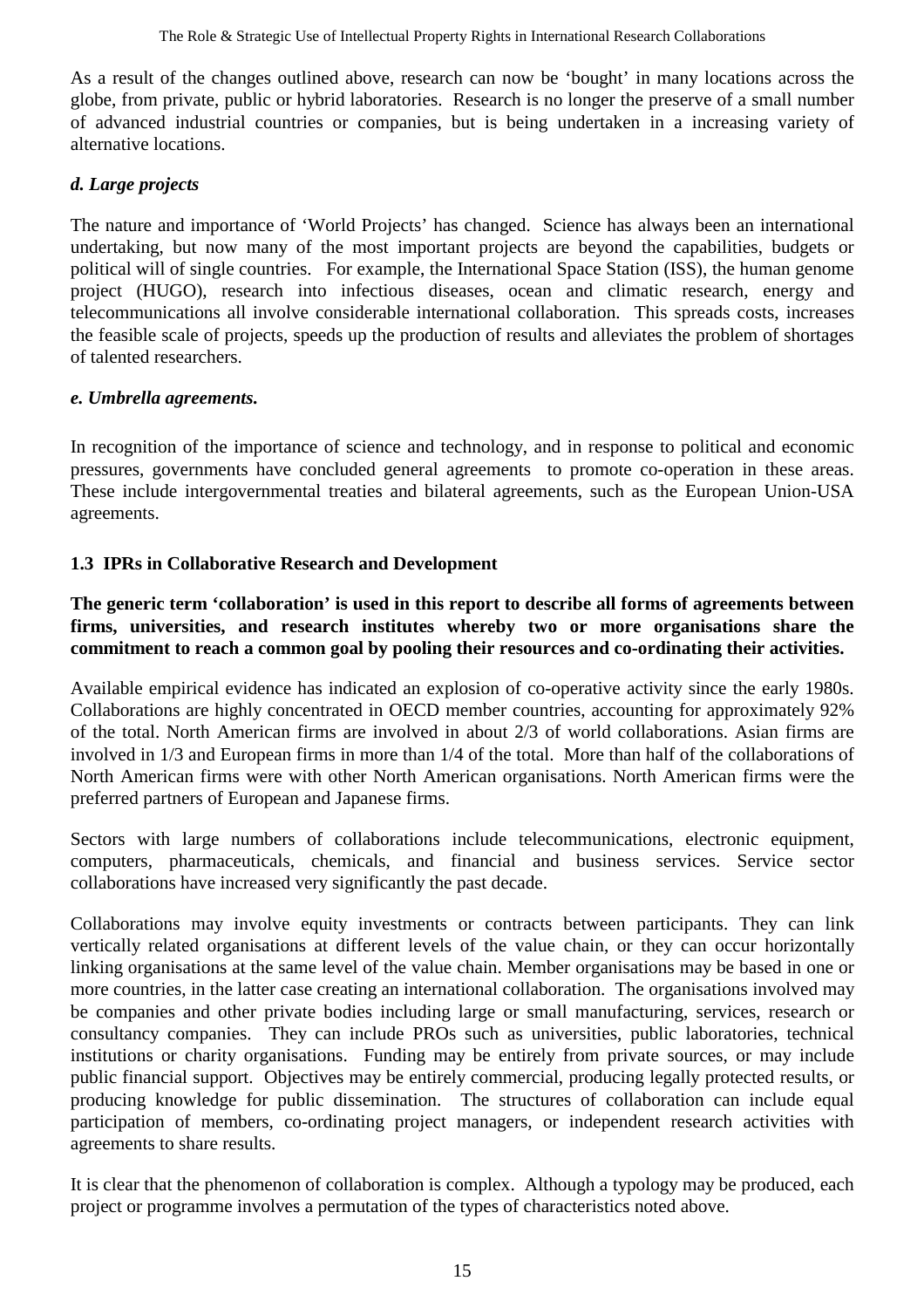Some collaborations are research or innovation-based, focusing primarily on the generation, exchange, adaptation and exploitation of technical advances. Examples include licensing, second-sourcing agreements, customer-supplier relationships, joint R&D pacts and joint development agreements, and ioint ventures. This report is primarily concerned with international collaborations in R&D.

The results of collaborative projects and programmes can include a variety of useful outputs, such as prototypes, methods, instruments, data, software, and in particular, IPRs such as patents, copyrights, confidential information, etc.

The purpose of this Report is to examine the problems encountered by international collaborations when confronting issues concerning IPRs, and to suggest policy responses to these problems, which are generated by the diversity of international practice regarding IPRs, including patent regimes, rights of privately or publicly employed researchers, social and cultural norms, and different motivations and exploitation strategies.

The Report focuses on the interaction between three developments affecting intellectual property in research collaborations:

- *Increasing research collaboration between various entities involved with research;*
- *Certain international developments such as changes in the global economy and other developments outlined above, and;*
- *Changes in the use of national and international IPRs.*

The relationships between these are shown in Figure 1. Our focus is on the intersections of the circles in this diagram. We will outline the factors affecting these developments in turn:

## **1.4 Changes in IPRs and their Use{tc \l 1 ""}**

## *a. IPRs and their evolution.*

The basic IPRs are, for present purposes patents, designs, copyright and related rights including trade secrets and database rights. The basic principles of intellectual property law have not been fundamentally altered over time, but recognition of their importance in the world economy and economic competitiveness has led to significant attempts to harmonise rules (in particular the *Agreement on Trade-Related Aspects of Intellectual Property Rights ('TRIPs'*)), and also to encourage more effective compliance and enforcement strategies.

## *b. Government policy*

The USA, which is the most important source of intellectual property rights, has significantly altered its stance in recent years. The Bayh-Dole Act (1980) allowed institutions undertaking federally funded research to retain control of the resulting IPR, and produced a considerable increase in the transfer of such results into commercial use. A new Federal Circuit Court of Appeals has shifted the balance of judgments in favour of patent owners. Together these have produced a new 'pro-patent era', affecting both domestic and foreign approaches to IPR management.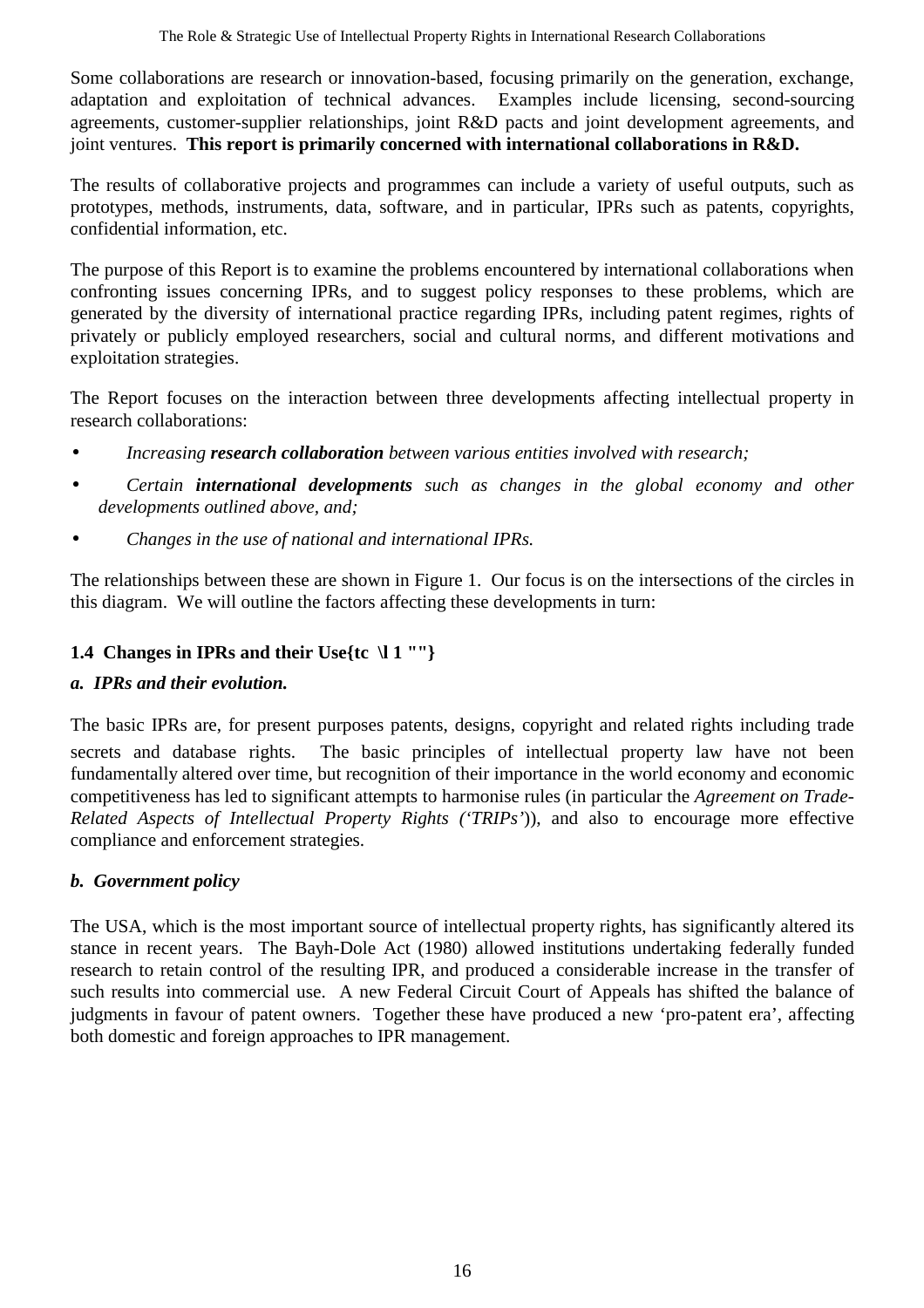**Figure 1: The Role and Strategic Use of Intellectual Property Rights in International Research Collaborations** International IPR agreements (TRIPS..); Collaboration agreements; •• Conflicts between national IPR laws; public sector IPR rules,; •IPRs: Social & commercial norms; public sector research organisation IPR ••policies; practices and enforcement; • National systems of • costs of protection; diverse nature of research outputs; ••enforcement; litigation and awards, …. IPRs determining collaborative partnerships • Compliance & enforcement; ••and structures… Norms and best practice; • Changes in the USA, etc. •International Developments: Research Collaboration; Internationalisation of industry & commerce; Collaborative nature of science and••International nature of science & technology; technology; •International trading agreements (WTO.); • Complementary research skills; • Migration of skilled researchers. • Cost and risk sharing; • Private/public collaboration; • $\mathbf{v}$  International programmes (EU Framework, ERA); • internationalisation of research & technology transfer; • ease of travel and communications; • use of the English language; • bi-lateral research agreements; 17•

•

•global projects…..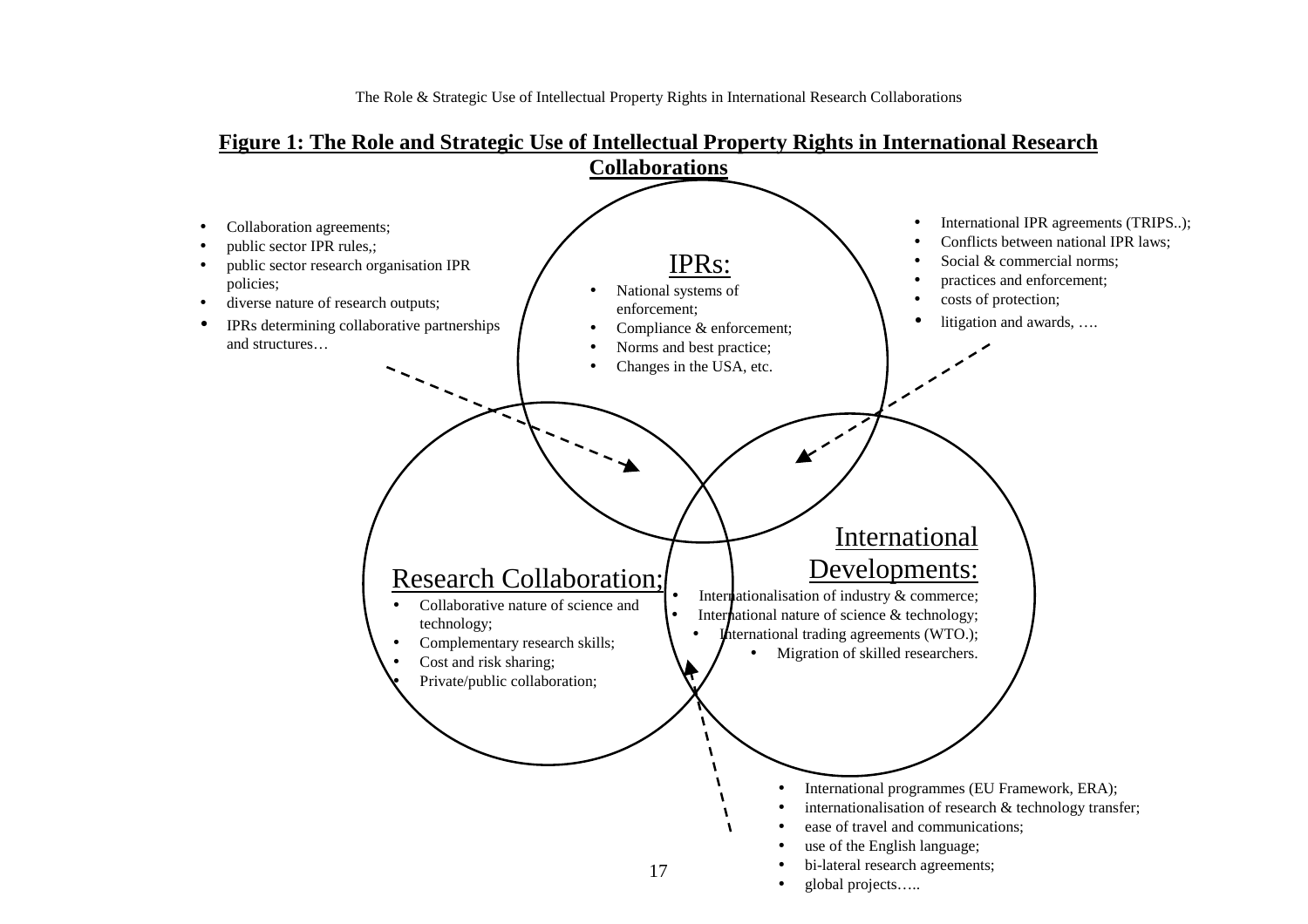#### *c. Strategic use and management of intellectual property rights.*

The traditional 'narrow' use of IPRs was to prevent unlicensed entities from using proprietary inventions, but their use has now expanded to encompass many diverse commercial strategies. These include blocking whole areas to competitors (blocking strategies) and the use of patents relating to technical standards in gaining control over market sectors. Management of IPRs as commercial assets has increased and manipulation of IPR portfolios now forms an important part of commercial strategies. Many companies now view their IPRs as tradable capital assets, which has reinforced the view of the 'research market place'. Companies advertise their ownership of patents as proof of their commercial strength, and use this in negotiations, often trading or pooling IPRs to form complex products. IPRs may be considered as the currency of the knowledge-based economy.

#### *d. Diversification of means and areas of protection*

The application of IPRs to new subject matter has caused problems. The centuries old concept of copyright has been applied to software, and the coverage of patents in the USA has been broadened to encompass business methods. New forms of protection, and organisations for these have occasionally been devised, for example that concerning databases in the EU, and new plant varieties (UPOV, the International Union for the Protection of New Varieties of Plants). On the whole, however, the existing system has been adapted to encompass new subject matter.

#### *e. New technologies*

The new information and biological technologies have created severe stresses for traditional IPRs. Concerns have arisen about the capacity of existing systems to cope with them. The extension of coverage to some new technology is controversial. At the same time information technologies have produced the capability to transmit information and knowledge with speed and low cost across the world and thus made it easy to infringe existing rights, for example using the Internet. The difficulties of enforcing rights across frontiers have therefore come to the fore and become an international issue.

#### *f. Future developments.*

Recent decades have witnessed the trend for an increasing harmonisation of IPR law around the globe, and new institutions of IP protection, in particular through the work of the World Intellectual Property Organisation (WIPO) and the World Trade Organisation's (WTO) Agreement on Trade-Related Aspects of Intellectual Property Rights (TRIPS). This trend can be expected to continue at global and regional levels, in particular because of the growth of regional groupings such as the European Union, NAFTA and Mercosur. European harmonisation focuses on the Community Patent, which is now a high priority for European Union policy. The ultimate aim could be the institution of a 'world patent' and unified IPRs system, but this must be seen as a very long term goal. Prominent controversies (genome patents, genetic modification, pharmaceuticals for the developing world, HIV/AIDS, malaria and other generic drugs, traditional drugs, etc.) have thrust IPRs into a public prominence far removed from the tradition of arcane knowledge familiar only to practitioners, and have also identified divergent attitudes to intellectual property definition and protection in different countries. The evolution of the system therefore has seen the generation of diversity regarding different systems' definitions and coverage of IPRs, as well as the harmonisation which may be expected to simplify global rules.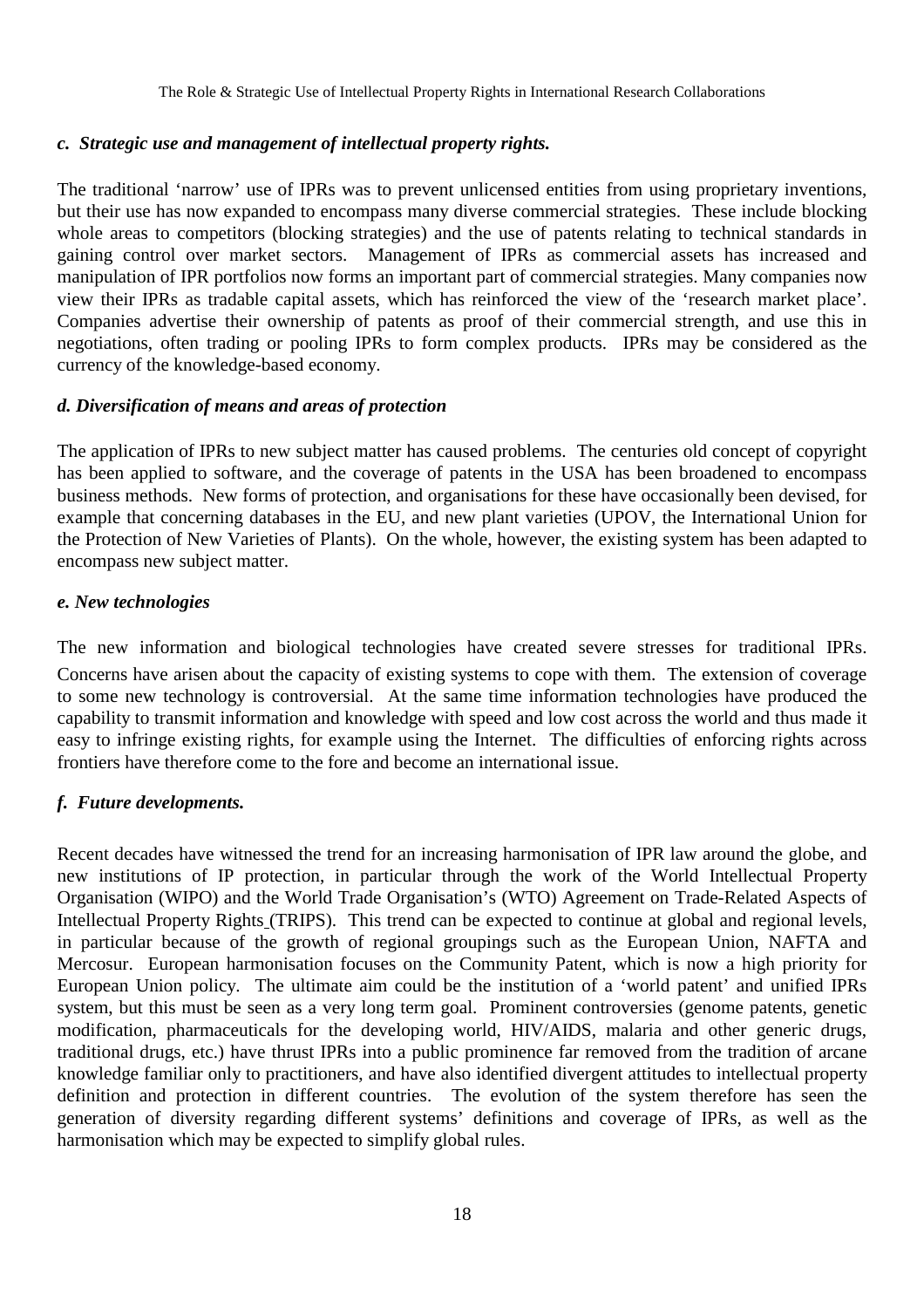## **1.5 Incentives and Motivations for Collaborative Research**

#### **1.5.1 Public Policy**

Since the 1970's, motivated by the new economic competition from Japan, and modelled on the perceived example of its government sanctioned and supported research programmes, European and US policy has been to encourage particular types of research collaboration in the pursuit of economic competitive advantage. Several motivations for this are clear and are outlined above. The increasingly international trading economy has made it imperative in many industries to achieve large-scale production, and to exploit research and development (thus spreading costs) over as large a market as possible. Initially national programmes were instituted in particular sectors, especially electronics, computing and telecommunications, where firms were helped to achieve large scale economies, and research was the easiest avenue in which to pursue this aim. More recently, international programmes have been instituted, including those of the European Union. Now we can see networks of such programmes, involving permutations of participants: EU states, accession states, other European countries (Eureka), Japan (Human Frontiers programme), the USA and Russia (Integrated Space Station), developing countries, etc.

• A large body of economic and business literature since the early 1980s has argued that co-operation in R&D can correct market failures and increase the rate of technology creation and diffusion in industry. The basic rationale has rested on traditional market failure arguments emphasising insufficient incentives for individual firms to undertake uncertain and imperfectly appropriable research benefits at a socially optimal level.

#### **1.5.2 Government motivations for supporting collaborative research**

Governments and the European Commission support research and technological development for a variety of reasons, including:

- Advancement of scientific progress;
- Advancing international links and cultural understanding;
- Generating general economic progress and wealth, by;
	- Helping companies to achieve scale economies and other competitive advantages;
	- Exploiting foreign technological expertise;
	- Assisting the transfer of knowledge from publicly funded research organisations to commercial use;
	- Assistance to regional economies;
	- Assistance to small and medium sized enterprises (SMEs).

Support may be in the form of money (e.g. the Framework Programmes) or other forms of assistance (e.g. EUREKA).

#### **1.5.3 Legal and political advantages.**

Some economists have also cautioned that collaboration may have a downside for the interests of individual private sector participants and for society's aggregate welfare. Potential *disadvantages* of R&D co-operation include:

- Lack of compatibility with firm core technological interests;
- If subsidised, moral hazard raising doubts about the use of taxpayers' money;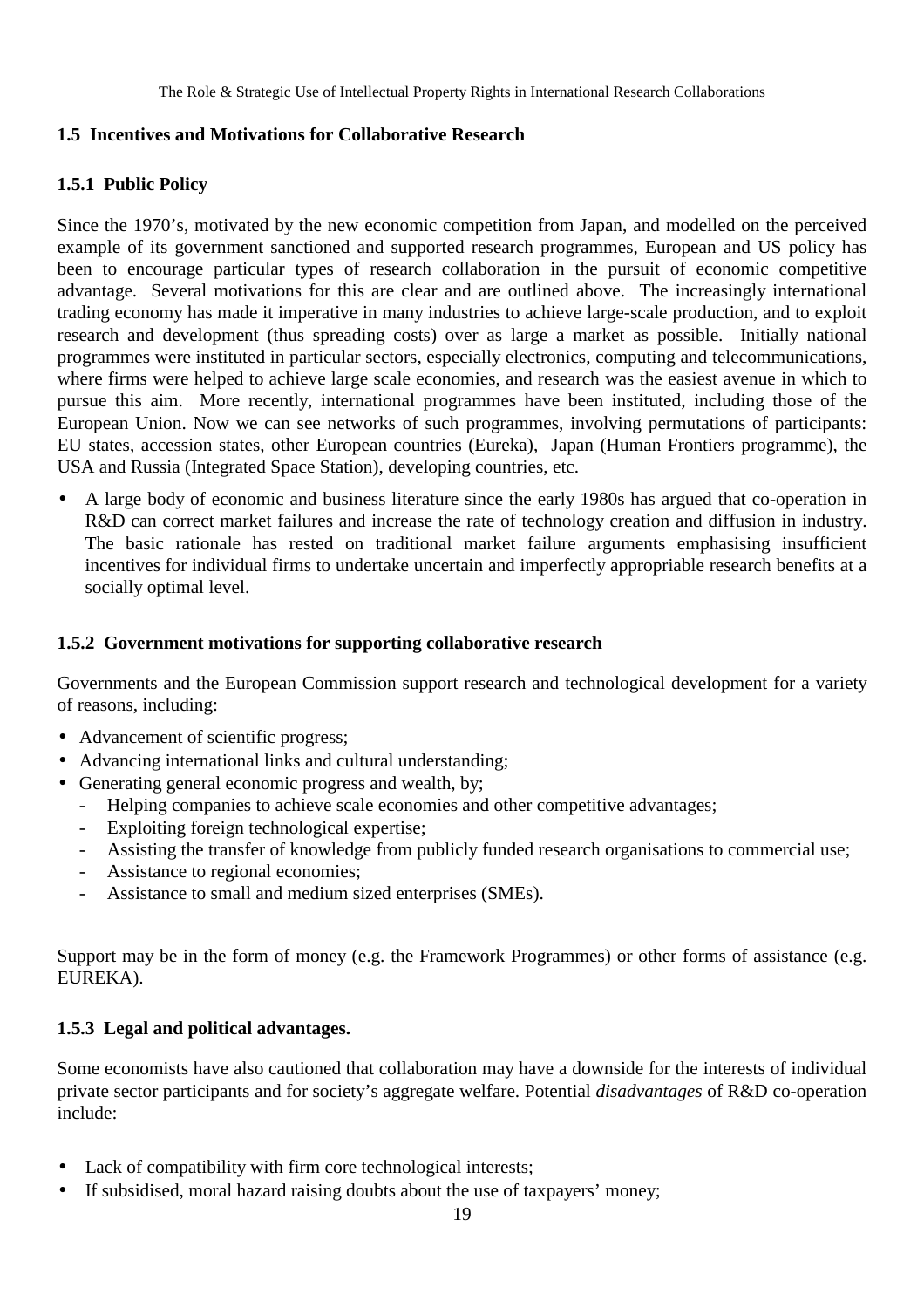- Limiting parallel approaches to uncertain technological problems;
- Blocking competition and new market entry.

#### **1.5.4 Commercial Perspectives**

Research has identified several reasons why private companies enter into collaborative agreements, in particular:

- Strategic planning;
- Risk sharing;
- Cost sharing:
- Access to complementary resources;
- Economies of scale, scope and speed;
- Co-option of competition;
- Pursuit of alternative possible technological options.

In addition, there are more general advantages of collaboration such as;

- Increasing creativeness through interactions;
- Creating and exploiting options;
- Benefiting from joint learning and innovativeness, and;
- Access to commercial knowledge and information about collaborators/competitors.

Of course many of these are present in combination in each collaborative programme or project, the overall objective being to increase competitive advantage.

There may also be drawbacks for companies resulting from collaboration. These include:

- Suppression of alternative R&D pathways;
- The risk of creating dependencies between parties;
- The risk of leakage of proprietary knowledge through other partners.

Policy makers, economists and legislators have long debated the trade-off between the advantages and disadvantages of market competition and agreements relating to R&D and IPRs. There has been a gradual shift from the prohibition of such agreements to their promotion under certain circumstances. This recognises that technological advance may be promoted by the incentives provided by control via IPRs. Such dynamic economic advances are more significant in long-term economic progress than is the traditional static efficiency promoted by traditional competition regulations.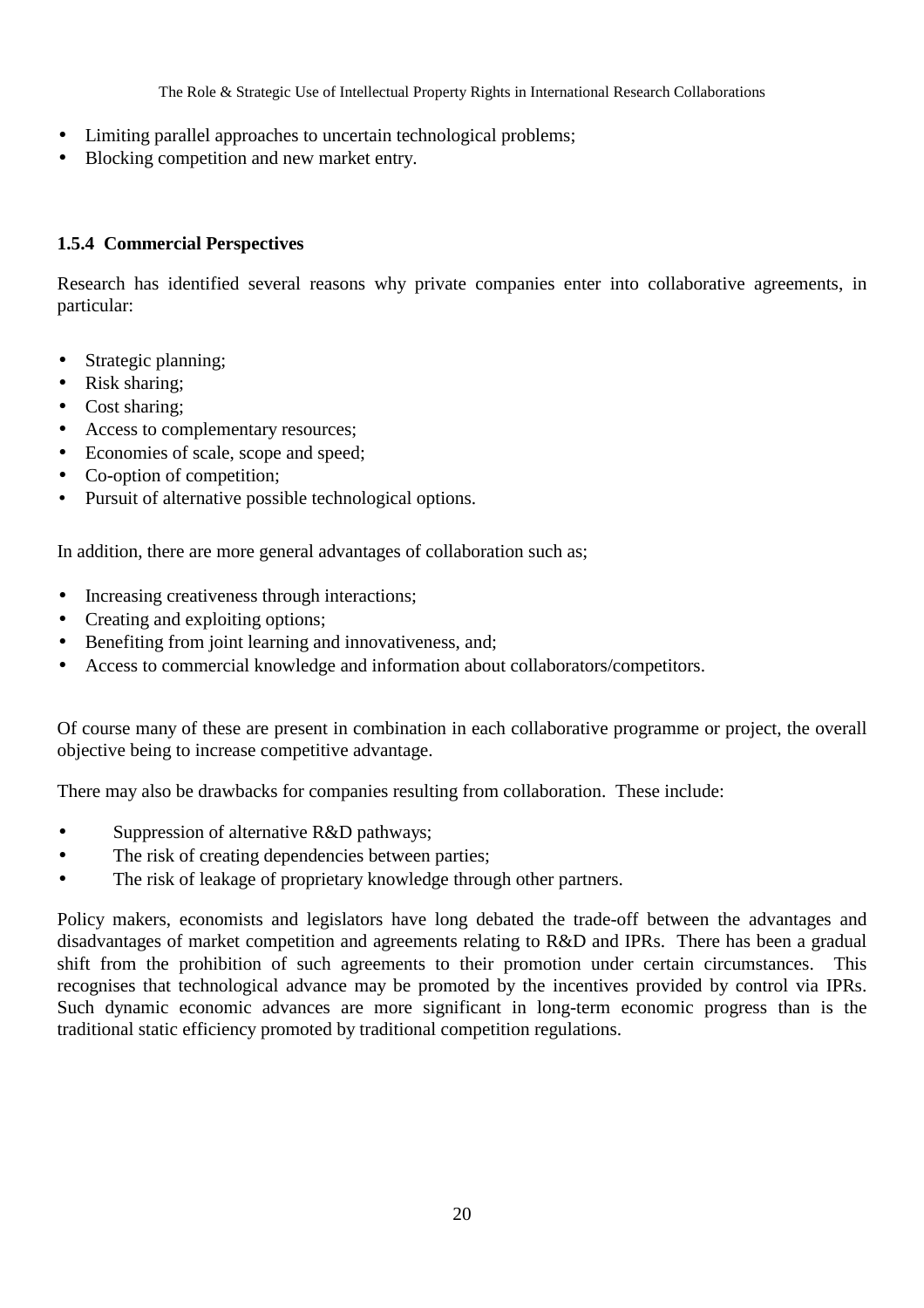#### **1.6 Public Policy**

One of the longest running policies of the EU has been the encouragement of cross-border co-operation in science and technological research between the member states, resulting in particular in the Framework Programmes.

#### **1.6.1 European Research Area{tc \l 1 ""}**

In January 2000, the Commissioner for Research announced a major redirection of European Union research policy, towards playing a more co-ordinating and structuring role in European research. The aim will be to improve the performance of this activity by networking and co-ordinating implementation of national programmes and centres of excellence, and supporting the human and physical infrastructure and resources to address more directly the expressed needs of society within the Union. It is clear that one of the major infrastructures underpinning the development of such activities is the IPR system, and this has been recognised by the Commission in this policy statement:

#### *The Three Dimensions of the European Research Area (ERA), and the importance of IPRs.*

Measures to implement the ERA (see COM(2000) 612 ) must take account of:

- *1) The overall coherence of European scientific and technological co-operation;*
- *2) The regional dimension, encouraging the potential of all the Union's regions;*
- *3) The international dimension, fully integrating the accession countries, and also looking outwards. The following objectives should be pursued:*
	- *a) to implement co-operation enabling European researchers and industry to have access to knowledge and technologies produced elsewhere in the world;*
	- *b) to mobilise the EU's scientific and technological capabilities for the benefit of the international community and relations with partner countries in areas in which Europe has recognised expertise.*

*To attain these objectives it will be necessary to include co-operation agreements or specific conventions in certain areas (e.g. the fight against major illnesses in developing countries; advanced materials).*

The main goals for IPR within the ERA (see COM(2000) 6) include:

- *Starting the Community patent as soon as possible...*
- *Increasing the impact of research efforts undertaken in Europe in terms of innovation, the relevance and consistency of the intellectual property arrangements used to implement public research programmes should also be improved.*

The protection of knowledge outputs can be achieved by other means than patents. In addition to the initiatives taken in the first Action Plan for Innovation in Europe, information systems and systems for exchange of good practices in this field could be put into place by national and European support organisations for research and innovation.'

#### **1.7 Competition Law**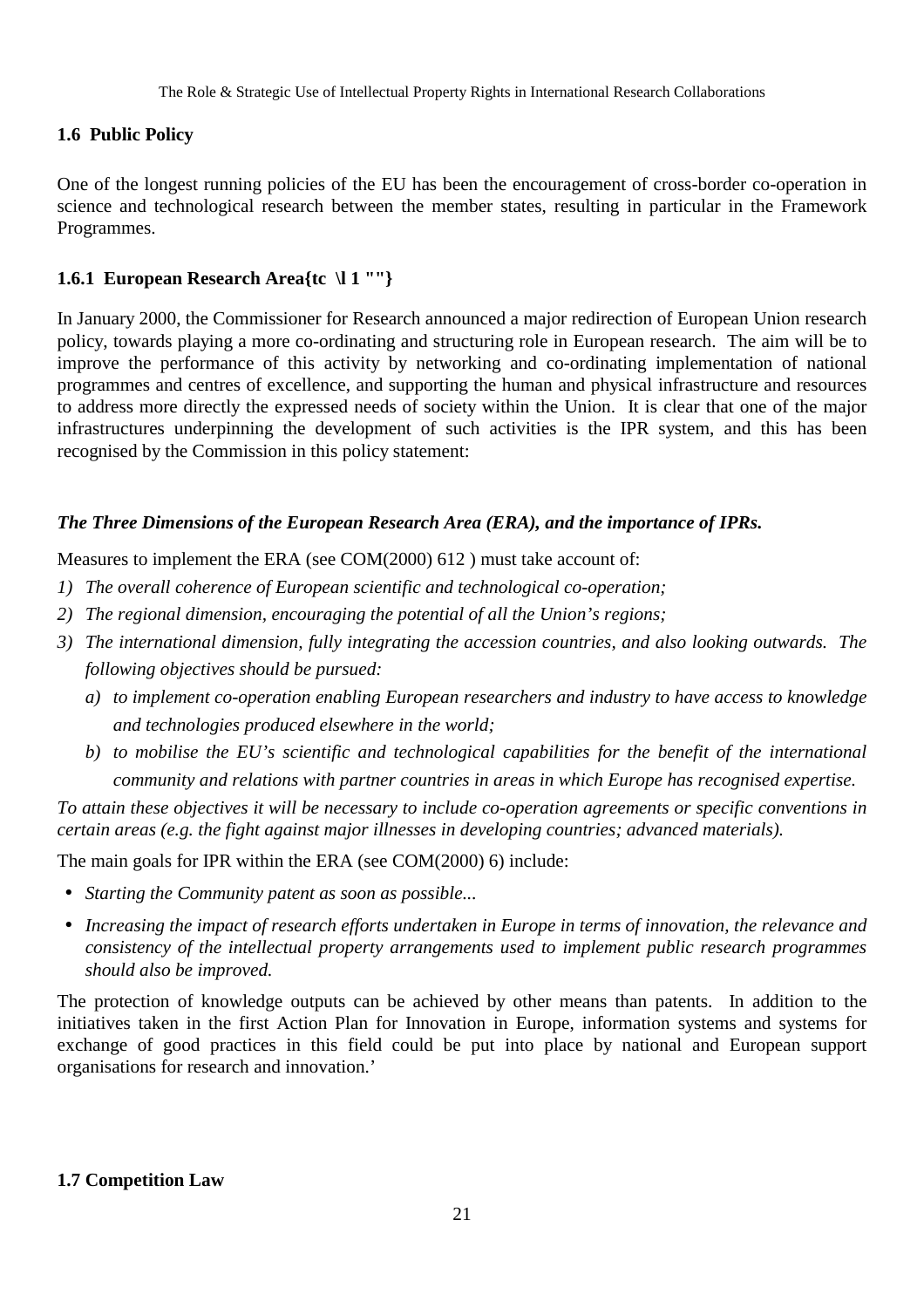Collaborations between commercial competitors are often considered to be contrary to the public interest. However in the case of R&D collaborations, the EU (see section 4.8), and to a lesser extent the USA, have treated these more leniently, or have even encouraged them. Concerns about the dangers of commercial agreements were outweighed by the need to regain international competitiveness, especially vis-à-vis Japan in the early 1980s.

## **1.8 Conclusion{tc \l 1 ""}**

Collaborative research is growing in importance both in Europe and around the world. Its success depends upon the existence of a set of IPRs ensuring that economic returns are available to participants. These rules usually involve a trade-off between the various participants in research and must be designed in the context of an overall system taking account of all interests.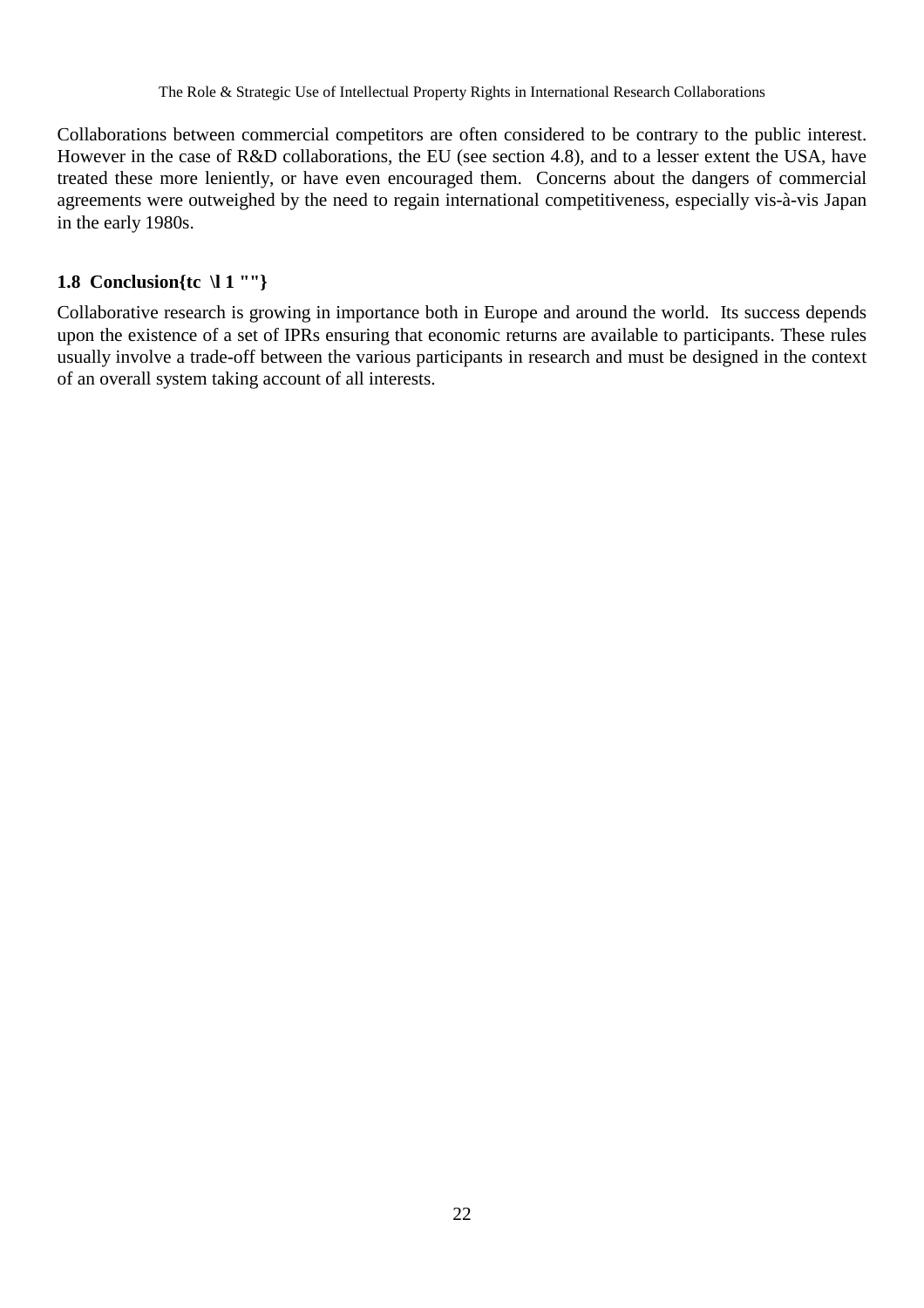# **CHAPTER 2: Purpose and Structure of R&D Collaborations**

#### **2.1 Forms of Collaboration**

This section describes, in relation to IPRs, the different forms of research co-operation between organisations, and the structures for achieving technology transfer between them.

We will first discuss issues that concern the different participants;

- public sector organisations;
- private sector organisations, and;
- the new hybrid organisations.

Subsequently, the resulting technology transfer structures are considered, including:

- Contract research;
- Spin-off companies;
- Licensing know-how;
- Strategic alliances, and;
- Multiple partners in a 'hub' type of collaboration.

#### **2.2 The Public Sector in Research Collaborations**

Publicly funded institutions have various goals. These goals include supporting their local knowledge and research base, teaching, publication, and more recently, supporting the economy, employment and opportunities for SMEs, and making sure research results are disseminated. The question we address later is: how can IPR rules be used in order to advance these goals?

The natural goal of public funding of R&D projects is to encourage organisations to do more R&D, to collaborate more and to start more challenging and long-term projects. As the R&D often is expensive and commercial outcome of it uncertain, the possibility of public funding is of great importance when R&D projects or collaborations are planned. The further goal is to create new businesses based upon R&D, which will maintain employment and ensure the sustainable competitiveness of the locality.

#### **2.2.1 Changes in the Research System**

Recent years have seen considerable changes in the means by which knowledge is produced and used. After 1945, it was generally accepted that publicly supported research was openly available and was passed on to commercial organisations for subsequent exploitation in marketed products. For the last two decades, the pressures on these institutions have made them search for alternative sources of funds such as contract research for companies. At the same time, in several fields such as new materials, bio-technology and pharmaceuticals, the differentiation between basic, generic and applied research has reduced, leading to mixed research structures and models. Whereas previously knowledge was acquired for its own sake as an exploration of nature, today even the most basic modern research either has eventual products in mind, or creates commercially important spin-offs. Hence IPR protection should in principle be obtained on many research outputs, if it seems desirable to do so, independently from its phase in its life cycle.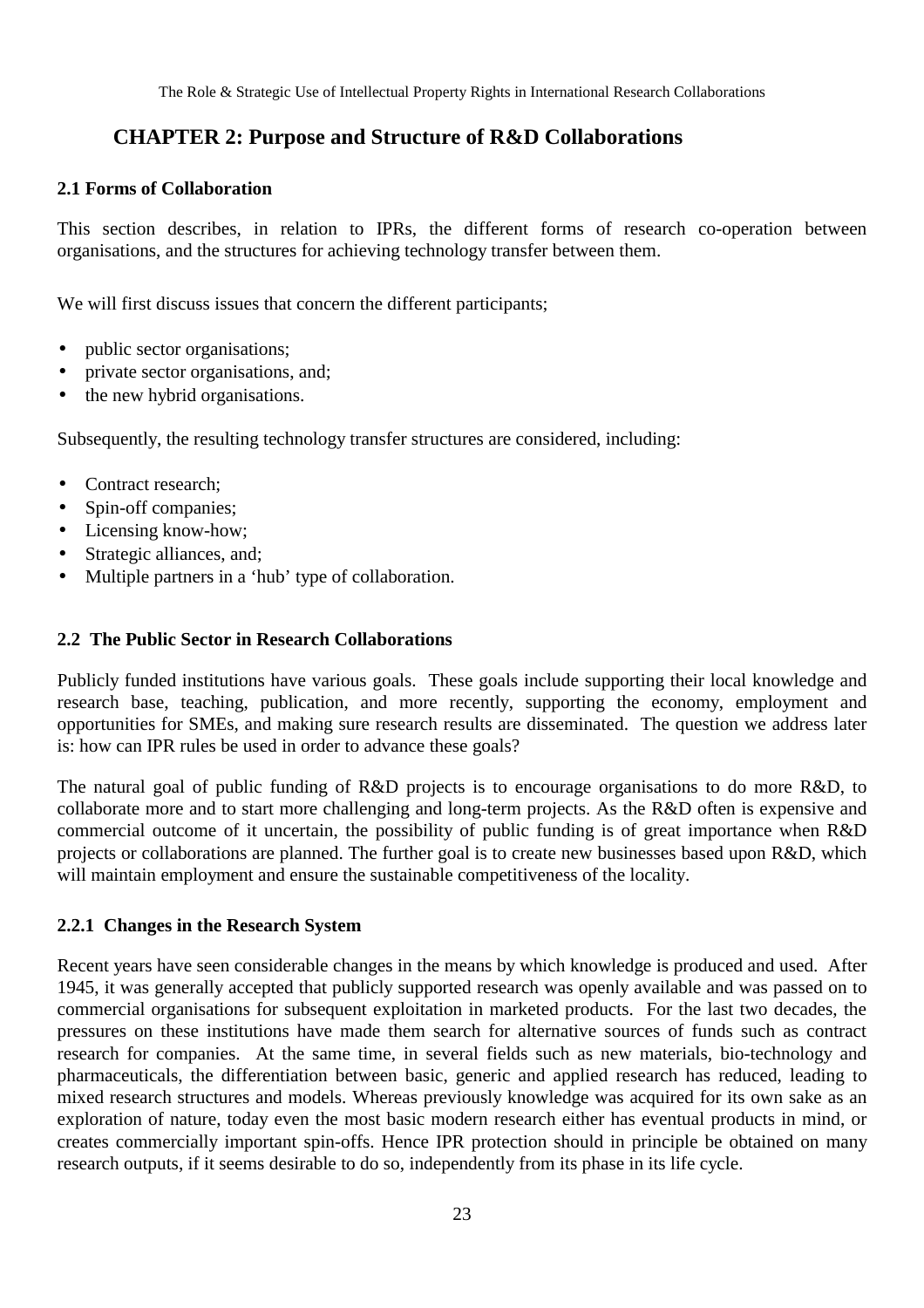However, this leads to controversial changes in the role of PROs. Given that they originally were intended to produce public knowledge from public funding, to what extent is it legitimate to withhold the results of privately contracted work, either by ownership of IPRs or by giving these to companies. And, if PROs become participants in 'research markets', is this 'unfair', subsidised competition for commercial research laboratories?

#### **2.2.2 Public Research Interests**

Research with purely public funding in publicly funded institutions tends to be more oriented towards *'pushing back the frontiers of science'* for matters that have a strong societal impact, generally in the longer term: health (e.g. AIDS, cancer), climate (e.g. weather prediction, greenhouse-effect), energy (e.g. hydrogen as a fuel, nuclear waste storage and disposal), high energy physics, (e.g. CERN), space sciences (e.g. NASA, ESA). In general, this research falls into the traditional pattern in which results are disseminated openly. Scientific progress depends upon this, and few IPR problems should be encountered if results are not expected to be commercially valuable in the near future. Of, course, in some instances results are unexpected and may be used very quickly in commercial contexts. For example the development of new instrumentation or sensors may result from publicly funded basic research, and may be quickly taken up as marketed products. Again, **policy makers should not restrict their IPR considerations only to the narrower 'scientific results', but to wide range of possible outcomes from projects, and ensure that benefits are not entirely appropriated by private companies.**

This kind of research can be done either at universities or in dedicated research institutes. This basic science approach includes such fields as nanotechnology and the life sciences, where commercial application is closer. There currently exists co-operation programs between the EU and the USA in these fields, with the NSF (National Science Foundation) and the NIH (National Institutes of Health), respectively, within the framework of the EU-USA technical co-operation agreement.

Such basic science research necessarily has world-wide applications and can also be done more efficiently on a global scale, as was the case in the Human Genome Project, CERN, ISS-space module. **This research gets its funding increasingly from supra-national sources as their goals are reaching far beyond national borders**, and hence collaborations should be organised accordingly. Usually it is the EU, USA and Japan that have the will, the wealth and the resources to address these problems, and often have the greatest interests, economic and otherwise, in their solutions. The IPR over outputs of such research should be considered appropriately, and should be open to those nations that have contributed. The increasing role of global non-competitive projects with substantial funding (e.g. HUGO, global warming, etc.) may require the management of IP in an open regime where this is thought most effective. **A distinction can be made between knowledge aimed at increasing the knowledge base, which should be either published openly or made publicly available through non-exclusive licences, and that capable of direct exploitation, for which ownership and exploitation should be determined more carefully, for example by ownership residing with the originating party or by other arrangements determined by the contracting parties.**

It should be emphasised that much modern research cannot be classified as basic or not basic merely by its content. Its nature may be defined by the IPR treatment that is applied to it. A good example is the Human Genome Project (HGP), where one group defines the knowledge as basic by publishing it, and other defines it as commercial by obtaining IPR protection. In negotiating collaboration agreements, public sector organisations should be careful to guard their access (and that of the general public) to, or ownership of, knowledge produced from public funding, as far as possible. This can be done either by journal publication or by ensuring access to IPR that they generate, preferably by ownership, or at least by licence access.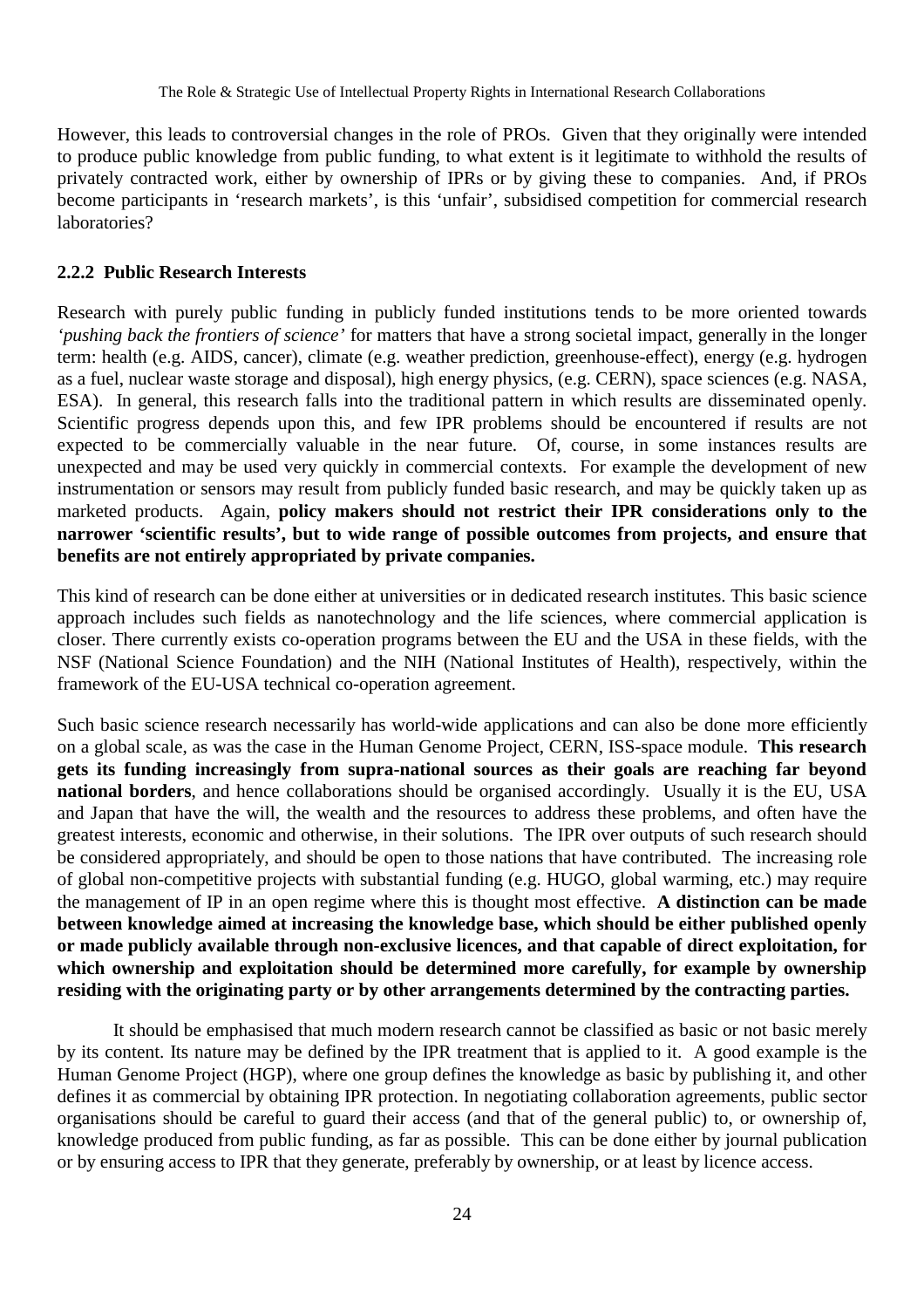The example given above, the HGP, is having a great influence upon the IPR debate. Some academic researchers fear that the *'privatisation of knowledge'* may restrict their ability to undertake leading-edge research if companies develop new methods, testing procedures or materials, or databases (notably, for example, the human genome), which are only available at high costs. Perhaps it is worth reminding ourselves here that the function of IPRs is to encourage invention and innovation for the public benefit, rather than specifically to reward inventors. The required publication of patent details is intended to make possible successor inventions**. If the fears of academic researchers become justified in important areas, public policy makers may decide to make specific provisions for use of privately held IPRs for research purposes alone.** There exist experimental use exemptions from patent laws, and there are exceptions in other IP laws, but it may be necessary to extend these.

However, against this is the trend for public institutions to undertake commercial research. Clearly the IPRs resulting from this would not be covered by any such exemption, which would only be for research for public knowledge purposes.

In publicly supported programmes, policy makers must decide upon the extent to which they restrict the freedom of participants to decide upon IPR conditions. Ideally, public knowledge may be the objective, but this will not usually appeal to companies. The greater the proportion of costs borne by the public, the more conditions may apply, but the less appealing involvement will be to companies. Programmes such as the EU's Framework programmes have over successive 'generations' gradually tended to relax their rules on this, on the grounds that **it is more important to ensure that exploitation takes place, than to ensure** wide access to results. Companies prefer to control IPRs in order to restrict competitors or to receive licence fees, and to help raise finance to exploit new developments. **Thus rather than insisting on detailed IPR (particularly patenting) clauses in collaboration agreements, there should be a planned exploitation route from the start of a project, including clear agreements on the use of any IPRs generated, which is contained in the funding contract and monitored subsequently.**

#### **2.2.3 Exploitation of Publicly Funded Research**

The Fifth Framework Research Programme of the European Community requires projects to have an exploitation plan for project results, as public funding institutions want results to be exploited commercially or to result in further research either by the owner or by others, project participants or even third parties. The Bayh-Dole Act in US resulted from similar concerns. Traditionally it is required in publicly funded R&D projects that the results are public as far as this does not prevent the protection of knowledge or open publication of trade secrets. However, there is development in the other direction too, as many framework rules nowadays also accept exclusive ownership and exclusive licences as far as proper exploitation of results requires. For example the model contract of FP5 acknowledges the right to grant exclusive licences or to refuse to grant any licences if this is economically indispensable. This may be particularly important in international programmes.

The proper protection of results is a key factor in successful exploitation. An increased awareness of the role of IPRs can be seen also in obligations to protect the results as in FP5, and where appropriate as proposed for FP6, as well as in new funding rules that allow the use of funds to cover the costs of protection of the results. Even pre-project funding schemes have been introduced in order to enable the organisations to check in advance that there are no IPRs existing which can be infringed by the project. These schemes are especially useful for SMEs.

There is also the fact that the ratio of market size to patent cost is so much more favourable in the USA than in the EU, that there is always a strong tendency to patent and ultimately exploit in the USA. **EU public**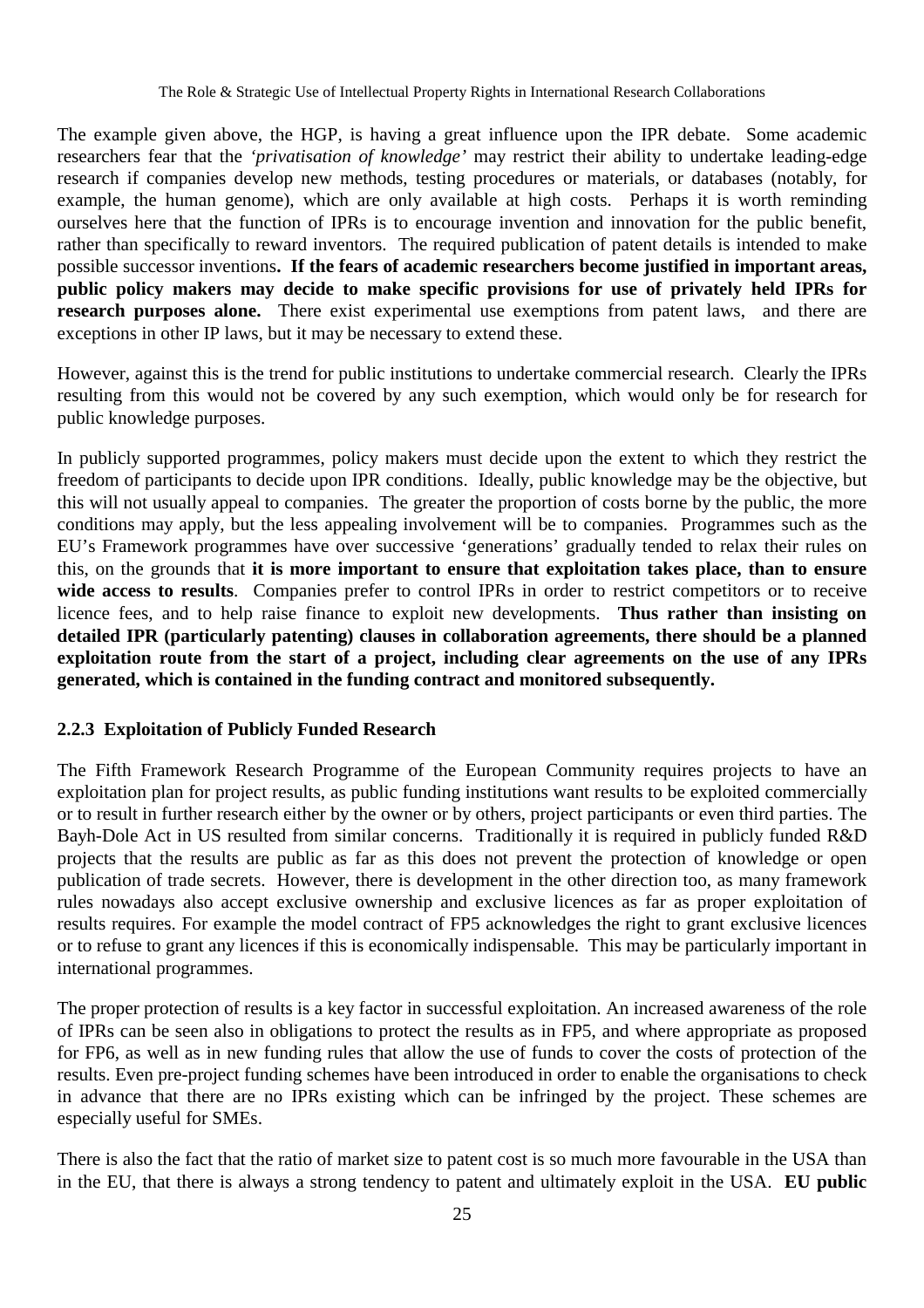**funding in international collaboration clearly needs to take account of this high cost of patenting in Europe, for example by meeting patenting costs. However, this cannot solve the problem of litigation costs in the USA.** Apart from the Framework Programmes, there are no harmonised funding structures in the European Union. Technology projects are mostly funded at the national level under national rules and with national instruments. This may cause conflicts between the interests of companies and the interests of national funding institutions. These concerns should be addressed in the context of the evolving European Research Area.

The changing and developing situation of the R&D driven research market has had important consequences for the public sector, which has attempted to adapt its instruments. **IPR expertise and talent are the decisive basis for any institution to participate in the research or commercial market with new and technologically dependent products.**

#### **2.3 Private sector Collaboration**

These are not the primary concern of this report, but do pose some problems for public policy, in particular:

- Appropriation of public knowledge;
- Problems of 'outsiders' accessing outputs, and;
- Parallel research.

There are various forms of research consortia funded by industry alone, such as International SEMATECH (USA), MCC (USA), SELETE (Japan), to name some examples out of the semiconductor business, the SNPs consortium from the biotechnology industry. Most of such **consortia are sector oriented** and have a **closed nature**. This means, only those industrial members who are co-sponsoring the consortium have access rights to the IPR being generated within the consortium research program. The program definition is determined and imposed by the consortium.

Most such private sector industrial research consortia were set up with the aim of strengthening national industry, based on a cost-shared basis. Lately, such industrial consortia are rethinking their model in a more global way, in view of the increasing complexity, increasing costs and increasing shortage of talent. They are opening up their membership to non-local national companies as well, e.g. International SEMATECH has opened up its membership to non-US companies. Most of these collaborations are eventually converted into joint-ventures, when consideration of competition law becomes crucial. However, the SNP consortium is an important counter-example, where the mission was to develop 300,000 SNP's (single nucleotide polymorphism) without IPR restrictions by immediate publication, although sometimes patents are taken out to guarantee public access.

#### **2.4 Public/private Technology Transfer Structures 2.4.1 Obstacles to the Technology Transfer Process**

The term 'technology transfer' has been applied to many phenomena, including the transmission of rights and knowledge of use of particular technological developments from academic laboratories to companies, or international transfers, etc. In this Report we will use the term to refer to the transmission of rights and knowledge from producers to users of research results.

This transfer process consists of at least the following elements:

- An IPR already established or at least the possibilities that a right can be obtained
- A source who can provide an IPR or the right and information necessary to obtain one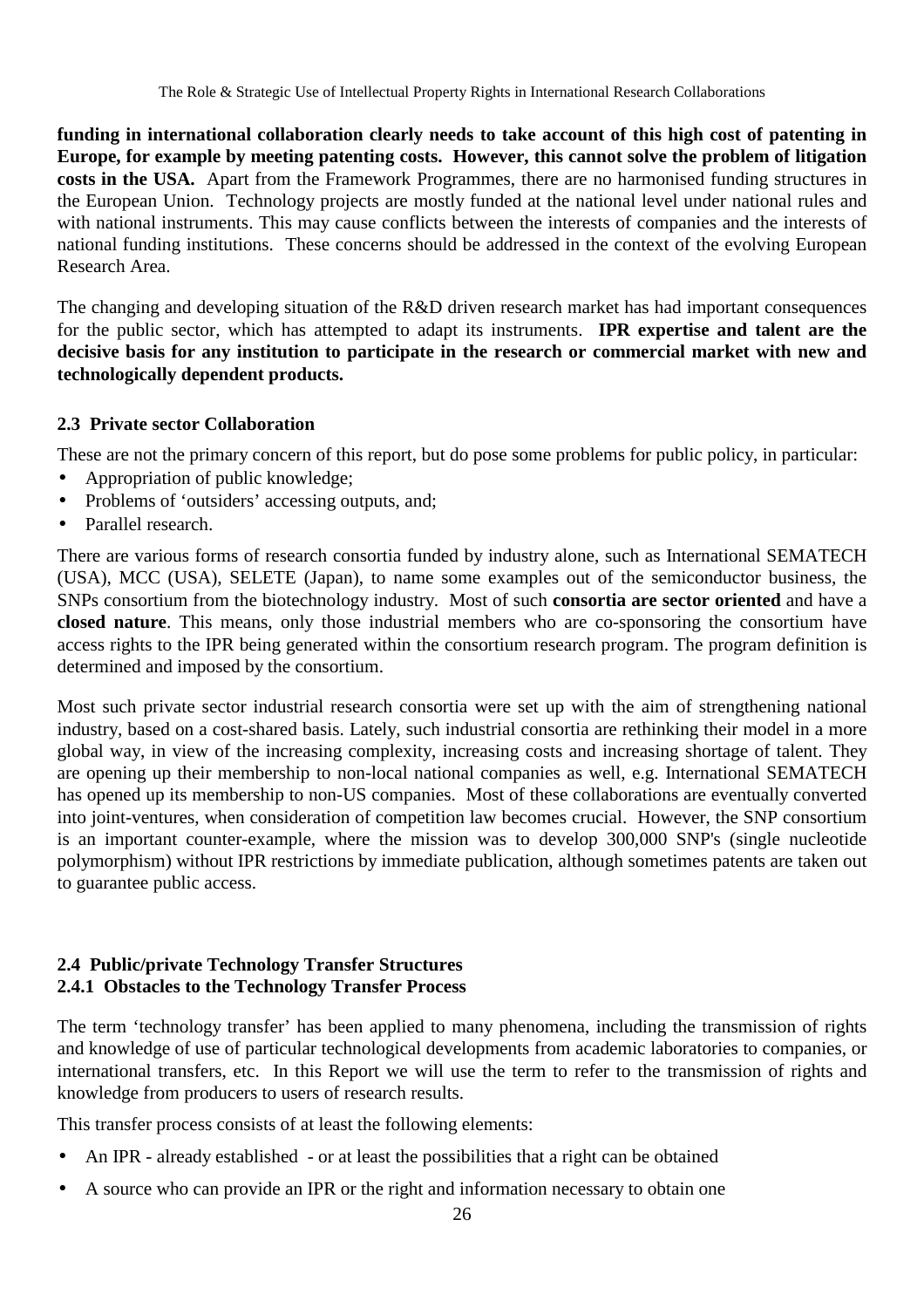• A potential user who wants to acquire the IPR - or who wants to acquire the right and necessary information to establish and use an IPR

Quite often in addition to these elements, one or more facilitators or intermediaries play a role in the technology transfer process.

The potential user of a transferred IPR may be:

- A company, including a start-up company. This is the typical target for an IPR transfer process and by far the most important one, both in numbers and in social impact. A private individual who acquires an IPR is considered a start-up company, since usually IPR can only be exploited if a company is initiated.
- A university or an institution. This is not a very typical case, however there are a number of examples where a university or a research institution may wish to acquire an IP right in order to conduct further research within an area covered by IPRs owned by others or in order to develop and license a commercially useful product or process or to be able to offer a commercial service related to its institutional aim.
- a government, in such fields as environment, energy or health, with a large impact on society.

Experience shows that any possible combination of the above can occur. In addition a technology source or potential user may consist of a group or consortium composed by members that are subject to very different legal and practical conditions. This may impose a number of **obstacles on the technology transfer process**. Some of these obstacles are:

- In cases where the technology source is not a single person or entity, but for example, a research group or a consortium, the **ownership of IPRs** often becomes very complicated. The parties may be of different nationalities and therefore subject to different laws and legal frameworks. The parties may be subject to different individual contracts with employers, customers or co-operation partners, which may affect their freedom with regard to technology transfer.
- **Differences in national IPR law** may create problems. Some of the partners may be subject to national IPR-law which excludes certain technologies from protection (e.g. business ideas) or which does not allow certain protection forms. Specific national laws related to technology transfer can be a further obstacle. In some Asian countries, government approval of technology transfer is required.

Language problems **are not only found where various partners in a technology transfer process have a different mother tongue. Semantic problems easily occur within the same language.**

#### **2.4.2 Hybrid Organisations**

Hybrids exist as a form of technology transfer mechanism in which private and public sectors can learn from each other. A hybrid organisation can be any independent research organisation (university, research institute) combining both a public mission with clearly defined public goals and private objectives. This combination is possible because:

- public goals can be complemented in a balanced way with private market driven objectives;
- critical mass in the field of research often requires a mixture of public and private funding mechanisms.

The public part in the overall funding is justified mostly by a number of facts and arguments: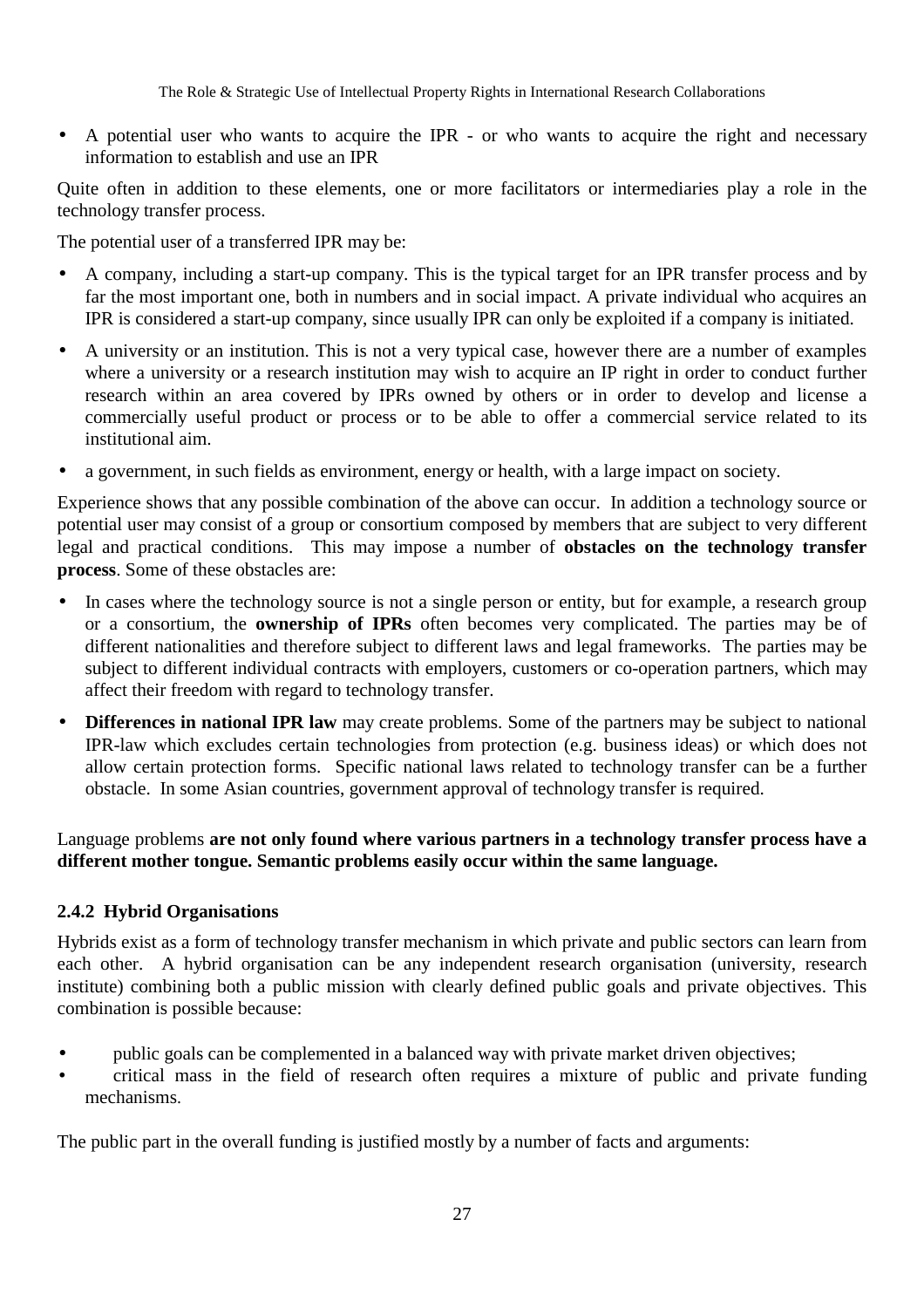- The market is normally less willing to contribute financially to embryonic type of research (in the very early phase of the technology life-cycle). So, public authorities play their part in this respect by allowing such risky, but potentially promising, research to be performed by providing funding for this type of research (infrastructure, cost of research people, working costs). This allows a hybrid organisation to build critical mass and to generate crucial background information, (including expertise and dedicated knowledge, patents, crucial networking and cross-disciplinary collaboration) as an essential requirement for future further collaboration with industrial partners;
- The public authorities will normally also request the hybrid organisations to take care of a number of challenges, which are not always (fully) addressed by the private market.

Typical activities of hybrids are:

- hands-on training related to core competencies;
- special consideration for regional development (attraction pool);
- special attention to SME's and spin-off initiatives;
- special attention towards societal aspects & challenges;
- sustainable growth.

In summary, there are a number of 'impact expectations' added to the mission of a hybrid organisation, which are not fully covered by the market itself. As competition requires the availability of 'differentiators', industrial players are increasingly moving towards more early involvement in the life-cycle, as to gain a competitive advantage towards their competitors. Early insight has become a major driver, especially in combination with increasing complexity, risks, costs and shortage of talent, forcing industrial players to seek sources of well established background information, with challenging research programmes and critical infrastructure, especially when addressing 'generic technology avenues'.

The complementary condition of this type of research is that the IPRs will have to be shared amongst the participating (i.e. contributing) partners. Licensing rights on background information will be non-exclusive and the foreground information will mostly be of a shared nature. A strong *'me too'* effect occurs quite often. Once a major competitor has joined a programme, this often triggers others to join the programme in order not to be excluded, provided the research programme is of an open nature (meaning that any partner signing up a contract and contributing to the programme can join). More closed types of organisation will restrict their IPRs to the 'paying members'.

It is crucial for hybrid organisations to have enough critical mass and background information in order to have enough appeal to the market. As important is the notion of re-usability of jointly established new foreground information, together with the industrial partners. Re-usability of foreground information is essential for the hybrid organisation as to be able to continue building further research in the future in the same generic fields and to keep its own independence.

Co-operation does not prevent exclusive rights being given to single industrial partners, provided that such results are rather company specific and based upon company confidential (background) information. Such exclusive rights are normally more 'product' (or material, or systems specification) oriented and hence, closer to the market. They do not constitute the bulk of the research outputs of a hybrid organisation. For a hybrid organisation, it is essential to keep enough co-owned results to maintain its strategic position in future generic R&D without having large *'black holes'* in its strategic future R&D path, based upon its past established background information and expertise. R&D rules and R&D labelling, linked to the expected deliverables should be clearly discussed and agreed upon as part of the contract, before the collaboration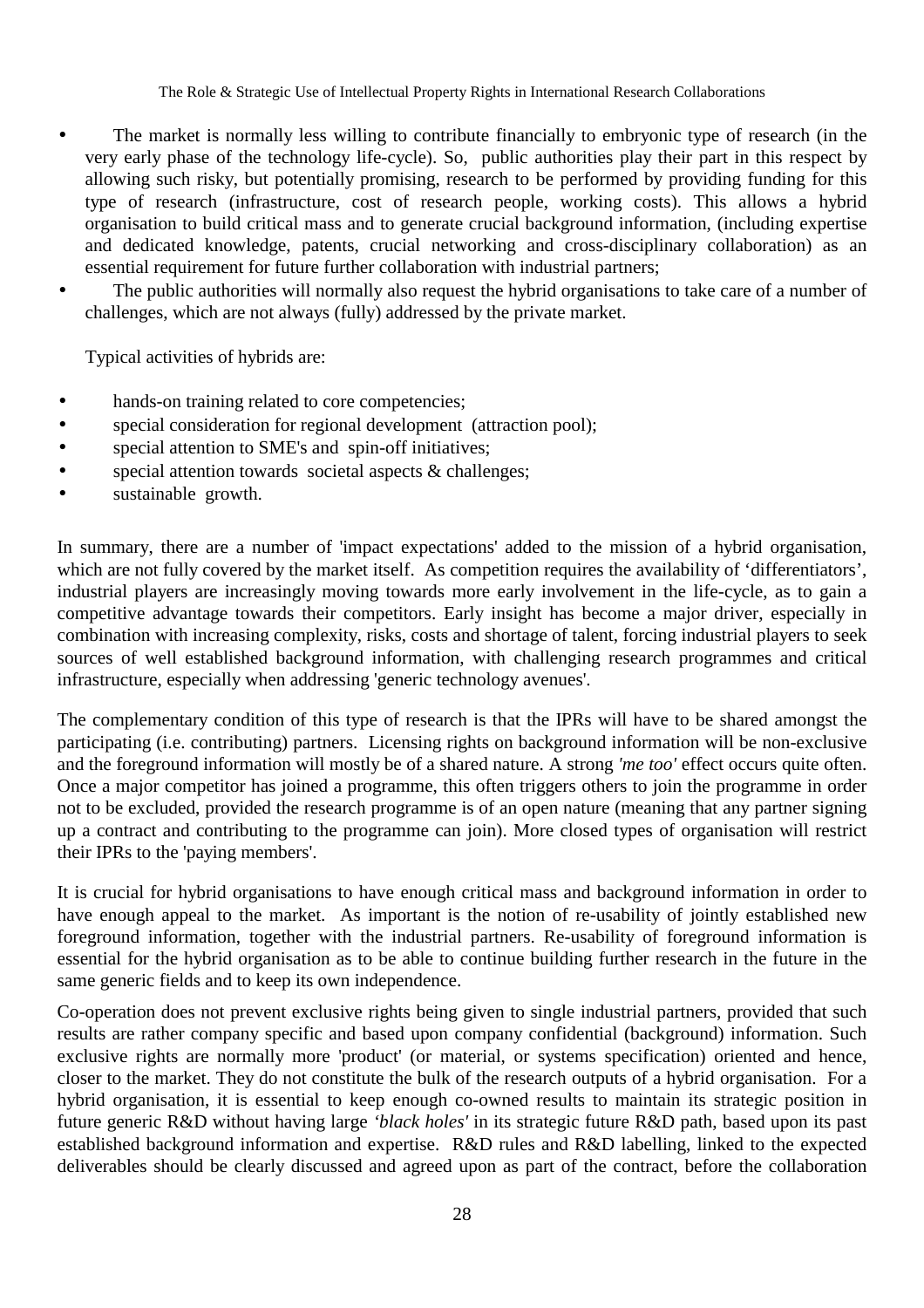starts. This reinforces the clear understanding of mutual IP-rights amongst the contractual partners. Special attention is however needed for spin-off initiatives.

#### **2.4.3 Contract Research**

There is now a global research marketplace in many significant sectors, and companies can often go to many alternative locations in the world to have research performed. Pure contract research exists where an company needs an R&D solution and is willing to subcontract such a mission to a recognised research centre or university.

The company wanting to buy the technology will usually insist on control over it. The research organisation wants to keep its basic (background) IPR, and yet wishes to ensure a revenue stream and to hang on to aspects of academic freedom such as right to publish and use foreground for further research. Different sectors have different goals. Many PRO's have licensing strategies in place, accommodating differences between specific fields of applications.

Most EU members have organisations for contractual research, some of which are public (e.g. Fraunhofer, Germany; TNO Netherlands, etc.), others in privatised organisations (e.g. Bertin, France). IPR is granted in projects on a case-by-case basis, wherein contract and patent strategies exist and must be maintained. Contract research institutions must take care of their IPR basis, and should direct their patent strategies to increase their base of knowledge, as in all other research situations.

Contract research institutions must also perform basic research to be an attractive partner for industry, and increase this basic knowledge and IPR by the experience gained in each applied-research project with its contracting partners. This system only works within a well organised institution with the benefit of a professional IPR management. Again, this may be well suited for international collaborations where participants may have particular constraints or requirements.

The contractual research partners need professional expertise for handling the IPR being created in a project. They need confidentiality for the non-protected IPR and professional application and licence handling by the contract research organisation. The Fraunhofer Institutes have the policy of granting exclusive rights only on a defined area of application. In many cases only non-exclusive rights are granted. Background information rights are granted non-exclusively against royalties.

Protected IPR always is an additional asset within an R&D contract. It should be remunerated accordingly and is not included and transferred with the research result. This understanding for example is also common in the US, where the payment for the R&D project means the remuneration of the labour and investment. The licences and exploitation rights must be agreed on separately. Contract research (as solving more individual industrial problems) will be a more regional matter of co-operation or a smaller subset of a larger programme.

One of the crucial points of contract research is to provide a competitive advantage for the client. The ways to reach such an advantage may be very different and many flexible models are possible. Appropriate measures are agreed upon and therefore contracting for IPR is crucial in R&D contracts and cannot be replaced by structural considerations.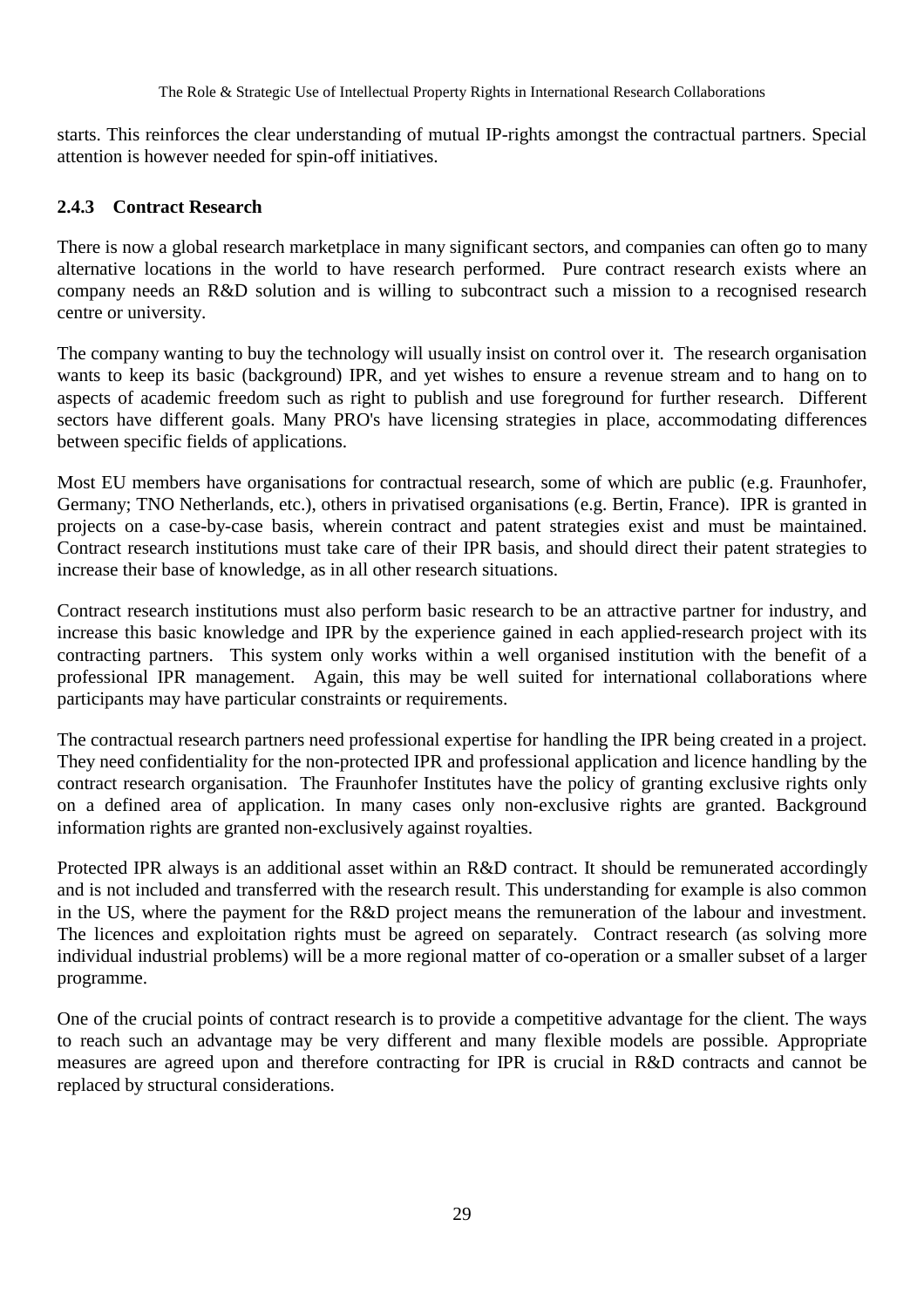## **2.4.4 Transfer of Know-how by Licensing and Personnel**

**Licensing of know-how (knowledge not protected by formal IPRs) has increased considerably.** Licensing needs to be embedded in a business strategy as a modern and efficient management tool for IPRhandling. It includes the patent strategies for participation in co-operation and joint ventures as well as a clear view of the business model for exploitation of these rights.

Strategically **the transfer through exchange of people and their experience is the most direct way of transferring technology.** Knowledge with the potential to generate formal IPRs and valuable trade secrets and know-how is embedded in people which means that the host can take full advantage of all explicit and tacit knowledge of the researcher. IPR in this context has the bridging function between **knowledge of the host** and of the **scientist's know-how** that is transferred during his stay, also providing a cross-fertilising leverage. IPR matters are often dealt with in the context of contracts between employer and employee. A clear distinction should be made between the contractual relationship between employer and employee (scientist), and the contractual relationship between 'donor' organisation and host. The exchange of research students or post-doctoral researchers may complicate the issue further.

Exchange of people is sometimes achieved on the basis of a commitment between companies or institutions with very different objectives (e.g. education, implementation of a research result, enabling staff to work with new technologies). IPR generated during the exchange must be agreed upon in a clear way in advance to avoid problems afterwards.

In some European countries, IPRs generated in the host company or university may belong to the scientist or his employer (depending on inventor law), but not at the outset to the host. If the scientist stays for a longer period, it may be that IPR will be based upon the hosts' knowledge, and ownership becomes more problematic. Then the user rights, or an obligation to transfer them, may be required.

**US universities manage this problem easily and effectively. By contract, the visiting scientist is under the same IPR-policies and measures as the local staff, which is something that should be considered for EU universities.** Changes in some national laws would be required to effect such a policy.

#### **2.4.5 Strategic Alliances**

These are different co-operation forms. Simple co-operation agreements are also strategic alliances as are large joint venture companies. The strategic alliance simply means that two or more partners commit themselves in whatever way to reach their strategic market goal. They differ from single project collaborations because they have a longer lasting intent, recognised in the form of co-operation and in the collaboration agreement. They also tend to be negotiated at the highest level in companies rather than by the R&D department. In some cases strategic alliances result in joint ventures or even in the long term into more permanent mergers or acquisitions.

Important requirements for a successful alliance are:

- having the appropriate partners:
- having a well adapted and efficient management structure;
- having identified the IP ownership rights and the user access rights to knowledge.

The following questions related to IPRs can arise:

- How to deal with exploitation rights in a co-operation agreement? ;
- Whether to develop a company to create a basis for a future production company, as a first step?;
- Whether the university will be directly involved in any aspect (including financial) of production?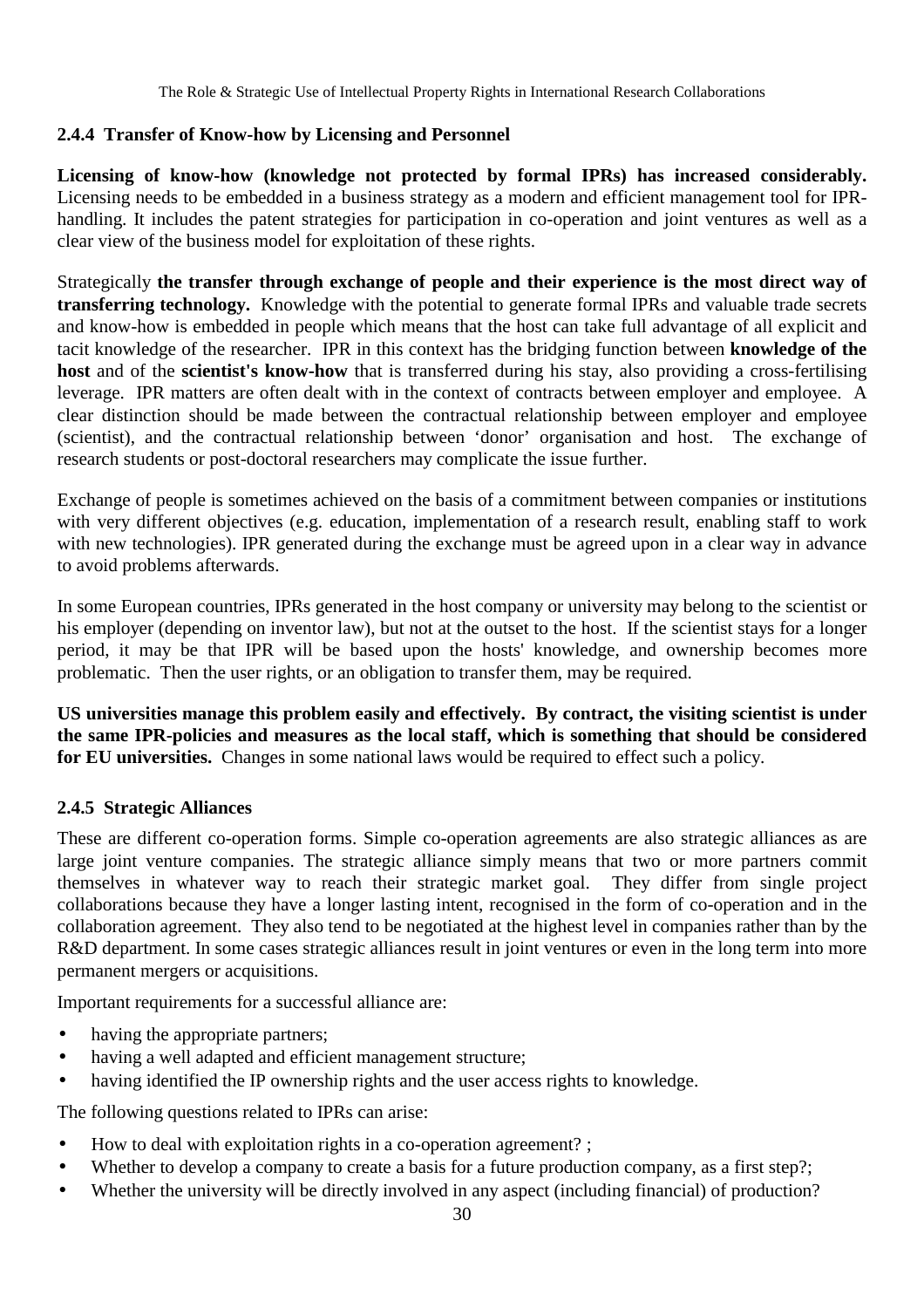• Which business model can integrate all the required partners, in the case of complex and expensive products, with a view to risk and cost sharing?

IPR plays very different roles and functions in co-operation schemes, joint-ventures and other strategic alliances. For collaboration between research centres and industrial partners this will become more important in the future. They will be based upon international recognition of the research institutes or universities, as outsourcing of strategic research will be done on a selective basis. The notion of programme driven research programmes will gain momentum, especially for research with a high threshold in terms of:

- infrastructure and research costs in general;
- complexity;
- multiplicity of technological options:
- research risk.

Joint ventures of partners from different cultures (i.e. R&D-Institute, company) depend on their management, and require there be complete identification of the knowledge base including IPR.

#### **2.4.6 Multiple partners linked by a hub.**

The hub concept with bilateral IPR agreements (e.g. the hybrid system outlined above) is well adapted to international collaborations because it can account for IPR system differences between any two partners at a time within a project with many participants each with particular requirements. This simplification is essential when projects are close to the market and/or product driven. For example, in an EU-USA-Japan collaboration, simultaneously negotiating the IPR between clusters of organisations in a field where commercial exploitation is possible becomes too complex. On the other hand, one hub organisation with well defined IPR rules between its partners is well placed to negotiate internationally with each partner individually, taking account of the specificities of each region.

IPR-handling is determined by the purposes of exploitation. The scientific partners often transfer their IPRs in favour of the exploiting industrial partners. Remuneration may be *ad-hoc* or part of the co-operation arrangements. Research co-operation on a general basis takes place between research institutes and companies of similar disciplines. In this case each organisation holds its own IPR and grants non-exclusive licences to the other partners.

International agreements, such as EU standard consortium agreements, often do not produce a consortium agreement with acceptable IPR provisions. **International collaborations are not more difficult than collaborations between different entities from European countries. The crucial aspect is the mutual access to knowledge and IPR of each other and the exploitation rights.** Additionally, competition law plays a role. The legal systems may be slightly different, but in the general sense they are very similar. The factual and not the contractual aspects are decisive. Therefore, the creation of *general framework* international co-operation agreements may be neither necessary nor helpful, and if they do exist, should be kept to an absolute minimum of terms. Therefore, the existing EU regulations in the FP5 model contract are not useful in fostering collaborations because, as suggested above, they overspecify. Guideline-type unified consortium agreements exist, but are not always a solution. The IPR situation is sometimes unclear, but the necessary licences are granted to perform the work and to exploit the result. For international agreements to work well in areas with commercial implications, the rules for public funding need to be as flexible, simple and transparent as possible, in order to allow the partners to adjust the rules to the specific situation.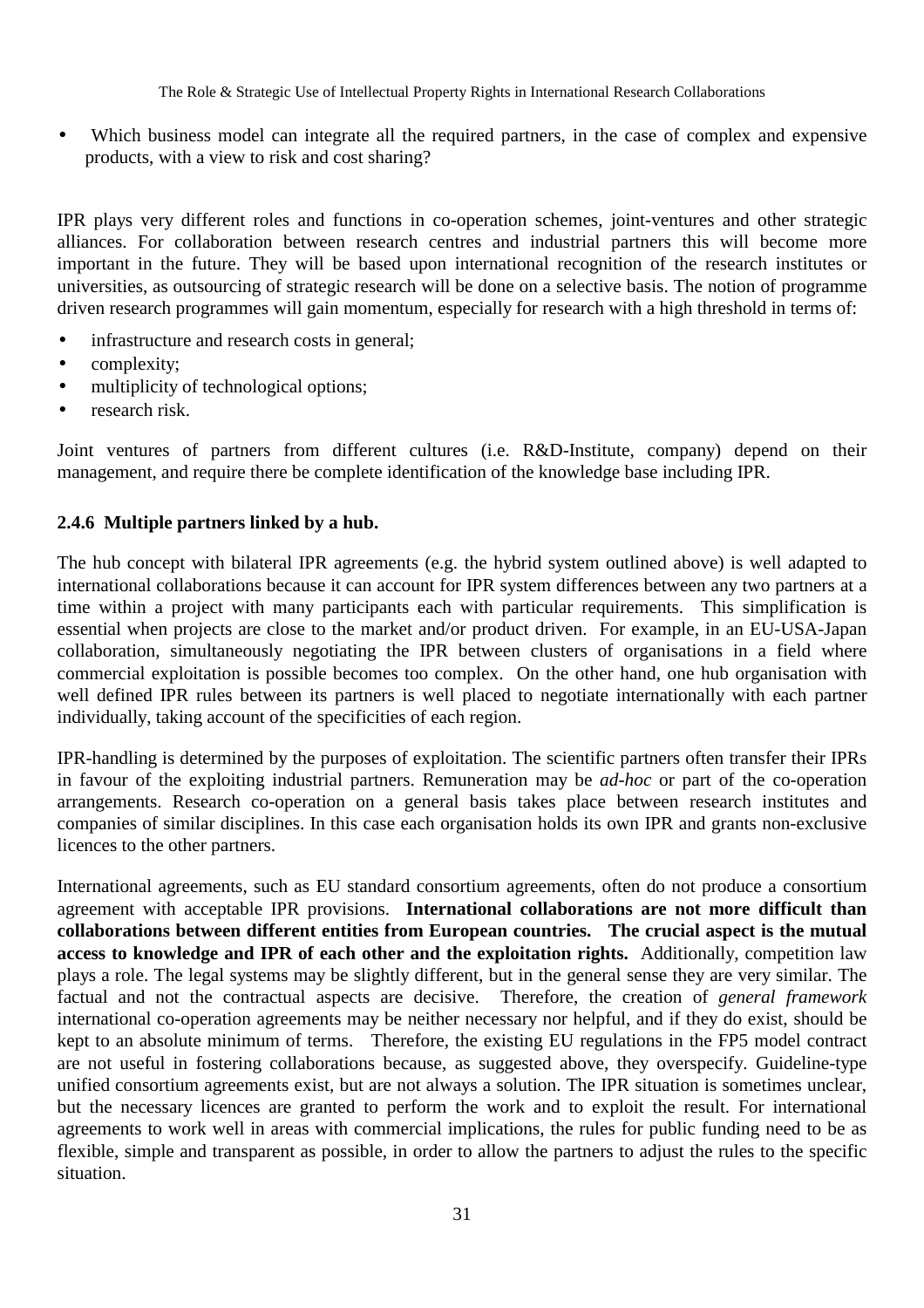Especially for longer term research which industry is not willing to fund, it is important that the different parties contributing to such research programmes can co-own the overall program results, without any accounting to each other'. Each party can then afterwards re-use the overall results as it wishes, and can embed such IPR into its existing overall background information portfolio at a fraction of the overall cost (cost sharing principle). The only thing that they can no longer do is grant exclusive licences without the permission of others because of the nature of co-ownership.

Also co-operation between partners having complementary expertise (e.g. microelectronics and biotechnology for biochemical sensors) can be an excellent basis for such co-operation amongst research centres. Here, cross-disciplinarity is the major driver, apart from cost sharing of the results. Mostly, such co-operation is ideal in the early phase of the life cycle, where high technological risks are at stake and where there is still enough time for further exploitation afterwards, in relation to the right 'window of opportunity'.

Strategic technological alliances amongst companies are often driven by the same cost sharing notions or by complementarity of expertise. As in the above case, also here, industrial partners will co-operate in larger alliances (on a certain generic technology), early enough in the research life cycle to take a competitive differentiating position afterwards. Bilateral alliances are often for longer periods and target both cost sharing, risk sharing and complementary commercial networks. Quite often, in the later case, cross-licensing on complementary background patents are part of the deal.

## **2.4.7 Spin-off Companies**

Most spin-offs from PROs have two aims: to increase the value of the research through implementation and to perform an incubator function for research results to make them ready for commercialisation.

This generic type of research is increasingly being conducted in a cost-sharing, risk sharing, talent sharing and IP-sharing mode. This is especially feasible in the early phases of the technology life-cycle.

However, spin-off companies, which are in many cases subject to the overall objectives of research institutes and universities, usually require a distinct IPR policy.

Spin-off companies are, by definition, small in size when created, and have to prove their existence in a very fast evolving and competitive environment, without a standing track record and without yet being internationally recognised or even known. They also usually require venture capital to underpin their financial position. Heads of institutions are reluctant to back spin-off companies if there is not a unique, preferably protected, technology behind them, providing the spin-off company with a unique selling proposition. Not only are patents important, but also the exclusive rights on the technology are quite often mandatory, so as to give such spin-offs some protection against established market players. Research has shown that spin-offs relying exclusively on one patent, however important, are the most at risk of failure. The key business strategy for new companies is to establish a portfolio of IPRs quickly in order to be less dependent on one business area.

One drawback of spin-offs for PROs, HEIs and companies, is that they may in the long run conflict with the objective of building up strong background IP position and thus bargaining power in collaborative negotiations: the spin-off may become a competitor.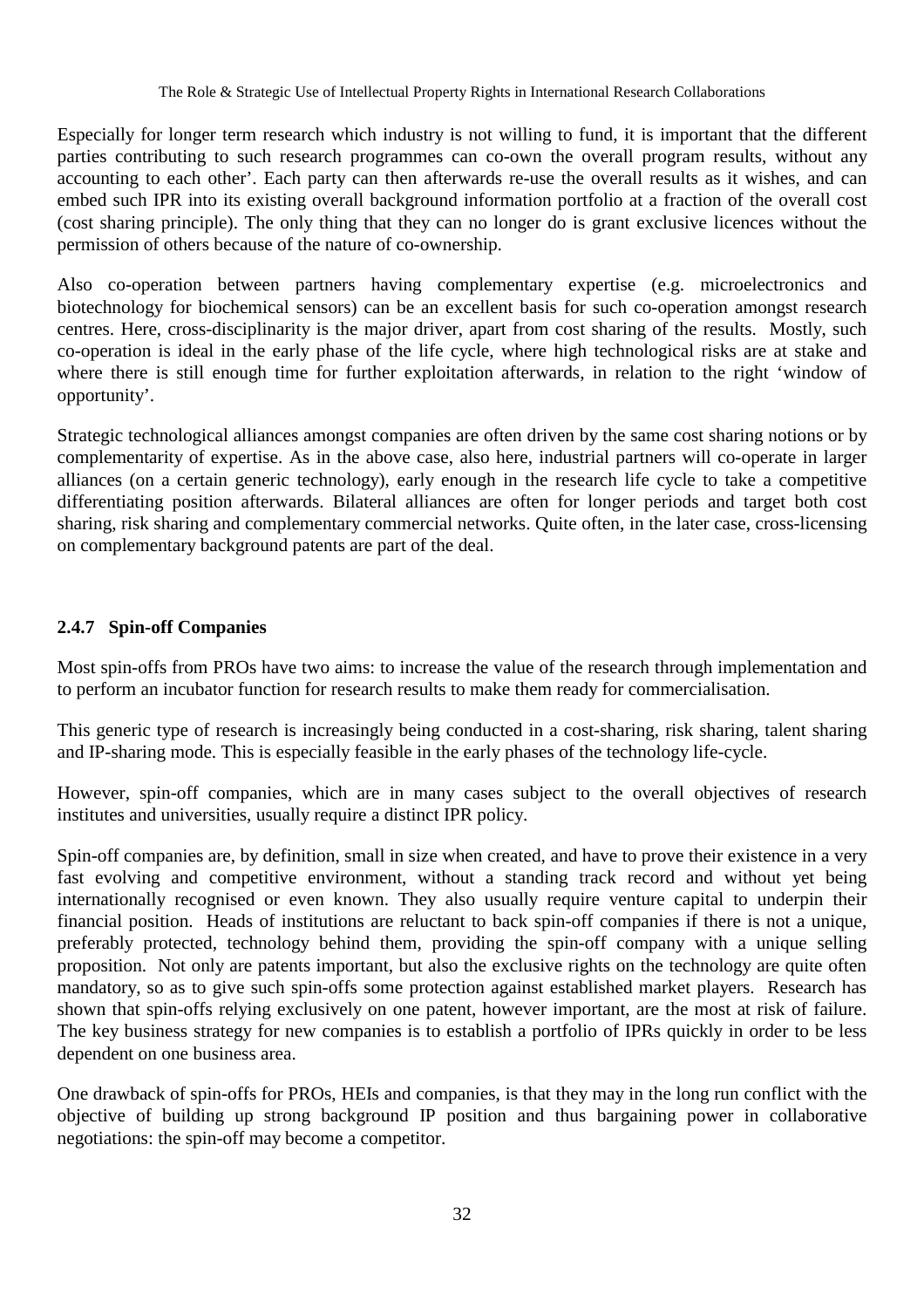Hence a valorisation scheme, where technology is being generated together with other industrial partners on a IPR-shared basis, is not adapted for a spin-off scheme. Spin-offs, although set-up on the basis of a technology, usually have the intention to sell clearly defined products, applications or solutions. They act, almost by definition, close to the market.

This implies that a university or a research institute often has to make an early decision whether to follow a dedicated spin-off route or to build technology on a cost-shared and IPR-shared basis.

If a spin-off route is selected, the costs for building up the technology could be borne by the university or the research institute, partially complemented by structural funding from the public authorities as part of their mission to reinforce local or regional development. In many cases however, the spin-offs can only acquire the IPR against fair market conditions so as to avoid unfair competition, especially when public money is involved. Occasionally, it is possible to use a more generic technology on a non-exclusive basis and to offer a set of patented applications/products on an exclusive basis to a spin-off.

It is clear that spin-offs themselves require a well-established exploitation and IPR policy.

Isolated licensing seldom has a separate strategic role. It is similar to buying or selling available knowledge. Complete IPR portfolio management is one of the most important strategies for all companies and institutions.

Having a patent strategy does not only mean increased application efforts and more licensing of patents, it means building a business strategy based on IPRs. It can also mean buying or selling patents, building patent-clusters, buying and selling small companies in the possession of important IPR, co-operating and cross-licensing. Licensing can be part of a strategy within a co-operation or strategic alliance.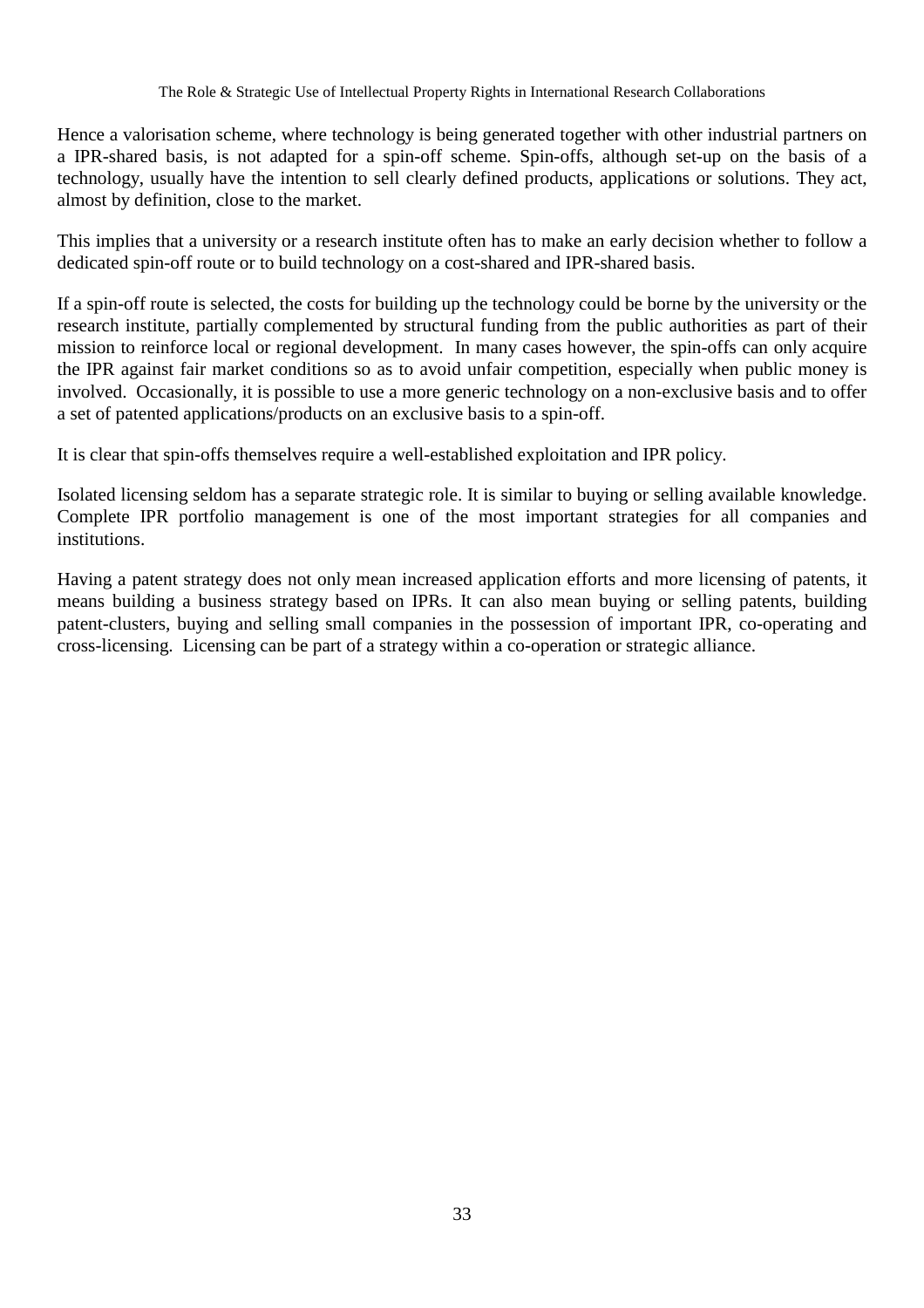# **CHAPTER 3: IPR and Knowledge Management in R&D Collaborations**

#### **3.1 Traditional Models of Research and Exploitation**

For much of the past 50 years it was assumed that there was a linear, chronologically sequential process by which basic research funded from public or charitable sources produced basic scientific knowledge, which was then used by commercial organisations to produce new or improved products and processes which benefited society in general. New inventions from the private sector were protected where appropriate, by IPRs, and patents in particular.

Recent experience has developed a far more complex system model of the system in which knowledge production and use takes place. There are many interactions between those involved, and feedbacks from markets and industry which identify important areas of research. The changes outlined in Chapter 1, such as the faster movement to exploitation in new fields, and the wish of governments to use scientific expertise more effectively in the pursuit of economic and social progress, have generated policies aimed at producing closer links between companies, and between research laboratories and companies. The global nature of both business and science has broadened the scope of these links.

IPRs have the essential function of defining the relationships between those involved in these interactions, and **we are now experiencing a process in which new IP ground rules are being established by commercial, academic and government bodies in an attempt to enable the system to work effectively and efficiently**.

But this is a difficult process, with the distinct objectives and requirements of all participants being negotiated in a changing cultural and regulatory environment.

This Chapter identifies the significance of IPRs for collaborative research, and the issues they raise for those involved in negotiating collaboration agreements, especially at an international level. The objectives of the participants in collaborations, both conflicting and complementary, are discussed, leading to an assessment of the particular problems encountered in international collaborations. Finally, some structures are described which address the problems of collaboration and IPRs, and may be used by policy makers and participants as solutions to some of these problems.

#### **3.2 The Key Role Of IPRs In Research Collaboration**

IPRs play a key role in determining the nature and participation in collaborative research projects and programmes. In entering into such activities, the participants take a view of what the expected outcomes will be, and what the benefits will be to their organisation. Projects must include participants who can bring essential background knowledge to the work planned. Some potential participants may be excluded because of fears that they will gain too much insight into the technological knowledge or commercial strategies of others, or because they will be able to exploit outputs more effectively.

These outputs will entail IPRs of various kinds: patents and other formal IPRs, and also increased skills and forms of tacit knowledge. **Even those taking part for mainly financial gain (such as contract research companies) will consider the wider benefits such as increased knowledge and skills in both technological and commercial spheres. Not all outputs are easily translated into marketable products, but instead can contribute to the overall capabilities and competencies of companies and other research institutions.**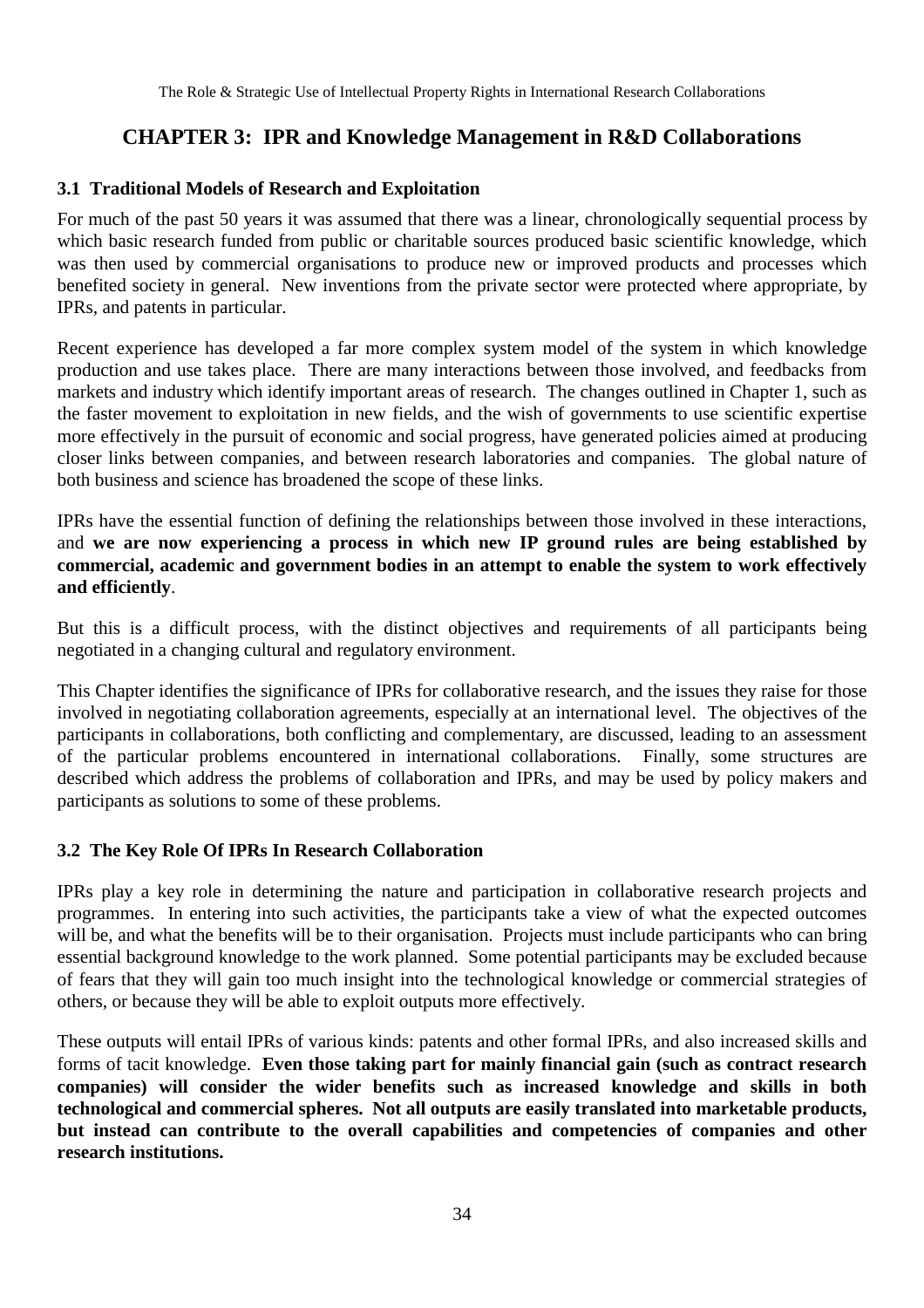This is especially true for public funders of research collaborations, which are intended to produce economic and social benefits listed in Chapter 1. Apart from pure sciences, most public support for research is explicitly intended as an investment, producing longer term economic and social returns. The justification is traditionally that research produces social benefits which are greater than the private benefits to companies because many of these benefits are non-appropriable or are difficult to protect or even identify in detail. The resulting under-investment in research produced by private decisions can be corrected by public funding decisions.

Implicitly, therefore, the success of programmes or projects cannot be evaluated merely by counting the numbers of patents generated, but by the more difficult assessment of the overall impact of the range of knowledge and results coming from the research. **Intellectual outputs from research collaborations includes formally protected knowledge, tacit knowledge and other results such as commercial knowledge of markets, consumers and other 'non-scientific and technological' knowledge, as well as contributing to the pool of public knowledge. Policies and strategies must therefore take account of this broader range of results.**

## **3.3 General Collaboration Issues in IPRs**

The main intellectual property issues concerning collaborative research may be outlined briefly. First we will consider those issues which affect all research collaborations, and subsequently focus on those issues which arise specifically with international collaborations.

#### **3.3.1 Foreground and Background**

Each participant will bring to a project **background IP** that is essential for the work of the project and must be available to others as required. This background must be developed and protected well in advance of a relevant collaborative project, as a means of creating bargaining power in negotiations. Use of background outside the project (for exploitation or further research work) would be negotiated, perhaps on preferential terms. For example if the background is existing commercial software, then the terms of use would probably have a commercial basis. Careful research is needed before a project to determine if third party IPR protection exists that might hamper either the research or future exploitation of the project.

Rights to **foreground IP** (results) of the project must be allocated. It is rare that a single result is produced; usually a variety of outputs are envisaged, and unexpected ones usually occur. With partners having complementary interests, different modes of exploitation may be specified; universities will insist on rights to use results for further research, usually without payment. Companies will insist on rights to use results in their respective spheres. If these involve direct market competition, there may be restrictions due to competition regulations. The rights of participants to license third parties may be specified, to prevent these parties using the foreground in competition with other participants.

An important specific condition of IP agreements will be the rights and duties of each participant to apply for patents in order to protect the foreground. This will also require restrictions on public announcements of results, so academic participants must accept at least some delays in publications where appropriate. To whom the agreement applies may be an issue for academics: are research students involved who are not 'employees' of the institution, and must they sign confidentiality agreements? Are sub-contractors to be used, and under what confidentiality conditions?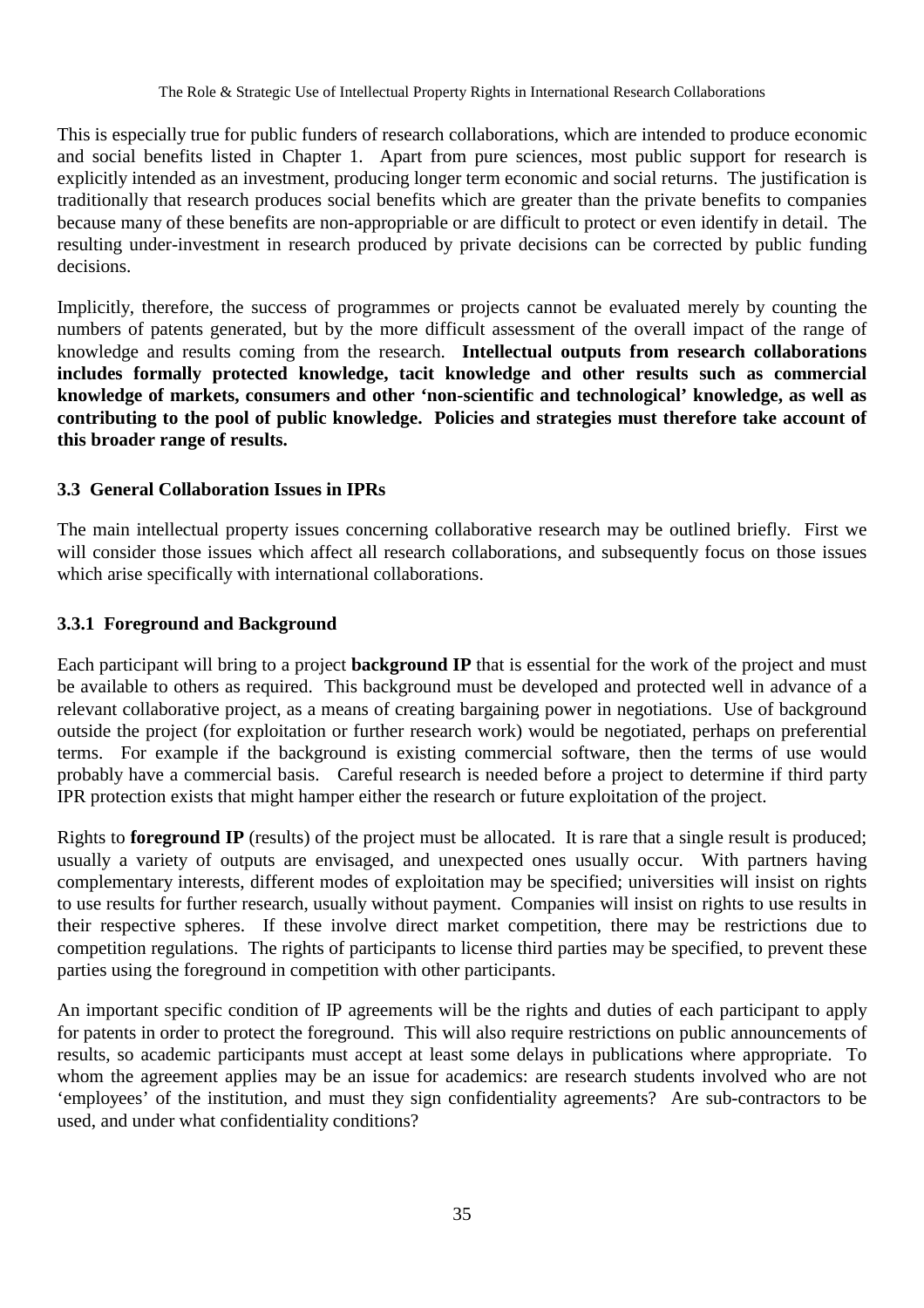Intellectual property is not just patents. Projects must identify all protectable IPRs, such as databases and other confidential information, and specify its treatment. Tacit knowledge conditions will be more difficult to specify as it is more difficult to control the movements of people.

Research projects may be affected by external circumstances such as changed commercial positions of participants. If a participant withdraws, the access to the relevant IPRs must be ensured for remaining members, and also be made available to new, replacement, participants.

Two further considerations are important. First, it is in the nature of collaboration that participants will be able to exploit results in different ways, and gain very different returns. A large firm may be able to articulate its new IPRs to more advantage than an SME. This must be acceptable to participants, and will usually be reflected in the agreement terms, but these aspects often cause difficulties, especially between potential competitors, and between large firms and SMEs.

Second, it is similarly in the nature of research that results are often (usually?) not exactly what was expected or planned. Therefore negotiators should take a broad view of what may result unexpectedly and outline the conditions which should apply. Further negotiations during the course of a project may be needed if important developments occur, although these can clearly create difficulties if collaborators' interests begin to conflict due to unexpected developments. Against this, it must be accepted in projects that not all possible eventual outcomes (both within a project and external to the project) and can be predicted and allowed for. It is a futile exercise to construct agreements in this spirit: negotiations over agreements are often lengthy anyway, and may delay urgent work, so it is usually better to aim to cover only the significant possibilities, possibly specifying conditions for re-negotiation.

Finally, collaboration agreements should specify the avenues through which disagreements may be settled. These can include arbitration institutions, and the national jurisdiction under which the agreement is made. However, it must be stressed that it has in the past been very rare for such research agreements to result in litigation between participants. Enforcement in Europe depends more upon the wish of companies to maintain good 'collaborative credentials' that will ensure their inclusion in further rounds of collaboration. Companies are rarely involved with others in single independent projects, but usually have a series of projects with permutations of past and new participants being involved in each generation of work, so a reputation for reliability is important. Whether this reliance on trust and goodwill can be supportable in the looser relationships of broader international collaborations is open to considerable doubt, however.

**With this perspective, the importance of collaboration and consortium agreements, in particular the intellectual property requirements, is that they force the participants at the outset to identify their own interests, rights and responsibilities, and to recognise those of others within the project, and to codify these within a legally binding document which can be consulted during and after the project's lifetime**.

#### **3.3.2 Influences On Choice Of Collaborators' IPR Strategies**

**The business models (or operational philosophies) of participants in collaborative research are not necessarily the same.** Though this may imply that IPR issues should be difficult to negotiate, in practice the reverse is often the case. The variety of forms of outputs from research, as well as the ways of exploiting them, often result in participants having complementary rather than conflicting interests. **Companies will collaborate more easily with each other if they are not direct commercial competitors, for example if they address different complementary markets or different aspects of the research activity. Companies operating in different countries may be more willing to collaborate than**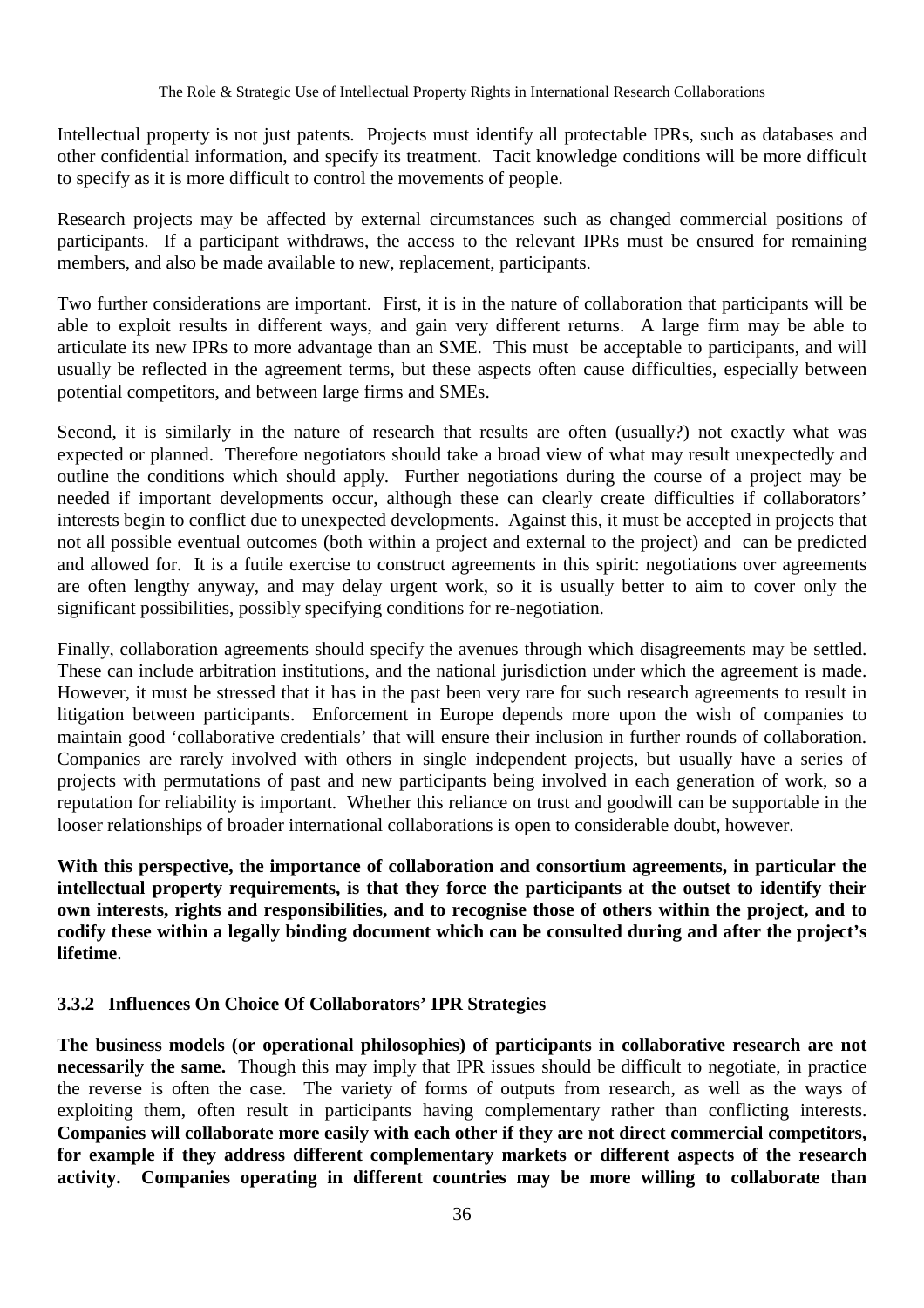**companies confronting each other in single markets.** A software research project may include interests such as software production, customisation for different uses, training, hardware development and demonstrator provision. It is important for all concerned that the interests of all participants (and sponsors) are taken into account. The presence of an international dimension adds more to the complexity of relationships in projects: this will be discussed below. When collaborators are in direct market competition, great care must be taken to ensure that the interests of the parties are protected, for example in projects to develop industrial standards, all participants must have rights to use the results equally.

Also, such collaborators must be aware of the potential anti-competitive nature of such collaborations: can non-participants in such projects gain rights to use resulting standards? The treatment of this may be different if we compare the EU's block exemption for collaborative research with that of the anti-trust authorities in the USA. It seems likely that conflicts between EU and US competition law in general will be a growing feature of trade relations between the two in the future, and that IPRs will be an important component of these.

#### **3.3.3 IPRs and Collaborative Participation**

The importance of recognising IPRs in research collaborations is that they provide the framework in which different participants' objectives can be identified and protected. Taxpayers may also be reassured that their money is well spent if it produces identifiable results, and if these are as widely diffused as possible.

So, in parallel with the selection of participants, collaborative structures and legal agreements must be decided upon in order to ensure the rights of members to use of outputs, and the obligations to provide access to necessary background for others. **Each participant will wish to protect its own rights to own or use foreground results, and also to restrict any use of foreground by others which could be used against its own interests. Similarly, policy makers wish to protect the rights of taxpayers who support research by ensuring that international agreements concerning research collaboration address the specific problems which these generate.**

#### **3.3.4 Evolution of Collaboration Agreements**

Collaboration agreements are complex legal documents which must be agreed by participants in projects, and may also have to comply with public funding conditions. Many participants (especially SMEs) have no previous experience of such projects or legal issues, and have to rely on larger or more experienced partners to draft documents.

It is often suggested that public funders produce standard agreements (or a set of templates of agreements) in order to clarify the issues and to protect SMEs involved in programmes of collaborative research. These can be helpful, but should aim at a simplicity covering key issues. Any attempt to cover every possible contingency will result in over-complexity and often internal contradictions.

For programmes with a range of subjects and types of participants, the permutations of possible inclusions is formidable; it is unlikely that a single acceptable model agreement can be formulated. It is also to be remembered that promulgators of such standard agreements could be held responsible for any problems that arise. The best that can be done is to identify and explain the issues that must be considered by participants in negotiating agreements and publicise these, especially the IPR aspects.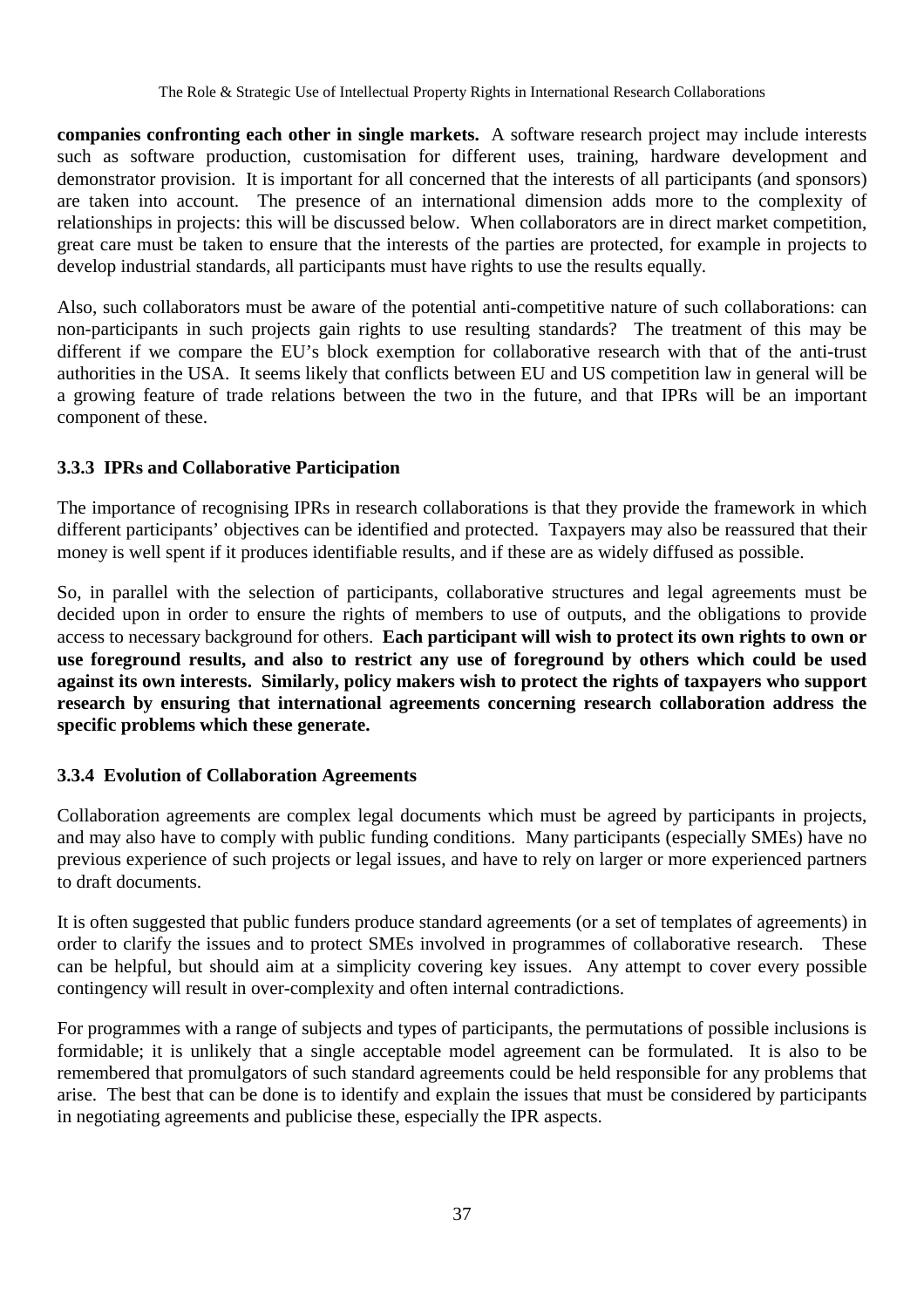It is rare for agreements to be written from scratch. Always, there are existing agreements that can form the basis of new negotiations, and be adjusted as necessary. Many participants have found that the best approach is to identify the basic IPR concerns of each, and operate relatively simple rules.

#### **3.3.5 Life Cycles & IPRs**

An important determinant of the structure of collaboration (including the organisation and distribution of IPRs) is the maturity of the subject, or its stage in the life cycle. In work early in the R&D process the partners will probably be more willing to share IPR, so a cost-sharing, talent sharing and risk sharing approach will be preferred. Near-to-market work will be more difficult to share, and exclusive rights may be demanded. Here a more contractual research structure will be preferred. However, in some fields of R&D, such as micro-electronics, the time between more basic research and market exploitation has become much shorter, making the allocation of rights in this way more difficult.

#### **3.3.6 Exploitation of IPRs**

Traditional forms of exploitation assumed that companies would hold patent and other rights to exploit either internally for processes and products, or would license IPRs for use by other companies. Public research organisations (PROs) did not usually exploit outputs themselves other than for research. **Now more strategic approaches to IPR management are becoming common in PROs.** The foreground generated by projects will be in a variety of forms, and so should be the exploitation. Universities may have spin-off companies to exploit directly, used patenting and licensing, undertake contract research, and (particularly important in the USA) may receive sponsored chairs, new laboratories, buildings, equipment or software, etc. **Long term relationships are frequently built up between companies and individuals or departments, and these prove the most successful in generating benefits for all parties**.

Therefore the intellectual property issues raised by collaborative research should be viewed in a broader context, considering more than just the immediate possibilities of patenting, licensing and contract fees, considered on a project by project basis. IPR management involves balancing the advantages and also disadvantages of the variety of exploitation routes. For example, several prominent universities have been excluded from collaborations with major companies after gaining a reputation for conducting aggressive negotiations over intellectual property.

Another factor affecting PROs' attitudes to patenting specifically, has been the recognition that patenting costs do not end with applications fees, attorney's fees and renewal fees, but must be monitored and protected sometimes by the use of litigation, which is extremely expensive, time consuming and with uncertain outcomes. Often they are best left to companies which are expert in such matters and have the financial weight to be credible to potential infringers. The overwhelming majority of patents do not justify the expenditure involved in their acquisition, though it is often difficult to identify valuable ones *ex ante.*

#### **3.3.7 Employees Rights and Academic Freedom**

These apply in particular to international collaborations, which must confront difficulties such as differences between the normally accepted rights of staff in academic or public research facilities to ownership or rewards from their research. The accepted rights vary between countries, and are also being revised in some countries, for example in Germany. In the UK, universities have always asserted patent rights, with some proportion of any proceeds going to individuals and departments concerned. However with copyrighted material (books, teaching materials and articles), academics traditionally have had the right to control the IP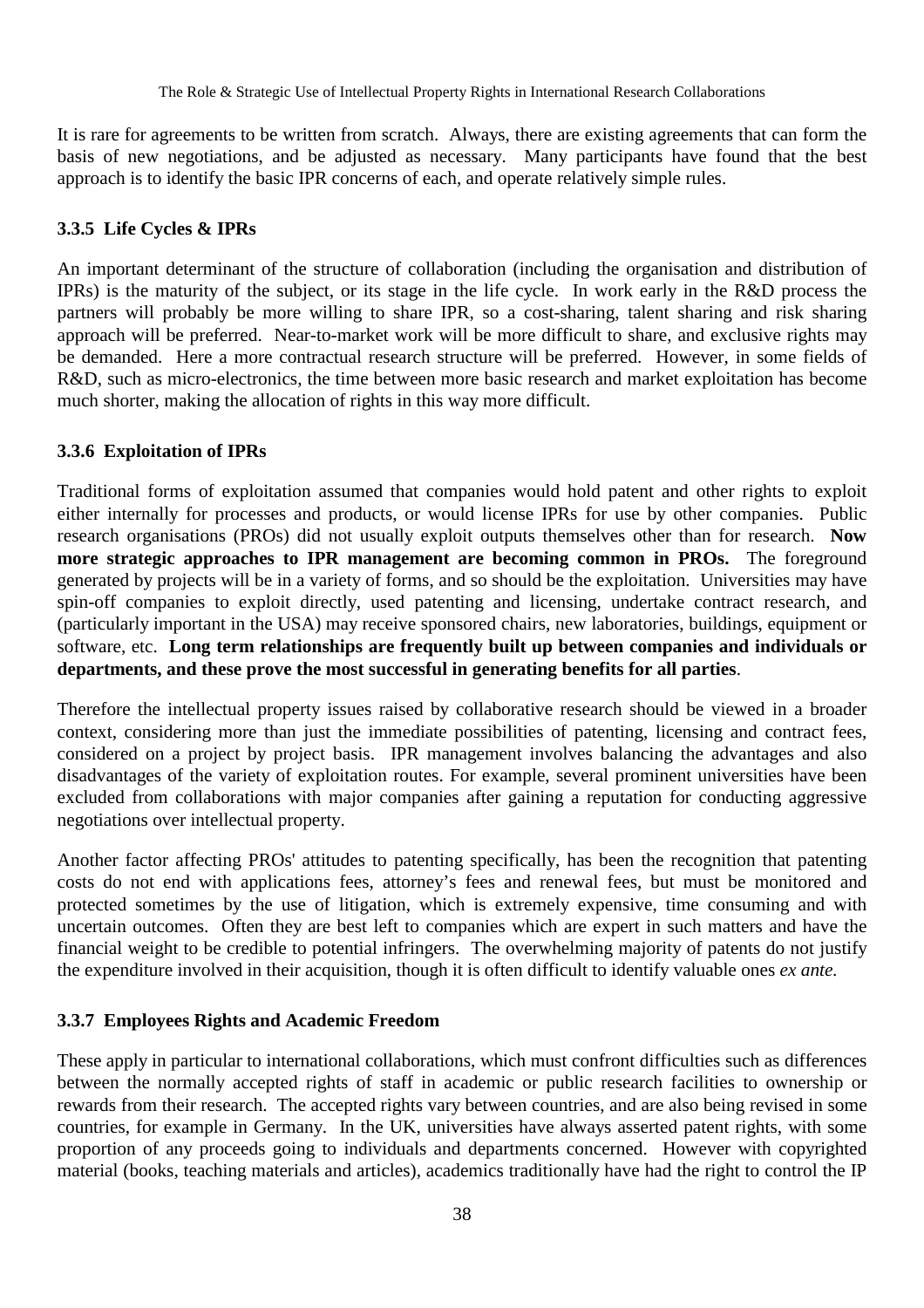resulting from their work whilst employed in universities, with the condition that the institution has the right to free use, for example of copyrighted teaching materials. However the increasingly important contract income from companies must be by agreement with the institution, and individual rewards may be negotiated. University College London has initiated a dispute with staff over its attempt to assert ownership of all employees' copyright. At the same time other universities, notably MIT in the USA, have begun to make available teaching materials on the Internet, free of charge. Though these changes have affected mainly copyrights, it is clear that the traditional systems are under pressure, and that changes can be expected to affect research results in future.

All personnel involved in collaborative research must be included in agreements. Academic institutions often include graduate scientists in research projects. Their status must be made clear, including their rights to benefit from results and their responsibilities to respect confidentiality where appropriate. The most often cited potential difficulty is the academic's need to publish against the company's need for confidentiality. In practice this rarely creates serious problems if the conditions are agreed in advance. Usually it is sufficient to adopt a delayed publication approach, with immediate publication being dependent upon the agreement of all parties after inspection of intended publications. Long term collaborative relationships help develop the trust between participants which enables this approach to work effectively.

We consider below a variety of structures for research collaborations which address the relationships between organisations undertaking such research, focusing particularly on the IP treatments which define these project relationships. It is worth stressing here again that **the IPR aspects of the relationships between participants in collaborative research determine the nature and success of these activities, and play a crucial pole in the design of the structures of collaboration; they cannot be added as an afterthought.**

#### **3.4 Specific International Issues for Collaborative Research**

The issues outlined above apply to all collaborative research. International collaboration adds further issues for policy makers.

#### **3.4.1 Integrated Policy Approach**

It was noted above that participants in projects expect different returns from involvement in collaboration. Public policy must address the implications of this, in their roles both as financial supporters of research (e.g. Framework programmes) and also in providing overall regulatory powers (in particular IP laws and competition regulations) and as negotiators in international agreements (bi-lateral and multi-lateral trade treaties and research agreements). **Bearing this in mind our recommendation is that the agencies involved in all these associated activities must co-ordinate their policies to achieve agreed objectives. International scientific co-operation agreements will be increasingly affected by trade negotiations determining international intellectual property regulations and harmonisation. It is essential that the linkages and interactions between these are recognised and that integrated negotiating positions are adopted**

#### **3.4.2 Asymmetry of Returns**

In negotiating specific international collaboration agreements, the asymmetry of returns to research efforts must be addressed. For example, in the early 1980's there emerged in Japan, Europe, and the USA a number of collaborative research programmes in the field of advanced information technologies; e.g. fifth generation computing programmes. Japan and Europe were in principle in favour of collaboration, but it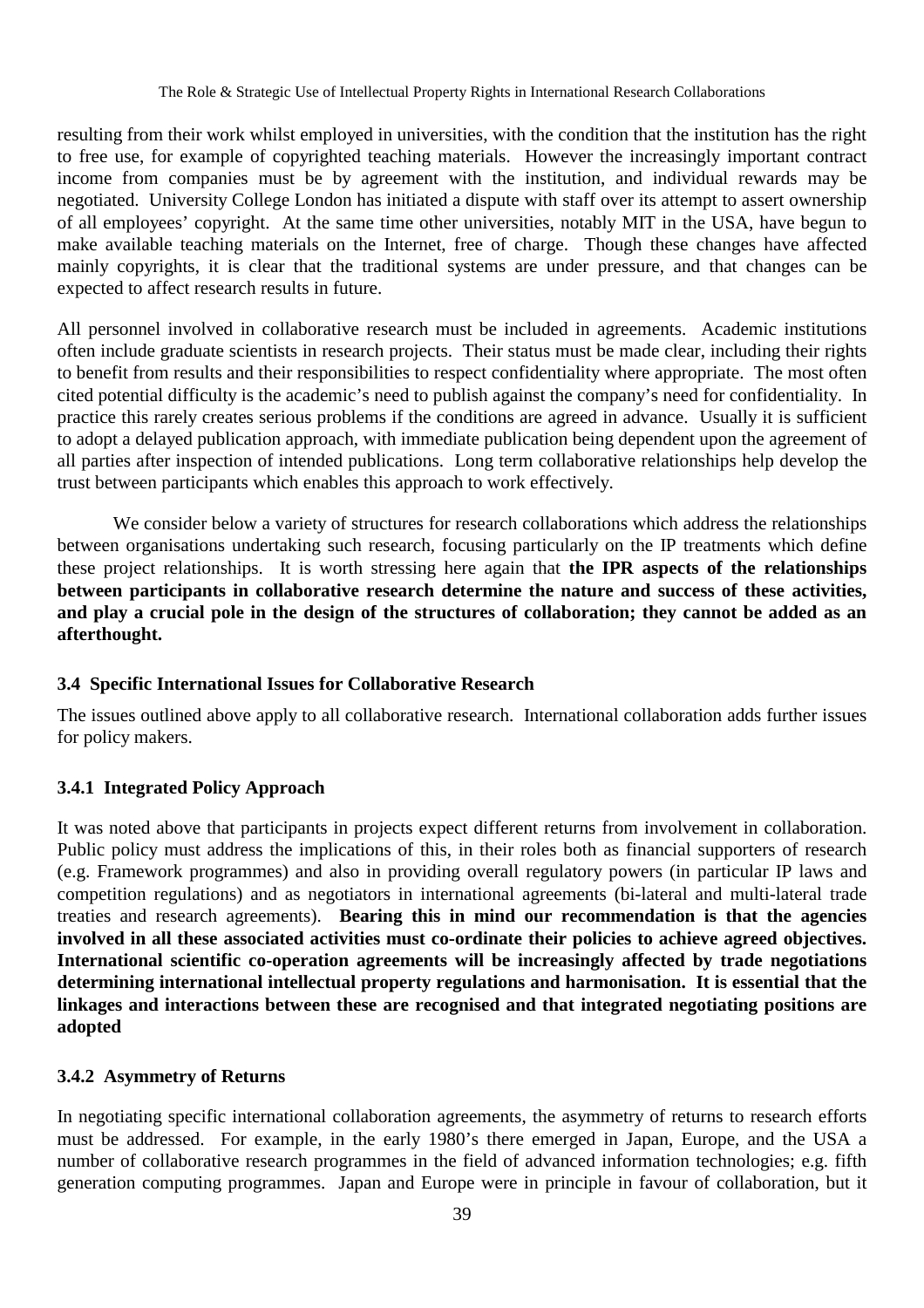was found (for example by the UK), that Japanese firms were enthusiastic about collaborating with European universities, but not with European companies. Though research itself is a significant economic activity, the economic returns from exploitation of research accrue in the first instance to the firms that commercialise the technologies. Such collaborations may have been in the short-term interests of European universities (financial support for research), but would not have been to the benefit of European industrial competitiveness. **Collaboration programmes must ensure that the overall benefits accruing from research can be appropriated fairly by institutions, companies, and countries.**

More recently, a response to this issue has been to site research facilities close to centres of academic research excellence, or even funding university departments: a 'clustering' approach. Japanese and US companies such as Cannon and Microsoft have used this strategy. Links with the academic institutions may be formal, through contracts, personnel secondments, and employment of graduates. The success of these approaches has been varied.

#### **3.4.3 Intellectual Property Regimes**

Despite the aim of long term harmonisation, in particular through the TRIPS agreement, considerable differences exist between IP regulations in different countries. In addition, the interpretations given to IPRs vary considerable between countries, including the court systems and litigation decisions, and general social and commercial norms. Comparisons are frequently made between Europe, the USA, and Japan. The USA has undergone considerable changes which have strengthened the coverage of patents and the rights of patent holders. This has been less true of Europe and Japan.

#### *Patent Coverage*

The broadening of US patents to include business methods, for example, and certain subject-matter in the genetics field, have not always been followed in Europe. Collaboration in fields with differing regulations or interpretations of regulations must take account of jurisdictional differences: some research outputs may be patentable in the US but not in Europe. **Participants from EPC member states may not be aware of the extended possibilities of protecting inventions in the US, so information on this should be made available as appropriate.**

#### *The Grace Period*

 $\overline{a}$ 

One particularly important difference concerns the grace period. The US system allows a 12-month period, and Japan 6 months, after the public dissemination of knowledge, during which period patent applications are possible. Most of the rest of the world will not allow patents to be awarded for inventions that were already in the public domain.<sup>1</sup> A US-EU(-Japan) collaborative research project (or programme) must **take account of this, probably by ensuring that no publications are made before participants have had the opportunity to apply for appropriate patents.** This would be particularly important if a project had EU participants intending to exploit in the EU, and US participants intending to exploit in the US. There would be no cause for US participants to restrict publication as it would not affect US rights, but would negate any possible EPC patent application. **If US participants intend to market results by selling commercial products in the EU, they must first be made aware of the different system and its implications, and then undertake to restrict publication of details.** It is normally preferable for both EU and US collaborators to adopt a 'no-disclosure' regime as this allows both sides to get patents in both markets.

<sup>&</sup>lt;sup>1</sup> There has been much recent discussion about the introduction to the EU of a grace period, but at present there has been no agreement to introduce one, although it has been introduced into the SPLT negotiations at WIPO.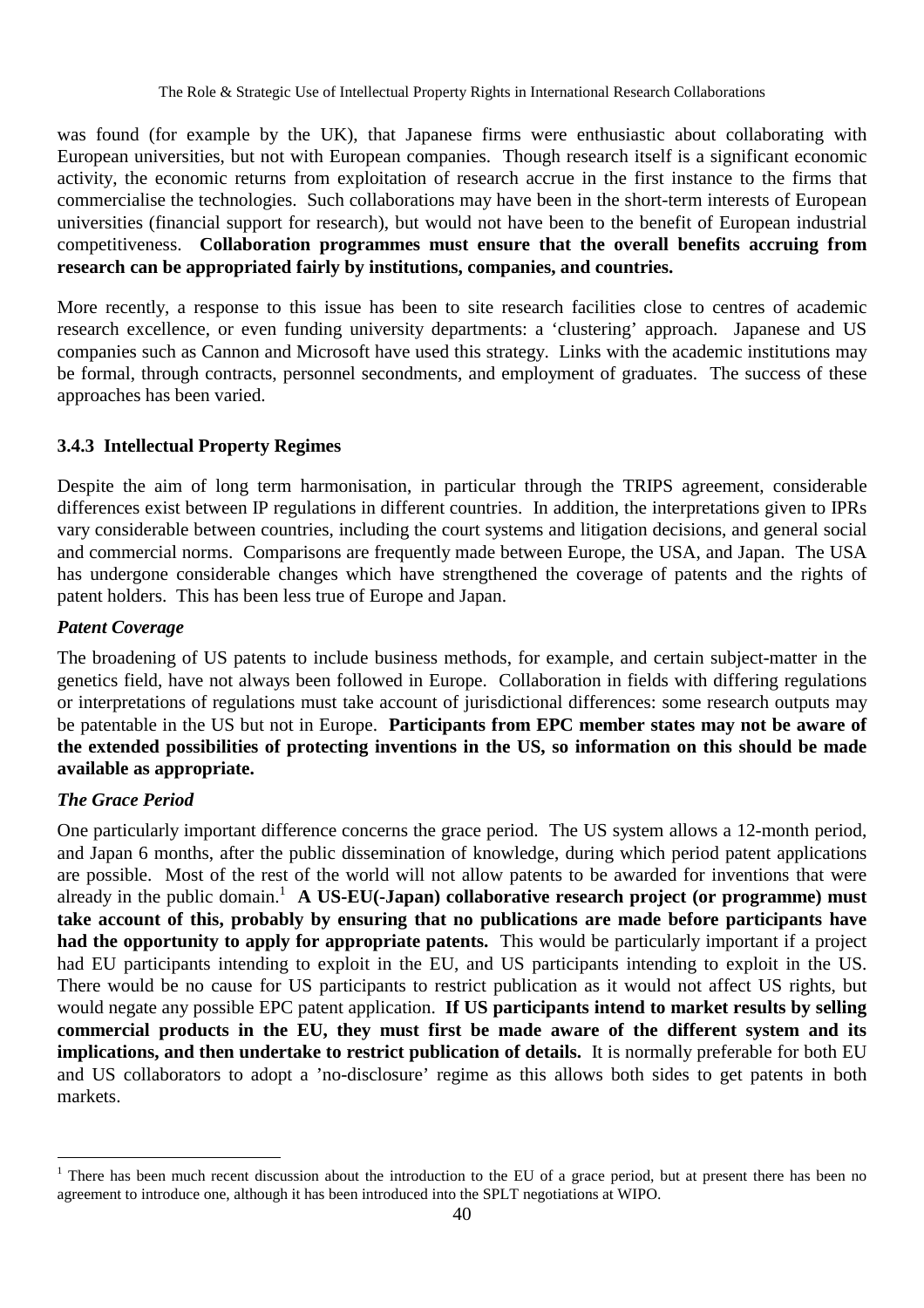#### *The Bayh-Dole Act*

The Bayh Dole Act was intended to ensure the exploitation of federally funded research by giving ownership to the universities carrying out the research. Thus it generated the expectation by universities that this should be the case with commercially funded projects. European companies, in contrast, would normally expect to have ownership.

#### *Litigation*

Collaboration agreements should specify which party is responsible not only for applying for patents and in which jurisdictions, but also for enforcing them. The latter point is particularly important in US collaborations due to the very high costs which can result from litigation in that country.

#### *Cost of filing*

The low cost and ease of patenting in the USA is a great attraction compared with the system under the EPC. It is actually current practice for many hybrid collaboration groups to apply for IPR protection only in the USA and not in Europe. Concerns are often expressed in Europe that there is too much foreign filing, but encouraging both USA and EU partners to file in both places would stimulate exploitation in both places.

Non-Europeans are the major users of the European patent systems. The most frequent US criticism of European patenting is the lack of a single system, with the only alternative to multiple national filings being the European Patent Office's bundle approach under the EPC. The costs involved are significantly greater than in the USA, much of which is accounted for by the costs of translating into the various required languages. There is no advantage to any user, European or foreign, in keeping the European system as complicated as it is. Within Europe, cutting down on costs of translation would facilitate filing from the USA and Japan. Also, the multiple court system in Europe is a problem.

#### **3.4.4 Use of Funds**

International collaboration is also desirable as new markets and possibilities can be reached through R&D collaboration. There exists, however, a conflict between this goal and national interests, as it may be difficult to combine national funding and international collaboration because there exists a danger that national funds leak to foreign organisations either on purpose or accidentally. This is why the funding rules try to take into account these danger. In the Fifth Framework Programme no third country sub-contractor is allowed to be involved without permission from the Commission and access rights for third country affiliates can be excluded by a special clause in the contract.

#### **3.4.5 Tax Treatment of R&D Expenditures**

A frequent policy tool of governments aimed at increasing R&D expenditure by companies, is to give favourable tax treatment to R&D expenditures, for example early write-off of this category of cost. If these are significantly different in the countries of collaborators, this may distort the allocation of research effort between those countries. **Programme designers should take this into account and specify the location and extent of research activities, and similarly agree any contributions to patenting costs in particular jurisdictions.**

#### **3.4.6 Internet collaborations**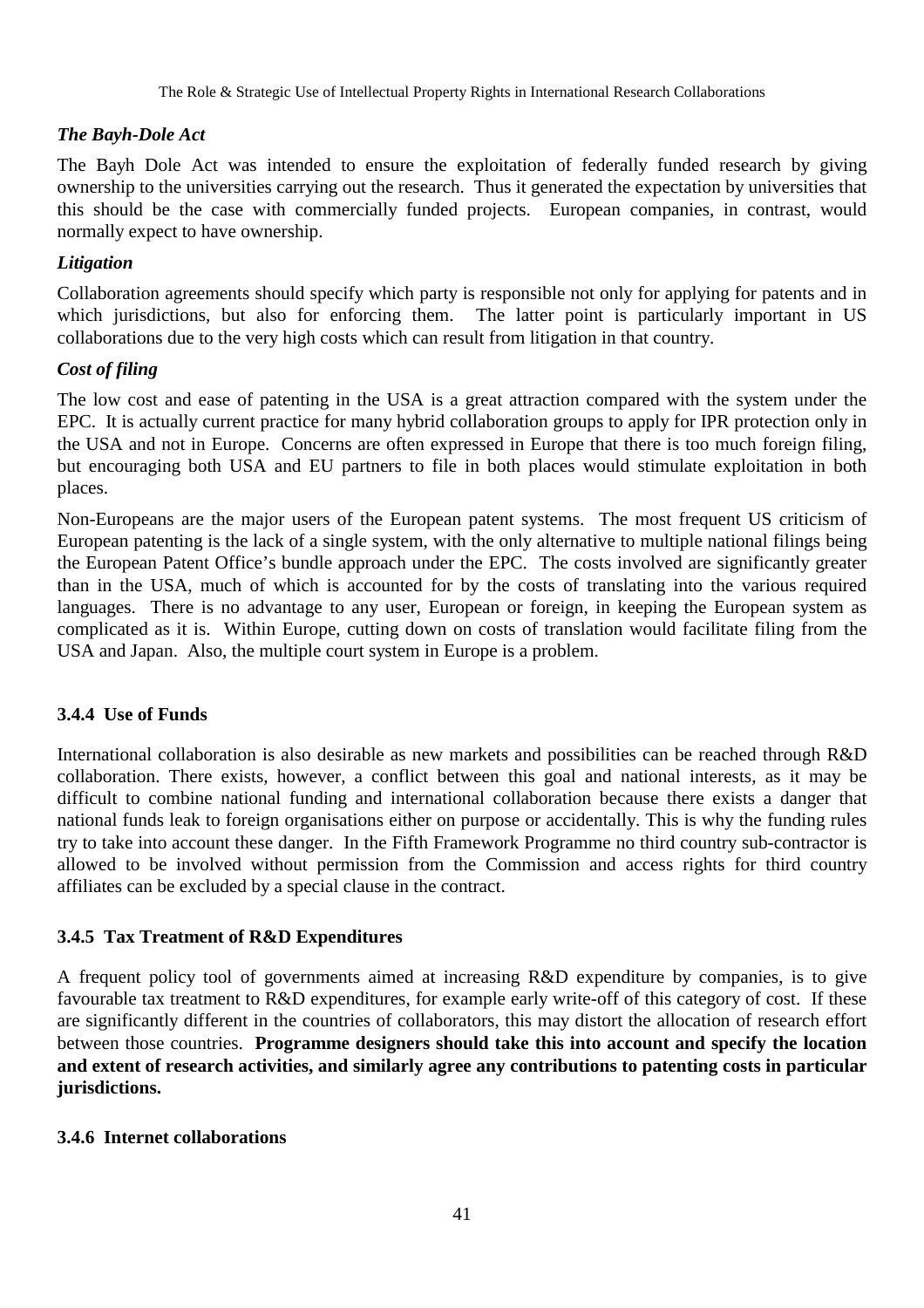A major new means of conducting research collaborations is the Internet. Originally developed specifically to facilitate research collaborations in science, it is now available to all users including for commercial purposes. It is significant to our subject for a number of reasons: $<sup>2</sup>$ </sup>

- It was originally developed for use in the 'IPR-free' environment of open scientific exchange of results and knowledge, then modified for e-commerce and other commercial uses, and was therefore technically not designed to cope with research collaborations having IPR aspects.
- It has coincided with the emergence of large scale and complex databases as major scientific resources (in particular the human genome database) having enormous commercial potential, and is ideally suited to the assembly, manipulation and communication of information of this nature.
- There is an incentive to establish IPRs over databases due to this, and therefore a considerable pressure upon the traditional open science model. This pressure is asymmetric, as once IPRs become established there is both an incentive for others to act similarly as well as the motivation to establish rights before others do so. Following this it is difficult to return to the open exchange model.

The implications for collaboration are considerable. They can produce barriers to collaborations which rely upon exchanges of information, and may even prevent them from occurring. In general, the advent of the Internet and database science has added a new dimension to the existing argument about IPRs. IPRs are intended to increase net social benefits by increasing the rate of innovation, brought about by intervention into private decisions about costs and benefits. If inventors are encouraged in their activities by the incentive of temporary monopoly profits to be derived from ownership of IP, then their private decisions will be to increase innovative efforts. However there may also be social costs of increased use of IPRs, in this case by restricting the avenues of research available to non-owners and by introducing transactions costs. Some observations concerning internet-based collaborations seem plausible:

- It is not yet clear that the existing legal structures governing databases (mainly copyright outside Europe) are adequate for the new circumstances. For example, the creating of new, powerful copyright protection by the manipulation of one, or integration of several, existing databases both of which may not be protected.
- Different jurisdictions have dissimilar approaches to database use and protection, in particular the USA and EU, which may produce difficulties for international collaborations.

The dangers for open science are well understood, but the balance between the retained public science system and the encroaching commercial science system with its associated ownership of intellectual property will be the subject of continuing debate. Some recommendations that can be made, however, are:

- **Public authorities should undertake awareness activities to publicise the implications of the developing system to scientists and others involved in collaborative research.**
- **Those involved in collaboration must negotiate agreements on the basis of specific project circumstances. It is unlikely that a 'standard agreement' could be used, though a number of model agreements may help resolve conflicts and assist in identifying the IPR issues.**
- **As the Internet and its use develops, the possibility of new regulatory structures should be kept under review if imbalances between social and private benefits are detected.**

 $\overline{a}$ 

<sup>&</sup>lt;sup>2</sup> These considerations are based on the report which followed the Workshop on "IPR Aspects of Internet Collaborations", 22/23 January 2001, Brussels, Report EUR 19456, ISBN No. 92-894-1012-4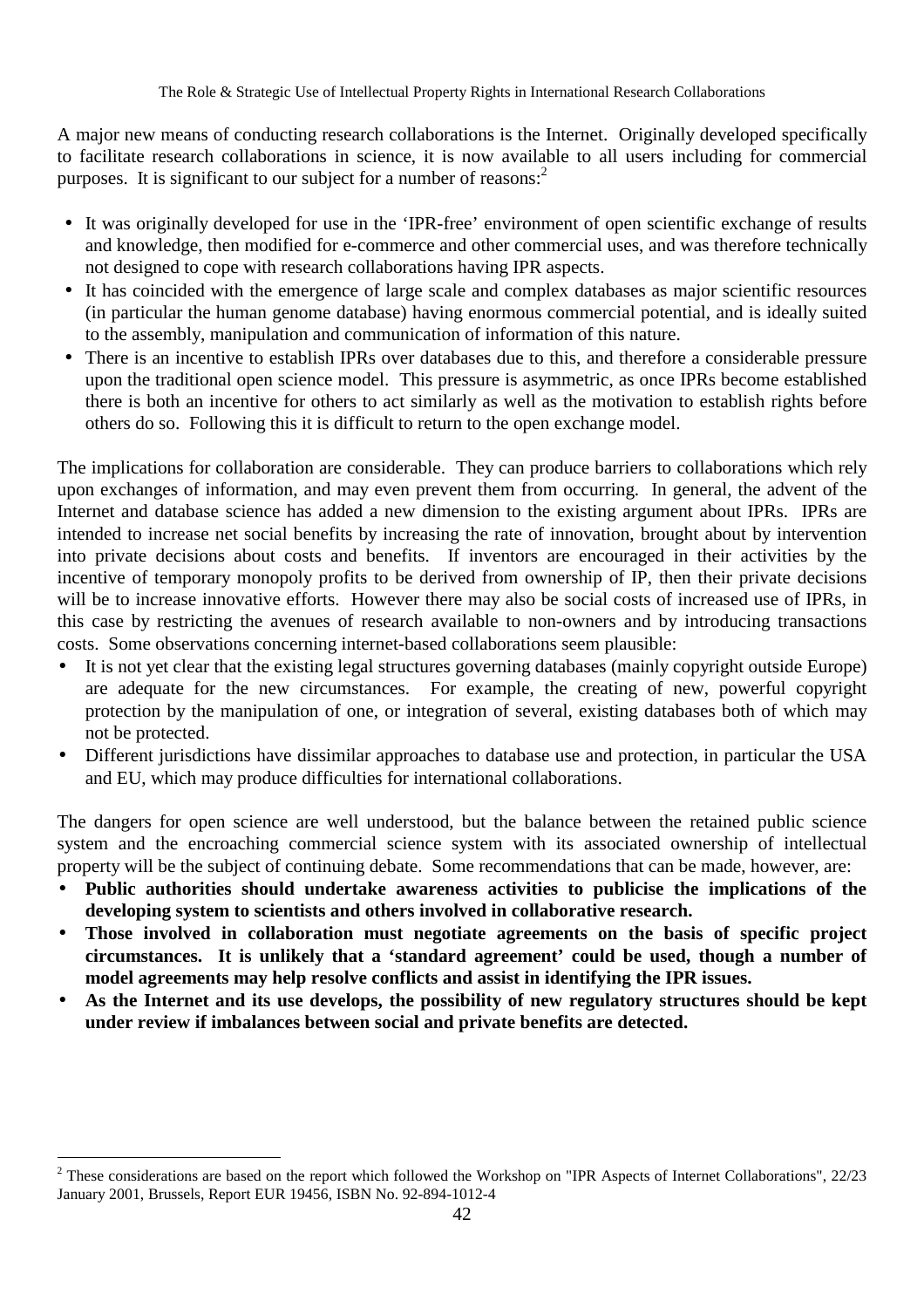# **CHAPTER 4: International Legal Aspects of IPR in R&D Collaborations { TC \l3 "}**

#### **4.1 General legal background and problems of ownership rights**

#### **4.1:1 Introduction: the rights concerned{tc \l1 "4.1 General legal background and problems of ownership rights}**

The IPRs with which we are concerned in co-operative ventures may be divided into formal rights acquired by registration and informal rights not necessitating registration. The distinction is important in relation to rights management, as will be explained later. Other rights such as trademarks may be involved, but for present purposes we are not concerned with these.

#### **4.1.1 Ownership{tc \l1 "4.1.1 Ownership}**

Ownership of rights is crucial to collaborative ventures, but the ownership of IPRs is at present a matter for *national* law, and national laws differ.

International conventions have to some extent standardised the basic IPR system since the late nineteenth century. However, these conventions in themselves are ineffective as enforcement mechanisms because they do not impose sanctions for non-compliance. Moreover, the problems and disputes of ownership in connection with IPRs at present must be dealt with under individual national laws<sup>3</sup>, and in many cases disputes about these matters are determined before authorities not specialised in dealing with IP matters, such as labour courts. This is also true for countries on the verge of accession to the European Union and countries outside Europe. Moreover, even within Europe, and in accession countries, only some aspects of the national laws have been harmonised. For example, employed inventor's rights are not harmonised in Europe, and a harmonising initiative is not yet being contemplated.

**It would simplify international co-operative ventures if the principal issues relating to the ownership of IP rights (other than amounts of compensation, damages, mutual claims and restitution) were addressed in the international industrial property conventions and EU legislation in order to try to achieve a harmonised regime.**

**The outcome of any proceedings to settle ownership of rights should also have effect for all Contracting States.**

**In addition a harmonisation directive should set the limitation period for taking action.**

#### **4.1.2 The inventor/creator**

 $\overline{a}$ 

#### **The starting point of this Report is that most modern research outputs are the product of team work, and it is inappropriate to attribute particular inventions and the relevant IPRs to individuals.**

Employees in publicly funded universities are not treated on an equal basis as concerns their inventions. This creates a problem for international co-operative ventures, especially if universities are involved. In

 $3$  Art 60 EPC: If the inventor is an employee, the right shall be determined according to the law of the state in which the inventor is mainly employed;.....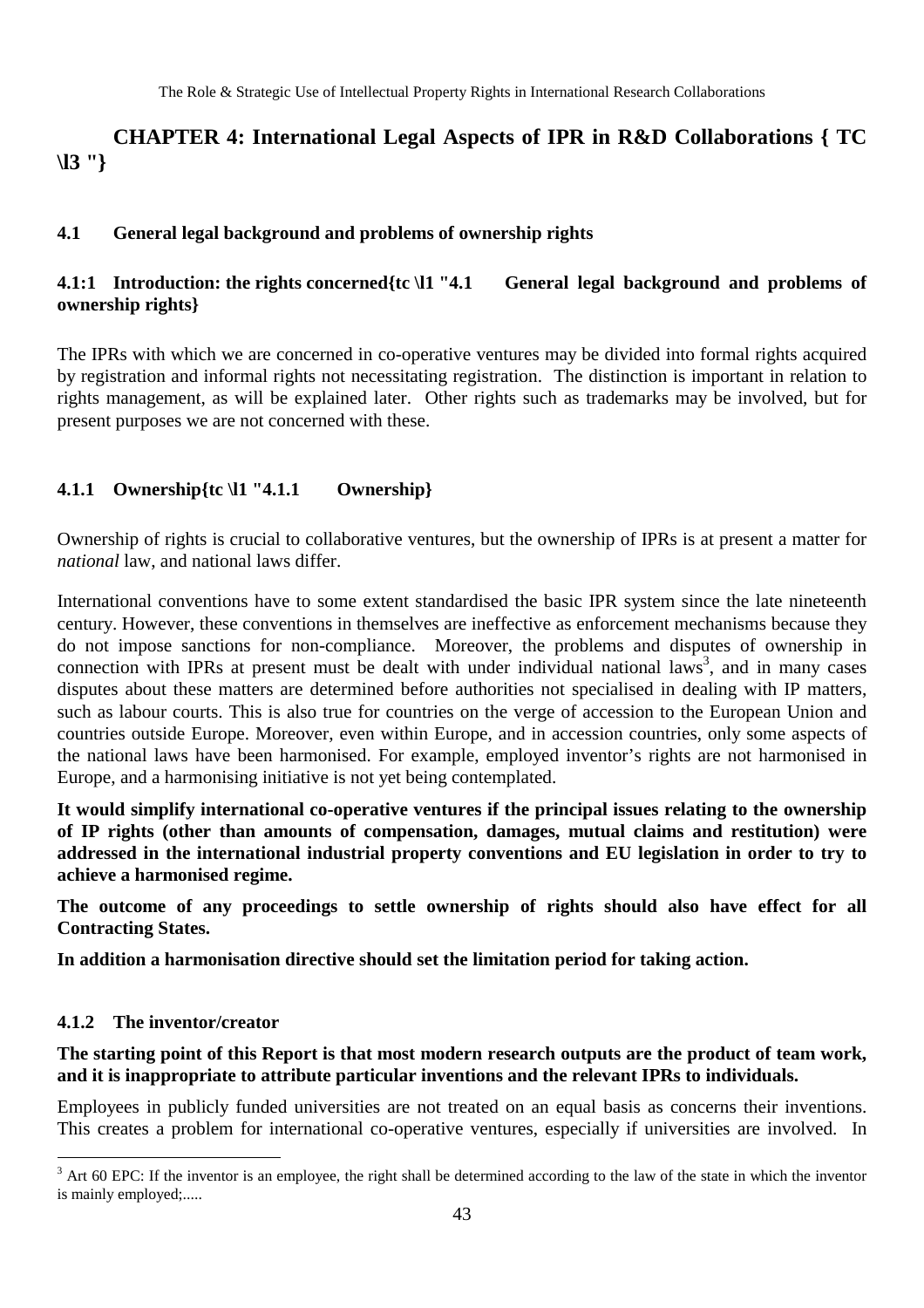Japan, and some other countries, for example, there are 'professors' privileges' so that inventions made in their research units belong to the professors concerned. The result is that developing such inventions into innovations requires the consent of the relevant professor. **We think that employees in universities should be treated like any employee in private industry where IPR is concerned. A current trend in some universities is to employ collaborators under normal labour contracts. This would also facilitate transfer of the IP rights by university management entities.**

In the USA, as noted above, rights from government supported research resulting from universities accrue to the institution which has the option to license such rights to the most appropriate developer; there are now proposals to extend this practice to government laboratories.

Naming of the inventor is mandatory, but can be problematic, as noted above, under modern research conditions, particularly in the case of joint ventures. Moreover the formal requirements for compliance with this requirement vary around the world.

In the case of HEIs, as a matter of good practice, the persons involved should be listed as soon as the invention is submitted to the IP managing department of the relevant institution. This holds true particularly for guest researchers whose inventive activity should accrue to the university rather than to the normal employer.

Since this issue has a bearing on labour laws, the European Commission up to now has been reluctant to take any action. However, serious problems can arise in R&D co-operation if employed inventors' rights are not taken care of and the *succession in right* is not clear from the beginning.

The problem is also acute if the number of contributors to an invention, for instance on university level, is great and the individual contributions cannot be defined. A so-called *group invention* could arise. Then all of the contributors must be named as inventors. However, they may not all be of the same 'grade' in terms of employment, e.g. as noted above, different provisions of law may pertain to a university professor and to a scientific employee involved in the same project.

The European Commission briefly touched upon the problem in the *Follow-up Paper* to the *Green Paper on Innovation*. The Green Paper raised the question as to whether current differences between national laws of employees' inventions were affecting innovation and the conditions of employment and/or freedom to provide services and/or conditions of competition. One of the recommendations given in the Follow-up Paper is that the *"Issue of employees' inventions is one which should be dealt with primarily at national level". "The differences in national laws are not such as to justify a move towards harmonisation at Community level"*. Thus, the subsidiarity principle is invoked. While there is sympathy in large companies for the Commission's point of view, because most big industrial concerns have their own employed inventor's schemes, this does not hold true for HEIs and PROs.

#### **Therefore, harmonised European employed inventors'** *ownership* **rules through a directive should be considered,** *separately* **from the question of compensation.**

**We recommend relaxation of any national requirements or practices that IPRs resulting from of publicly funded research** *automatically* **belong to the funder, as funders are usually the least well equipped party to the research venture to exploit resulting IPRs successfully.**

A particular problem exists in relation to the ownership of software at present. Many parts of present day software programs are written by independent consultants and it is a fundamental principle of copyright law (enshrined in the Berne Convention) that copyright vests in the author i.e. the consultant. On the other hand, according to some national laws employed author's creations automatically belong of the employer. **We believe that in relation to software, the most appropriate rule should be that ownership vests in the**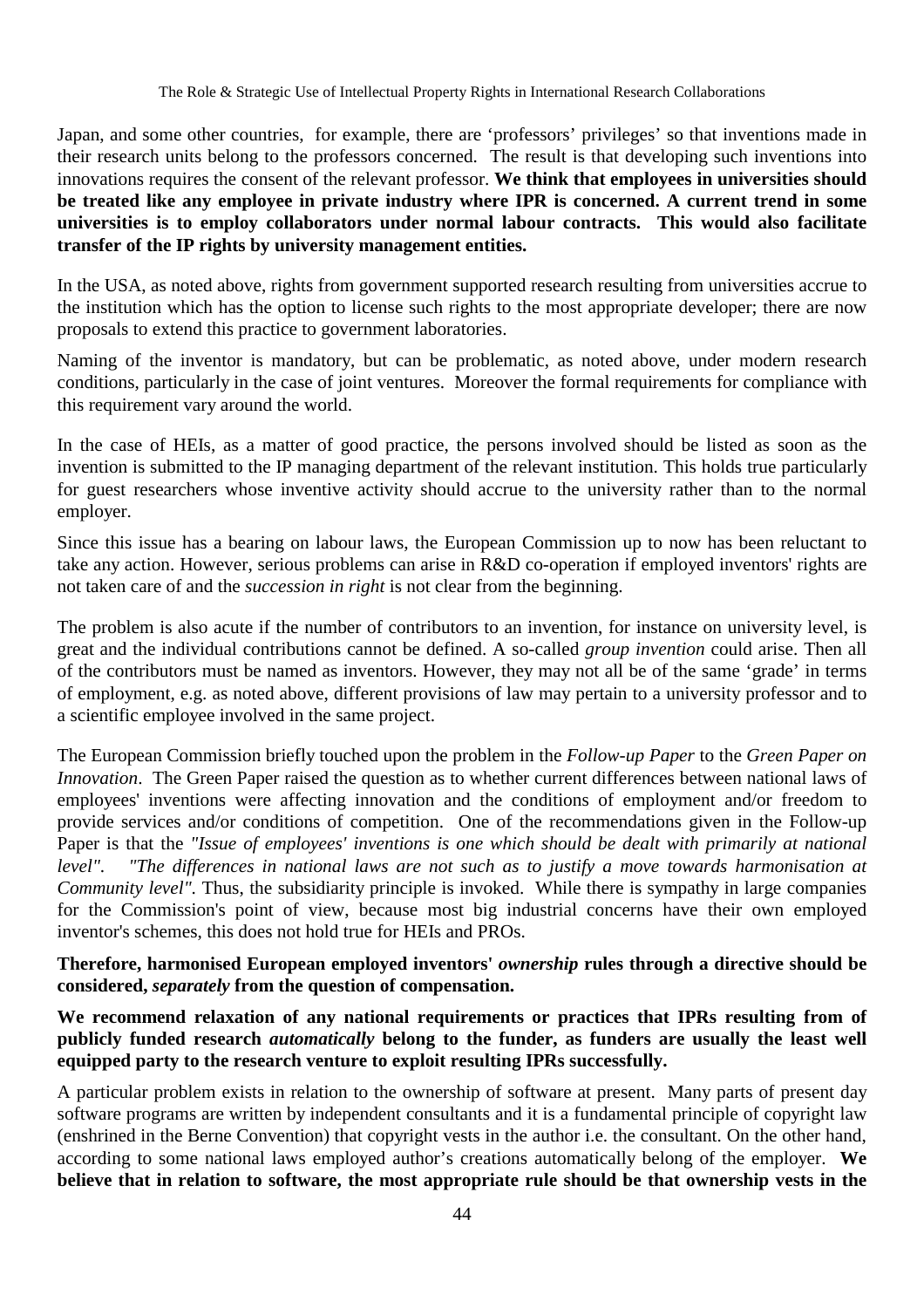**person commissioning the program in question from the consultant for a fee, and in relation to employee works created in the course of employment that it should vest in the employer.**

#### **4.1.3 Patent Filing Rules**

**Greater harmonisation in the patent filing rules, and other procedures in patent offices around the world is desirable.** WIPO has achieved much in this direction through the Patent Law Treaty, but there is more to be done.

#### **4.1.4 Prior users rights**

The existence of prior user rights is not harmonised throughout the European Union. Thus it is for example possible to possess prior user rights in Austria, but not in Germany. This creates an obvious barrier to the free movement of goods embodying the relevant invention. The European Commission therefore has made an attempt in Article 12 of the Draft Community Patent Regulation to deal with the situation. This provides:

*A Community patent may not be invoked against a person who, in good faith and for business purposes, had used the invention in the Community or had made effective and serious preparations for such use before the filing date*, *where priority had been claimed, the priority date of the application on the basis of which the patent is granted; the prior user shall have the right for business purposes, to continue the use in question or to use the invention as planned during the preparations.*

This is to be welcomed, but additionally, a directive harmonising national laws along the same lines should be considered. **We believe that prior user rights should be recognised in all member states of the EU.**

## **4.1.5 Enforcement**

Taking action against infringers is very expensive and time consuming in almost all countries (including many EU countries) and reduces the value of IPRs to PROs/HEIs and SMEs. Within the EEA, the Brussels and Lugano Conventions on jurisdiction and the enforcement of judgements are in operation, but have deficiencies in relation to IPRs. Improved and harmonised (cross-border) enforcement is under discussion by the Hague Conference on Private International Law, but it remains to be seen what intellectual property proposals, if any, it will produce. **The possibility of a pan-European court system, at least for patent disputes, is being considered, and we believe this development is to be encouraged and ideally should have jurisdiction over all forms of IP dispute, given that the functions of the different types of property often overlap.** The object of this court or courts would be to provide appropriate and speedy decisions at reasonable cost.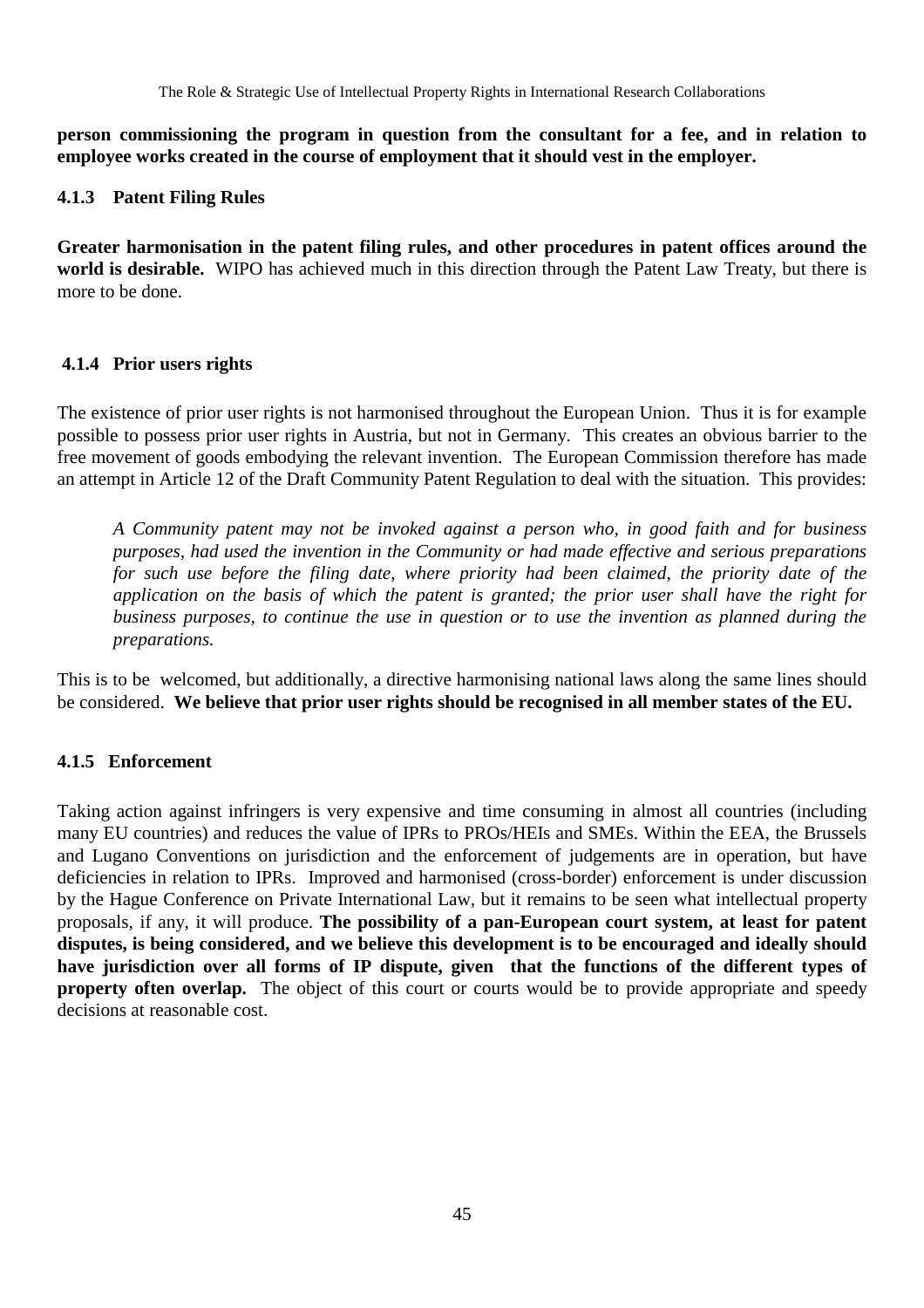#### **4.1.6 Copyright a**n**d Designs**

Copyright which comes into existence automatically in Berne Convention countries, can protect many of the outputs of co-operative ventures. Unfortunately, what precisely it protects is determined pursuant to national laws that differ considerably. There are also differences in other fields, for example in some countries functional industrial designs are protected through copyrights, in others through a neighbouring right and in others not at all.

Designs can be protected under specific design laws and/or by copyright, but with different protection periods in different jurisdictions. Moreover, in some countries cumulative protection is not possible. Design protection is fragmented in some countries and will be even after the Community Design Regulation, and implementation of the directive. Naming of the creator is not always mandatory in national design laws, which creates problems with background rights.

As with patents, even if copyrights/design rights are properly secured there exist problems with enforcement, due to the relatively simple means of unauthorised copying and the sometimes cumbersome, costly and lengthy litigation procedures before national courts of first and second instance. This has a bearing for example on a collaborations between universities and industry. Frustrated copyright/design owners, in particular individuals lacking substantial litigation resources, are increasingly resorting to alternative enforcement measures, such as publicising the infringers and participating in self defence organisations such as the British ACID (Anti-Copying in Designs). The current anti-counterfeiting measures taken by the European Commission are a first step in the right direction. However, as suggested above (4.1.5), a pan-European court dealing with industrial property disputes is desirable.

#### **{**tc \l1 "**}4.2 Background and foreground knowledge{**tc \l1 "**}**

As explained elsewhere in this Report, collaborative ventures involve *background* knowledge: existing IPRs, trade secrets and other confidential information, as well as other valuable knowledge which the parties bring to the project and which, whilst not qualifying for legal protection, is nevertheless valuable to the project. The object of contractual provisions relating to background knowledge is to ensure:

- disclosure of all such knowledge by the collaborators as is necessary for the project, if not at the outset, at least as soon as its importance becomes apparent;
- that the other collaborating parties can use this knowledge without infringing IPRs;
- confidentiality on the part of all the collaborators in respect of such knowledge as may be disclosed to them by the other contributors.

In general, use of such knowledge will be limited to the attainment of the objectives of the programme. Subsequent use for exploiting research outputs will usually require a further licence. A provision will usually be inserted entitling participants to such a licence on 'fair and reasonable terms'.

*Foreground* knowledge is IPRs, including trade secrets and other confidential information, as well as other valuable knowledge, which are produced *by* the collaboration. At least in theory, ownership of this knowledge can be allocated according to who produced it, in proportion to the funding contributions of the participants, or it may be pooled. In practice, it can be difficult to ascertain which collaborator produced which results, or where each has pursued a different route to a particular goal, it may not be appropriate to give the successful collaborator the whole fruits of the collaboration. Moreover, research collaborators may have differing capabilities for turning the foreground knowledge produced into innovations. This will very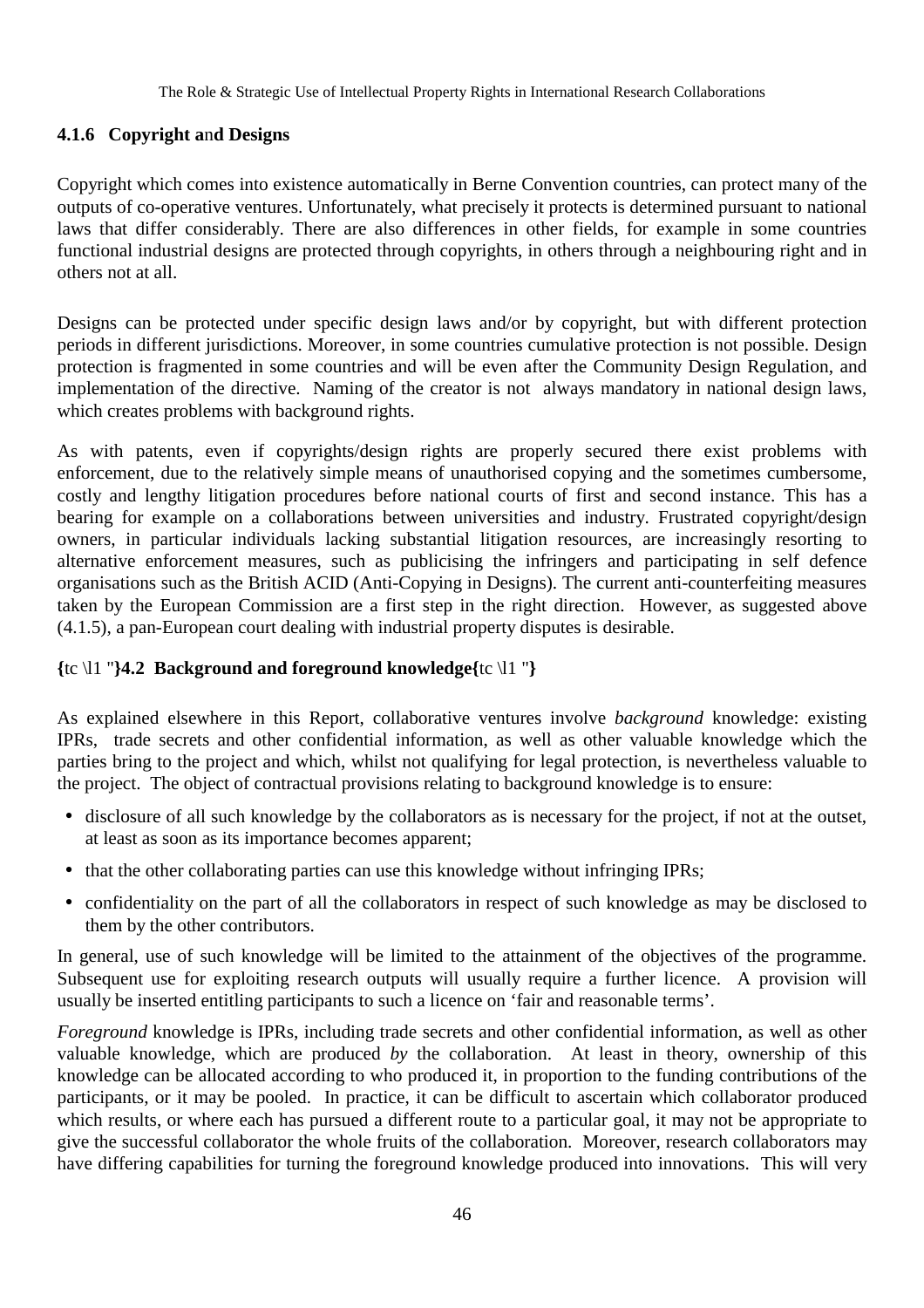often be the case where PROs and HEIs are involved. For such organisations, licensing is usually the only viable option.

#### **4.3 Legal structures for collaborative ventures{tc \l1 "4.3 Legal structures for collaborative ventures}**

#### *4.3.1 Equitable and contractual joint ventures*

There are two widely used structures for collaborative ventures: the equitable joint venture and the contractual joint venture. The former is an arrangement whereby a separate legal entity is created in accordance with the agreement of several parties who undertake to provide money or other resources such as background knowledge as their contribution to the assets of the legal entity. The latter is usually a limited liability company, but the EIGG discussed below would be an alternative possibility, and perhaps simpler where the parties involved are SMEs or HEIs/PROs. The contractual joint venture is an alternative where a separate legal entity does not need to be established, or the planned collaboration will take place in a jurisdiction that does not permit the ownership of property by foreigners.

#### *4.3.2 The EIGG*

The EIGG was created by Council Regulation (EEC) No 2137/85 of 25 July 1985. Like the GIE (the French '*groupement d'interêt écononomique*' which is widely used for co-operative ventures), the EIGG is a partnership-like entity to which companies, firms, natural persons and other legal entities in different member states may belong for the purpose of certain types of cross-frontier activities. Its object is to facilitate or develop the economic activities of its members, and to improve or increase the results of those activities. It is not designed to make profits for itself. The EIGG is differentiated from most forms of cooperation based upon a contractual relationship in so far as (depending on the member state), it may have its own legal personality and, in any case, it has its own independent capacity. The flexibility of the EIGG, its tax transparency and relative lack of legal restrictions on it, may facilitate its use as a business medium within the Community, especially in relation to joint ventures involving those countries such as France which do not recognise agreements between shareholders about the conduct of a company.

#### **4.4 Contractual problems**

Apart from the question of the right of the parties to regulate ownership of IPRs by contract, parties from different jurisdictions may be subject to mandatory provisions of their national laws regulating such things as the language of the agreement, and fairness of terms. These must be complied with. Leaving aside such mandatory rules, the usual way to try to get uniform effect from the agreement or agreements is for the parties to agree on a choice of law and jurisdiction clause, which will either give exclusive jurisdiction to the courts of one or other of the parties, or to the courts of an independent jurisdiction. In general, these clauses will be upheld by the courts.

A particular concern which needs to be addressed in the contract is what happens in cases such as the above to the background and foreground knowledge where one party withdraws. The remaining collaborators will usually want both to continue to be available to those continuing with the project, as well as to new partners brought in to replace the withdrawing party. To cover such a contingency, the contract should contain a licensing provision so that the remaining parties can continue to use the knowledge. The contract should cover the question as to whether such a licence should be free of royalties, and whether any additional payment should be made by the withdrawing party to cover the additional costs which may be incurred by the remaining parties as a result of the withdrawal.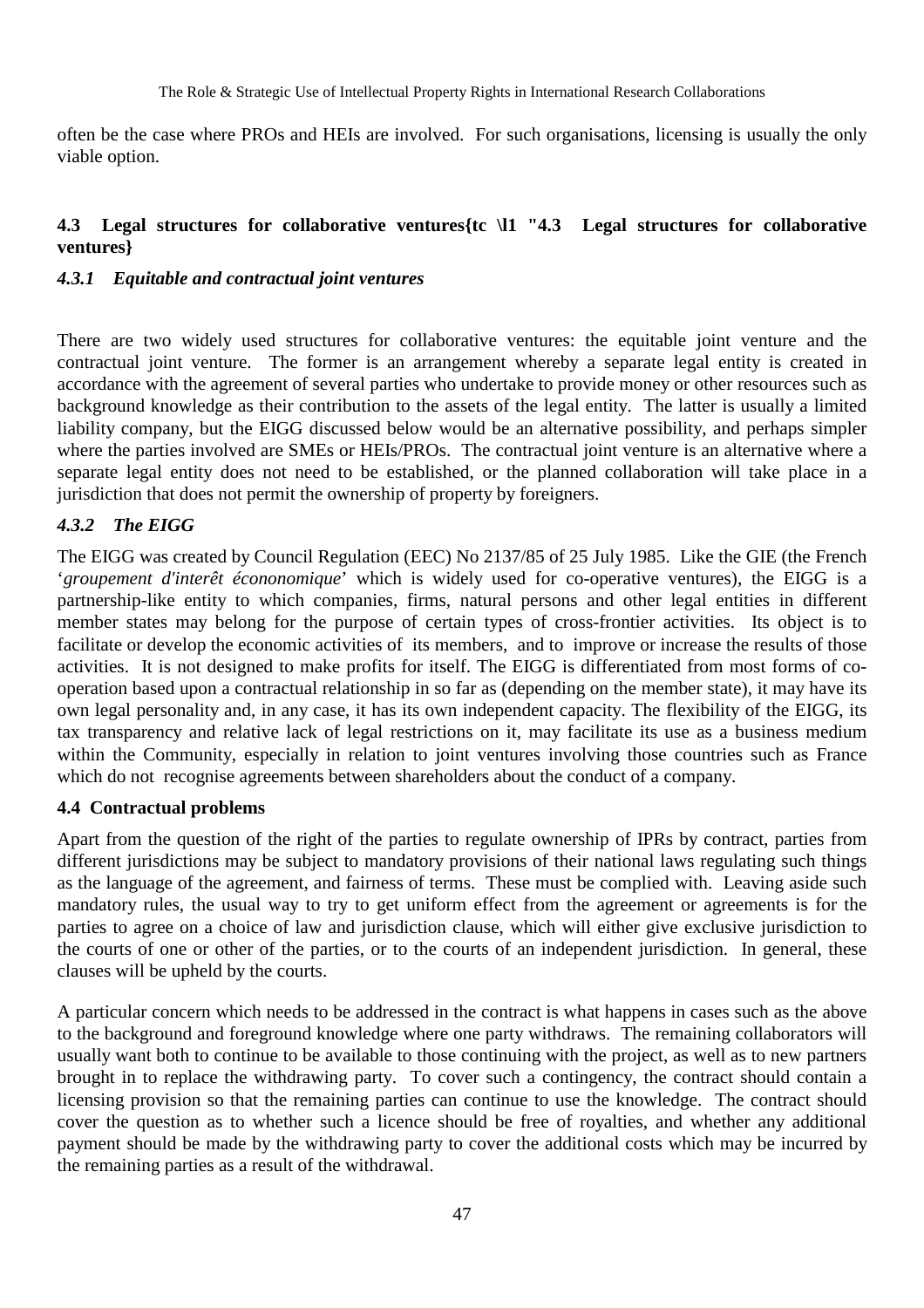## **4.5 Problems for technology and knowledge management{tc \l1 "4.5 Problems for technology and knowledge management}**

In one sense, all of chapters 2, 3, and 4 constitute a checklist for forming an international collaboration. However, particular attention should be paid to the problems arising in preparing a technology and knowledge management plan in the following areas:

- rules on the attribution and the protection of intellectual property;
- user rights regarding R&D, exploitation and dissemination;
- rights and duties of guest researchers;
- dispute settlement (e.g. by arbitration).

Non-documented, confidential knowledge is dealt with separately and with more precision (confidentiality must be made known to the other party).

More detailed checklists are widely available, for example that provided by the IPR helpdesk<sup>4</sup>, "Checklist for a Consortium Agreement". In addition, it is very useful to develop and exploitation plan or strategy, which should be agreed upon by the partners.

Some R&D agreements characterise the technology management plan with more precision than others, e.g. as regards the inclusion of user rights regarding background information (e.g. Canada, South-Africa) or as regards the scope of negotiable terms of licences (reference to the terms of licences in general rather than only to those of exclusive licences, e.g. S&T-Agreement EU-USA).

## **4.6 Problems where HEIs and PROs are collaborators**

The types of entities involved in collaborative ventures can vary considerably: they may be multinational enterprises, SMEs, PROs and HEIs. HEIs and some PROs in particular present problems. As noted above, within the EU there exists in some member states the 'professor's privilege' under which professors are entitled to IPRs resulting from their research projects, in others there will either be a legal or contractual provision vesting the invention in the HEI/PRO employing the persons carrying out the research. A number of people involved in the research may also be research students studying for a degree, and thus not employed at all. How these persons are treated will depend largely on contractual provisions. The research outputs they produce may be required to be assigned to any funding body, to the HEI or PRO where they work, or simply not dealt with at all. We consider that the present situation in HEIs and some PROs is unsatisfactory, and an unnecessary obstacle to collaborative ventures. As noted above, the starting point of this Report is that most modern research outputs are the product of team work, and it is inappropriate to attribute particular IPRs to individuals. Accordingly as we suggested above (4.1.1), harmonisation of the law in this area across the EEA be considered. However, there was no unanimity in the expert group on the question of entitlement to compensation. One possible position is that *ownership* of IPRs resulting from research outputs by employed staff should belong to the HEI or PRO where the research is carried out, this default position being variable by contract. We recognise the problem discussed in the following paragraph that issues of ownership may be *ultra vire*s the Commission's jurisdiction, but it is unclear the extent to which such laws as the 'professor's privilege' are more properly to be regarded as part of national labour laws and thus within the Commission's competence, rather than a part of national property laws.

 $\overline{a}$ 

<sup>4</sup> http://www.ipr-helpdesk.org/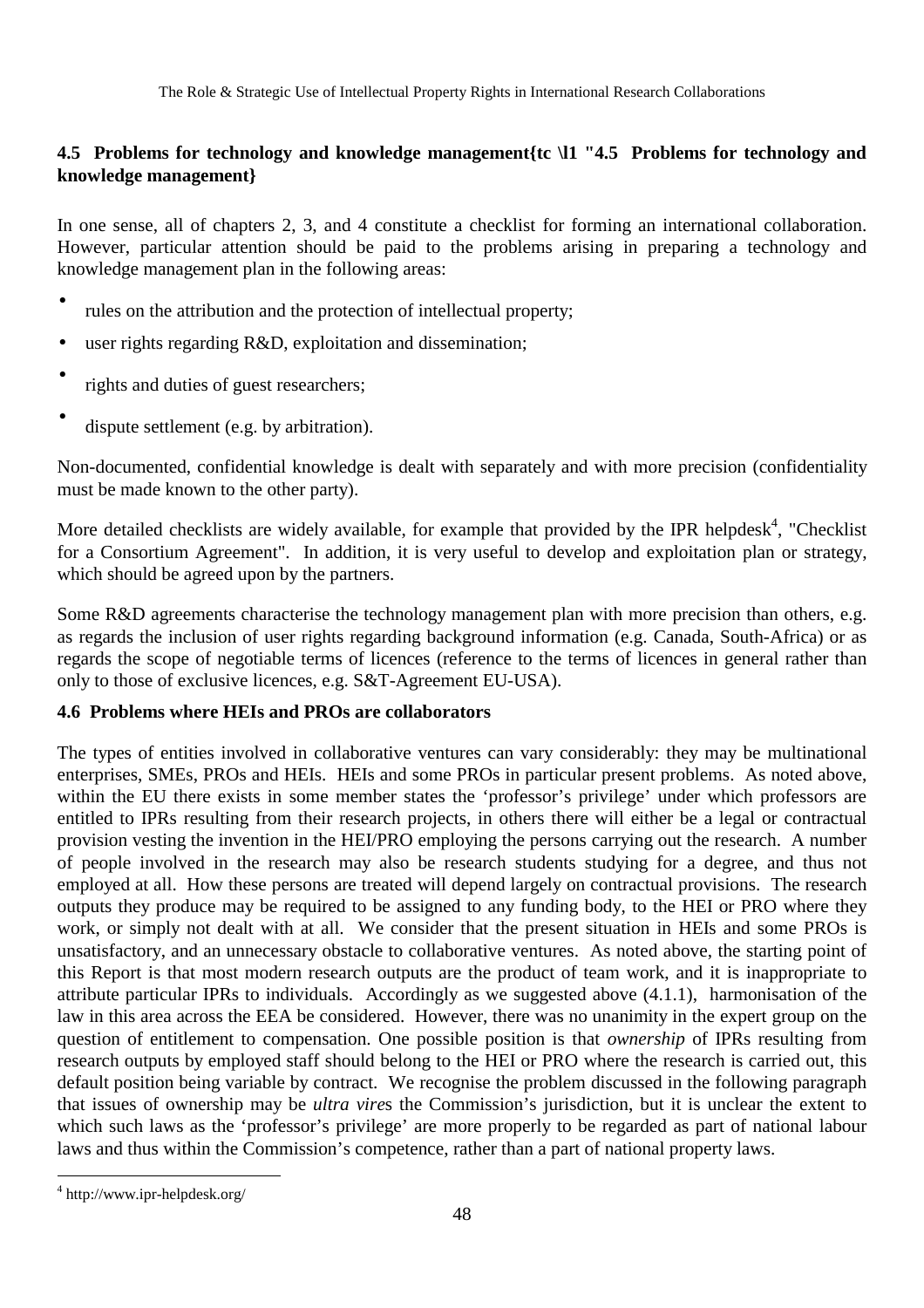#### **4.7 Competition Policy concerning Research, Technology and Development Collaborations**

R&D collaborations generally are looked at favourably by the EU-Treaty as a matter of both industrial policy (Art. 157) and RTD-policy (Art. 163 (2).<sup>ª</sup> They may, however, also raise concerns of competition law and policy (Art. 81, 82 of the Treaty), e.g. when competitors co-operate or when the co-operation is aimed at or results in restrictive agreements or concerted practices regarding the exploitation of the jointly obtained or even the individually acquired R&D results. These and related issues, such as the acquisition of market power by the R&D-group and/or its abusive exercise, are not dealt with in this report. The Commission has set up its enforcement policy mainly by Regulation (EEC) No. 418/85 of December 19, 1984 on the application of 81 (3) of the Treaty to categories of research and development agreements, $<sup>b</sup>$ </sup> which affords enterprises abiding to its rules full legal security. The regulation has been revised recently, now providing an even more liberal status for R&D-collaborations.<sup>c</sup> This and any remaining issues of competition law are well explained in the Commission's "Guidelines on the application of Article 81 EC-Treaty to agreements on horizontal co-operation".<sup>d</sup>

#### a  **Art. 157 (1) reads in relevant parts:**

The Community and the Member States shall ensure that the conditions necessary for the competitiveness of the Community's industry exist. For that purpose, in accordance with a system of open and competitive markets, their action shall be aimed at:

- encouraging an environment favourable to co-operation between undertakings;

- fostering better exploitation of the industrial potential of policies of innovation, research and technological development

#### **Art. 163 reads in relevant parts:**

-The Community shall have the objective of strengthening the scientific and technological bases of Community industry and encouraging it to become more competitive at international level, while promoting all the research activities deemed necessary by virtue of other Chapters of this Treaty.

-For this purpose the Community shall, throughout the Community, encourage undertakings, including small and medium-sized undertakings, research centres and universities in their research and technological development activities of high quality; it shall support their efforts to co-operate with one another, aiming, notably, at enabling undertakings to exploit the internal market potential to the full, in particular through the opening-up of national public contracts, the definition of common standards and the removal of legal and fiscal obstacles to that co-operation.

b OJEC 1985 L 53, 5 as amended by Commission Regulation 151/93, OJEC 1993 L 21, 8, and Commission Regulation 2236/93, OJEC 1997 L 306, 12; the regulation expired on December 31, 2000.

C Commission Reg. 2659/2000 of November 29, 2000, OJEC 2000 C 118, 4.

<sup>d</sup> OJEC 2000 C 118, 14; compare also Commission Regulation (EC) No. 240/96 of January 31, 1996 on the application of Article 81 (3) of the Treaty to categories of technology transfer agreements, OJEC 1996 L 31, 2.

#### **4.8 The international framework**

The European Union encourages and participates in international R&D efforts in various ways. In addition to R&D-cooperation that is provided for within the frameworks of broader trade or association agreements, the Union has developed a specific policy of international R&D co-operation on the basis of either bilateral intergovernmental Science and Technology Agreements or, less frequently, of multilateral agreements on cooperation in research and development in specific areas of technology. While in the latter agreements detailed rules on the ownership and exploitation of IPR relating to, or resulting from, the cooperation are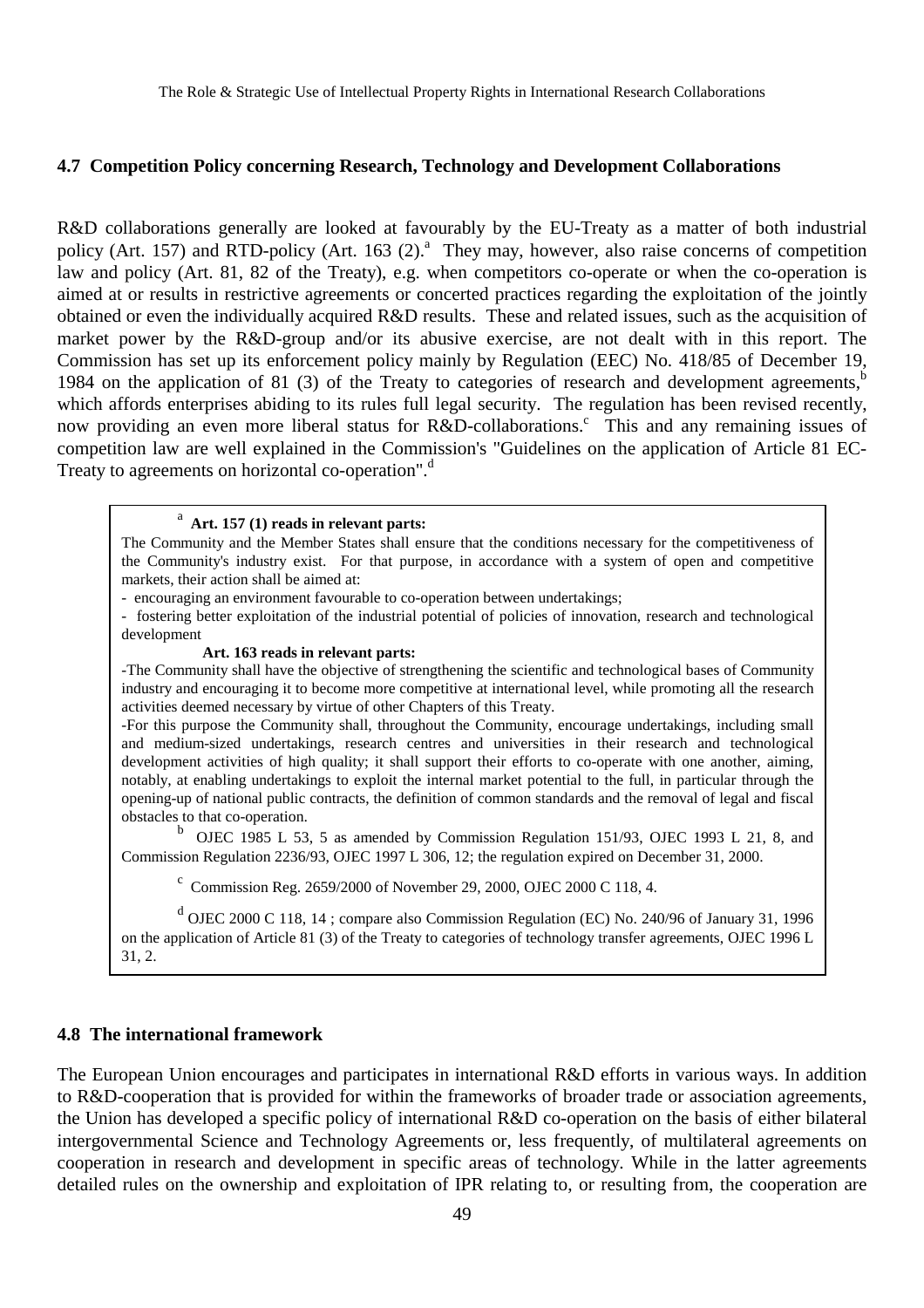commanded by the very subject and purpose of cooperation, the former, which mostly relate to yet undefined, broad areas of science and technology, have been complemented by IPR rules only subsequently to a specific policy decision of the Council and the Commission. This *"Joint Declaration in respect of negotiations concerning the IPR-aspects of agreements for scientific and technological cooperation between the European Community and third countries"* of June 26, 1992 is both a reaction to increased IPR awareness in general and similar policies of partner States in particular, and a clear signal of the Community's determination to safeguard its IPR interests even in the area of co-operation in science, in particular as regards the risks of undue appropriation of the results of research and technological development by third parties. Therefore, the principles established in the Joint Declaration have been made the baseline for any negotiations of intergovernmental Science and Technology Agreements, and, by and large, they have been incorporated almost fully by way of an annex in all the agreements the Community has entered into in recent years.

The purpose of these principles is to provide a framework for the IPR-rules that have to be developed with respect to, and in conformity with, the circumstances of the specific R&D-projects carried out by enterprises and/or PROs under a S&T agreement. To this effect, rules on free access to, and broad publication of, scientific literary works are provided for, as well as clear and detailed principles for the safeguard, handling and use of non-disclosed documented (and, by analogy, for non-documented, non-disclosed) knowledge are established. Maintenance of confidentiality of non-disclosed knowledge is indispensable as a basis for acquiring and attributing protection by formal IPRs. In this respect, the Joint Declaration establishes the principles of fair, adequate and effective protection and requires the parties and their successors in title to establish, prior to or at least in parallel with the conclusion of contracts covering specific R&D projects, technology management plans. These technology management plans must consider the relative contributions of the parties and their participants, the benefits of (exclusive) licensing by territory or fields of use, requirements imposed by the parties' domestic laws, and other factors deemed appropriate by the parties. Many S&T Agreements do specify some more details of such technology management plans, such as settlement of disputes by arbitration, but generally they remain vague. It might, therefore, be useful to complement the IPR annex of the Agreements by a more detailed check-list of the matters usefully to be dealt with in a technology management plan. Furthermore, in view of the purpose of S&T co-operation and of the Community's own, recommendable practice, it might be advisable in addition to complement the technology management plan with a mandatory innovation plan at least in the case of projects established in a technology rather than in a narrower science perspective.

#### **4.9 Tax regimes**

A frequent result of collaborative ventures is the cross-licensing of patents and other IPRs of the various parties. Where royalties have to be paid by the licensees in such cases, the situation is complicated where the fiscal regimes of one or more of the partners require that tax be deducted before royalties are paid over to the other party. Failure to have regard to such provisions can result in the licensor experiencing cash flow difficulties, as well as causing an additional tax burden for the licensee. Tax regimes can also affect the global flow of information within companies, and between collaborators. National regimes may require intangibles such as R&D outputs and patents be accounted as products, and priced at market rates when they are transferred from one subsidiary to another or from one partner to another. Firms may also be required to provide their national fiscal authorities with information about the project, giving rise to concerns amongst the other collaborators about the confidentiality of this knowledge. There is evidence that undertakings have terminated their collaborative ventures with other undertakings due to concerns about these matters. In addition there is also the problem of differing accounting requirements. Some countries require accounts for all legal entities of which their national undertakings are part. This can lead to tax being levied on the profit of the co-operative venture as well as joint venture company.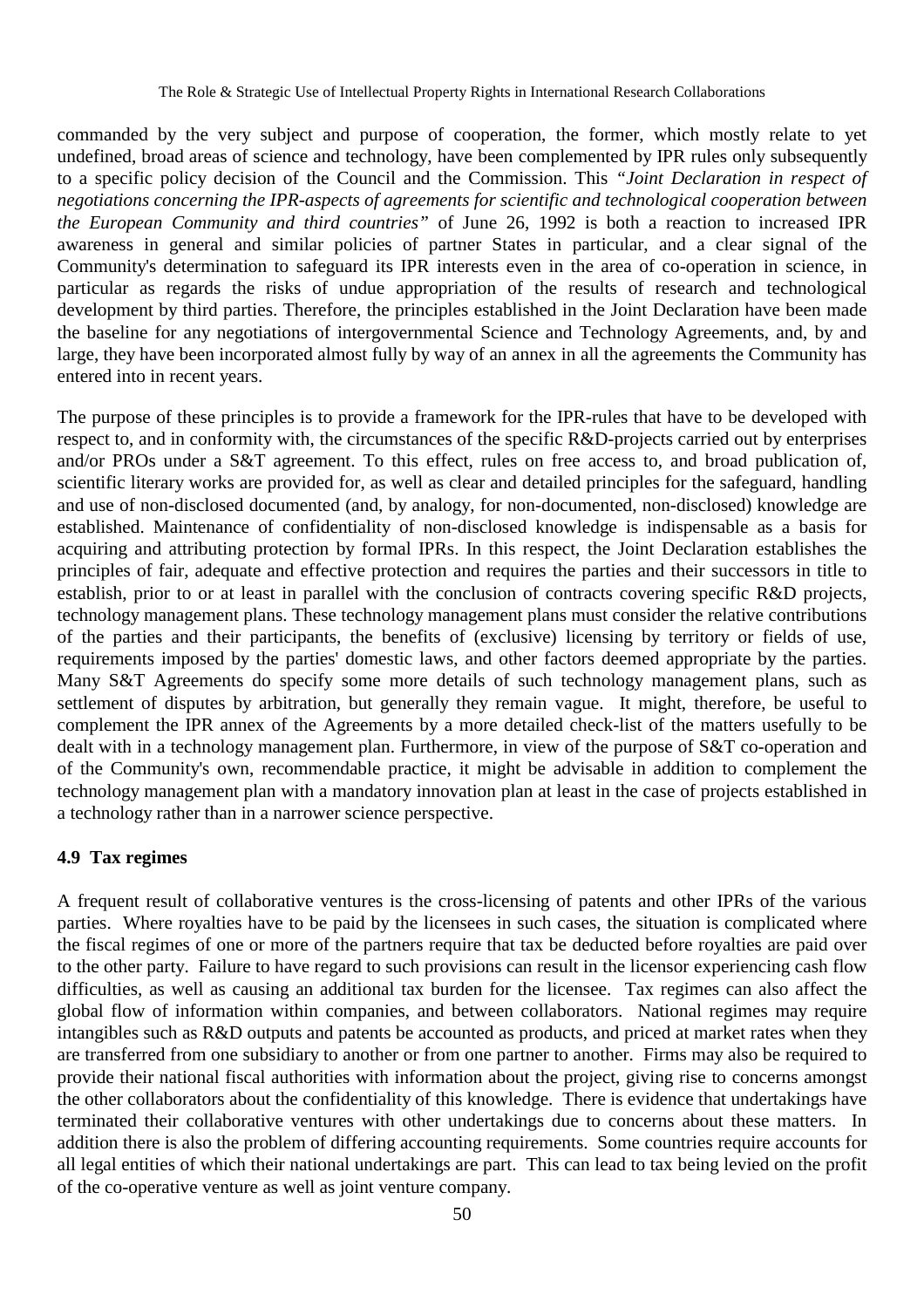**Agreement at an international level on these matters should be directed to creating greater simplicity and transparency in this area so that SMEs that cannot afford the expert advice on these matters available to large undertakings, can make strategic choices about collaborative ventures based on** *rational economic considerations***, without fear of exposing themselves to unforeseen fiscal disadvantages.**

# **FOR CONCLUSIONS OF THE REPORT, SEE EXECUTIVE SUMMARY.**

# **FOR SECTORIAL INTERNATIONAL COLLABORATIONS, SEE APPENDIX A1.**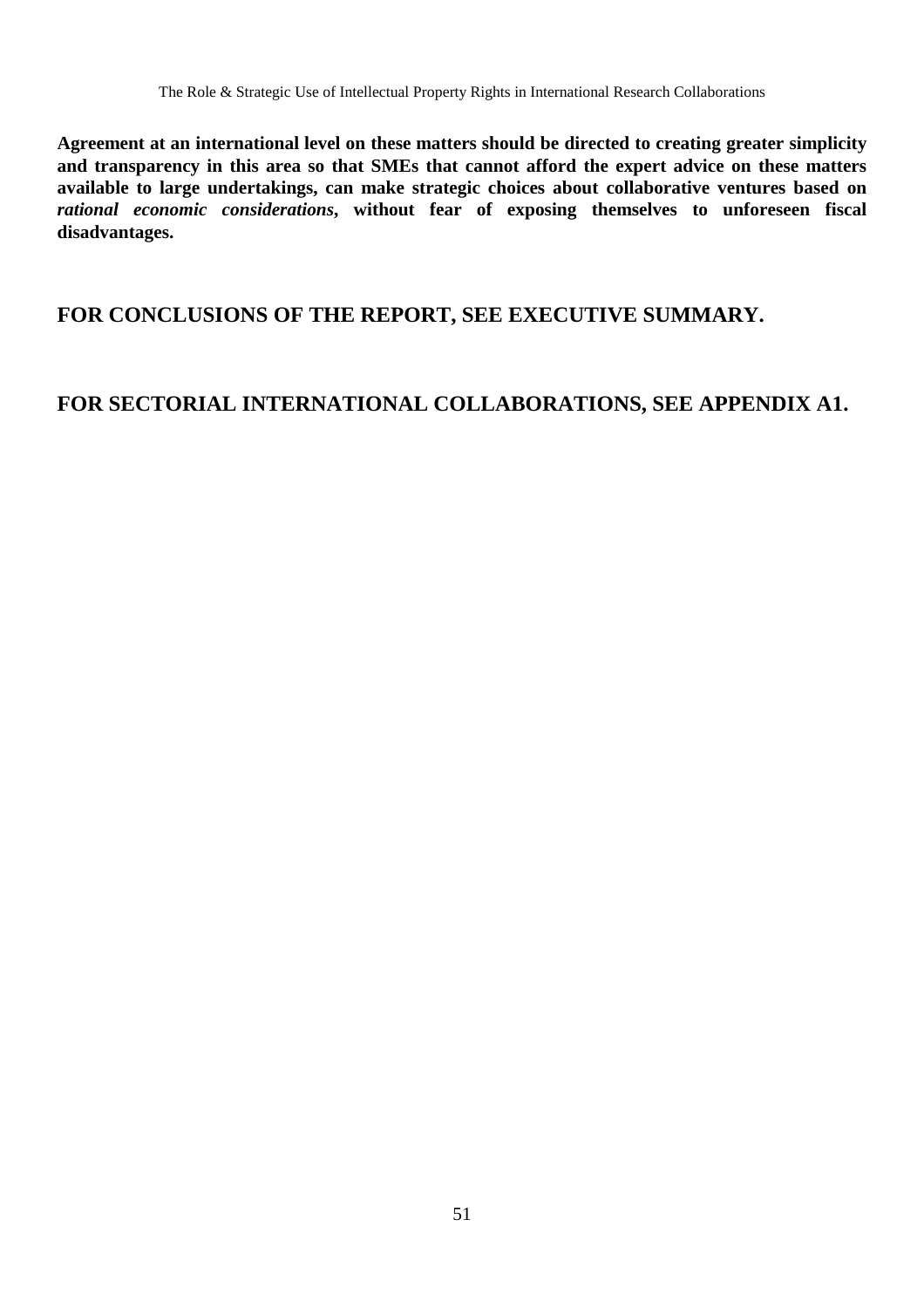## **APPENDIX A1: COLLABORATIVE PROJECT CASE STUDIES**

A number of case studies have been prepared to illustrate various aspects of the role of IPR in international research collaboration, as follows, with (cross references) to relevant sections in the main report:

- A. Standardisation The Telecoms Industry (1.3, 1.4c, 1.5.1, 3.3.2)
- B. Biotechnology (2.3, 2.4.6)
- C. Research Joint Venture (RJV): Automotive Industry (1.3)
- D. The Aerospace Industry (1.3)
- E. The American Textile Collaborative -AMTEX (2.4)
- F. Collaboration in the ICT world (1.3, 1.5.1, 2.4.6, 3.3.5)
- G. International Collaboration Intelligent Manufacturing Systems (3.4.1, 3.4.2)
- H. Designs A Standardised Internet Platform for Design Covisint (4.1.6)

In addition, the case studies can be also classified in terms of factors (which support the creation of collaboration) and facilitators (which support and drive co-operation), as an aid to putting them in context:

#### **FACTORS AND FACILITATORS DRIVING CO-OPERATION**:

#### **Factors -**

Reduction of Research Expenses

Research Joint Venture (RJV): Automotive Industry

Designs - A Standardised Internet Platform for Design - Covisint

The Aerospace Industry

Collaboration in the ICT world

Government Support and Framework Agreements

International Collaboration - Intelligent Manufacturing Systems The American Textile Collaborative -AMTEX

#### **Facilitators -**

Modularization The Aerospace Industry Collaboration in the ICT world IPRs as currency for consolidating many technologies Standardisation - The Telecoms Industry The Aerospace Industry Biotechnology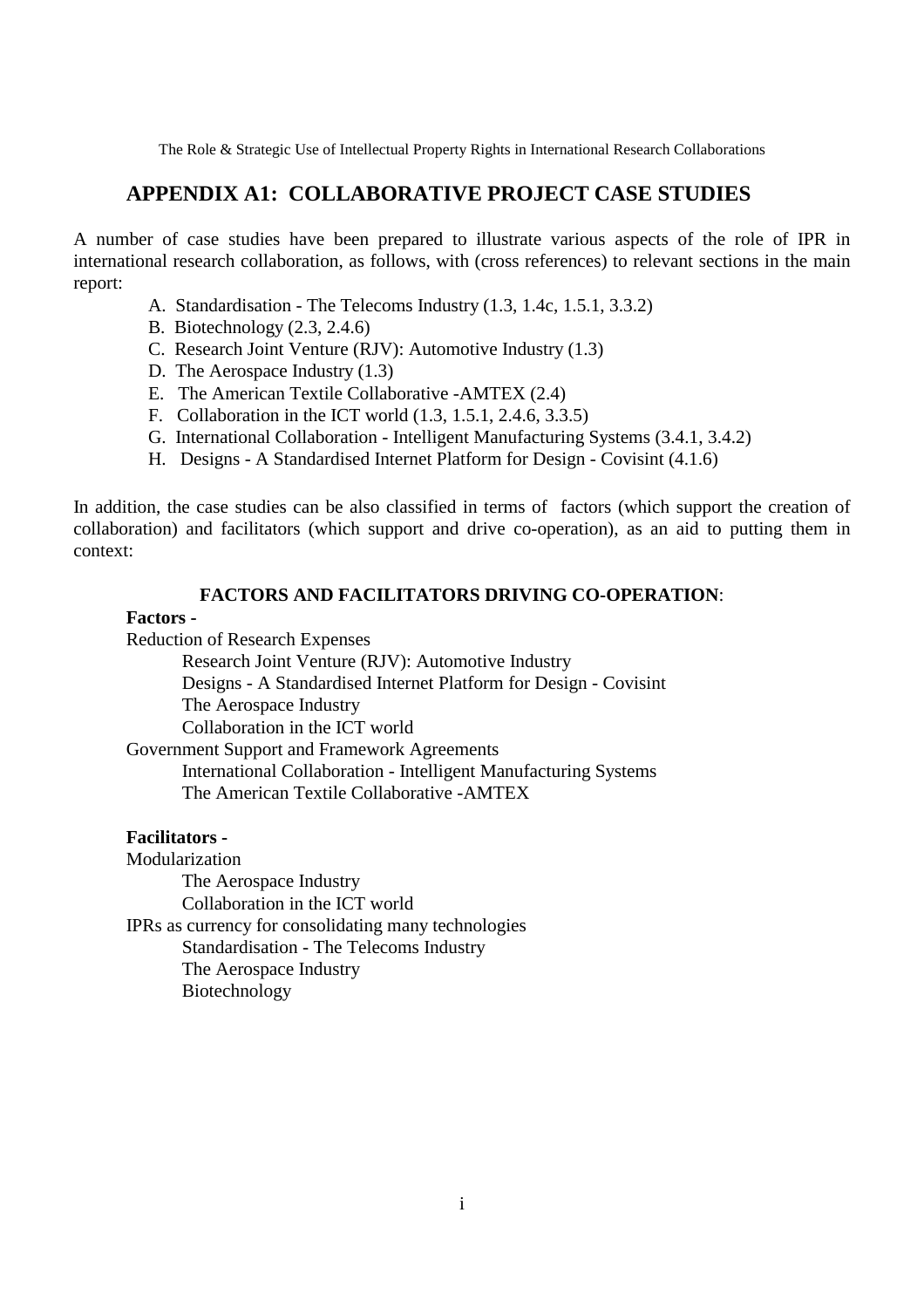#### **A. Standardisation - The Telecoms Industry**

Standardisation and IP have also both become recognised in recent decades as vital elements of business strategy, especially in 'standard intensive' advanced systems technologies and industries, which typically are also R&D- and patent intensive, and subjected to international competition. The telecom sector (composed of service operators and equipment manufacturers) has a long history of international collaborations, of which an important type concerns standardisation of various parts of 'the world's largest machine'. Standardisation also increasingly involves R&D. The sector has undergone dramatic changes in the last few decades due to new technologies and liberalisation subjecting service operators to domestic as well as international competition. The telecom sector provides a good case in illustrating how international R&D collaborations have been affected by an increasingly strategic role of IPRs, patents in particular.

The situation changed drastically in the late 1980s when Motorola, as a newcomer on the European scene, started to use patents aggressively. Motorola claimed that it had a long track record of competing in the electronics industry, for which patenting was an integral part of doing business, and that the "GSM group" recognised too late the serious nature of the pertinent IPR issues and specifically the Motorola patents. All in all, the conduct of Motorola triggered a new era of heightened IPR awareness in telecommunications, leading to an irreversible track of new patenting and competitive behaviour in general, on which service providers also embarked, pushed by privatisation, liberalisation, competition, internationalisation and globalisation in general, and not the least a turn-around in efforts and management attention to IP in Ericsson, as well as in many other telecom companies

The IP clashes in standardisation have continued in the development of the 3rd generation of mobile communication systems ("3G"). Some learning how to handle IP issues in modern standardisation work has taken place among standardisation bodies, but companies have also learnt how to use IPR more strategically in standardisation. There is a regulatory framework in the European telecom standardisation body ETSI, requiring that patents in order to be included in standards should be licensed out on reasonable and non-discriminatory terms. As in the GSM case one or a few companies with very aggressive IP strategies and licensing policies jeopardised the IP vulnerable standardisation process.

In conclusion, the standardisation processes in telecom have undergone a number of essential changes, such as becoming more regionalized and less internationally co-ordinated, more intertwined with recent technological changes at a finer level of technical detail, and more intertwined with IPR issues. As a standard is of great economic value to producers (and users) and each standard becomes covered by an increasing number of patents in particular, dispersed among many competing collaborators, increasingly skilful in strategic use of standard-related IPRs, a previously fairly open and lax IP regime in standardisation has become increasingly complex and closed to actors lacking bargaining power. Moreover, any open IP regime seems unstable after the advent of the pro-patent or pro-IP era and the transition from an open to a closed IP regime seems to be a one-way route, not necessarily towards increasing consumer welfare. Thus, collaborations become vulnerable to IP aggressors and IP based asymmetries in bargaining power. The complexity and vulnerability is likely increased in international collaborations, involving different IP cultures and jurisdictions. The strategic use of IPRs is then not only to use them as "currency" for exchange but to use them for deterrence and credible retaliation threats.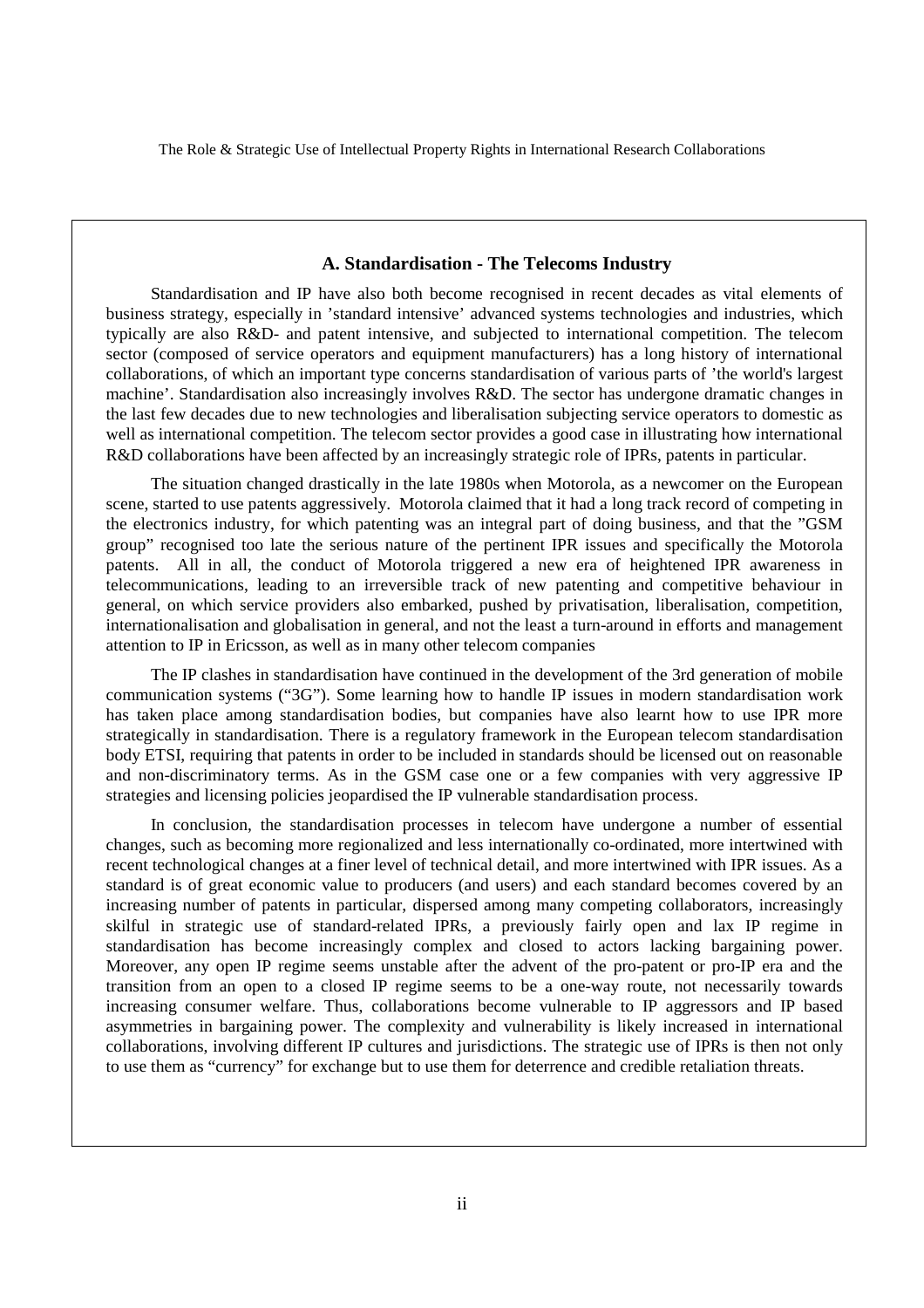#### **B. Biotechnology**

As a result of the increased competition in the global economy and of the ensuing efficiency drive (new techniques, quicker speed to market of new drug discoveries and cost economising), the trends in e.g. pharmaceutical R&D now are (1) a more short-term orientation and (2) more collaboration and outsourcing, e.g. to PRO's and "spin-out" companies created by PRO's. Since innovation requires more and more multidisciplinary knowledge and more privileged and early access to new knowledge, industry is only able to avoid duplication of effort and to shorten the time for the development and commercialisation of the - increasingly complex – products for healthcare by partnering or trading & cross-licensing IP with third parties. In that context, contractual industryscience relationships have become a pillar in this field of the "new economy".

The question is whether IPR's in themselves pose constraints in the daily practice of research collaborations. It is fair to say that by and large, IP issues are in everyday practice not proving to be a specific road block or downward risk in the pursuit of stable and profitable international biotech research collaborations. Maybe this is because there is a school of thought that the economic data do not support the theory that patents are a prime motivator/key tool of biotech innovation. There are, on the contrary, grounds to believe that an equally strong IPR culture across nations would actually offer a substantial upside potential for more biotech research collaboration, as parties would then be able to become true equal partners.

In conclusion, since there is no evidence that IPR's in themselves substantially hamper international biotech research collaborations, it can easily be left to the partners in such collaborations to address sources of IP conflicts, if any. This can be - and invariably is - adequately solved through ad hoc contractual arrangements; no specific EU regulatory assistance is therefore required.

There is, however, one area of concern in Europe: there is substantial evidence that the commercialisation of European academic biotech inventions is far from optimal and thus hampers the European international competitiveness. This is caused in part by the varying statuses and attitudes of researchers in European PRO's; and the non-existence of or the varying rules on ownership of IP on inventions from PRO scientists in the European Member States (except for the U.K). This concern requires practical, framework type, EU policy recommendations in order to foster international S&T collaboration. The EU Commission could best stimulate the issuance of a policy statement (Declaration) in order to offer guidance for the fostering of "best practices" (versus a "one size fits all approach") of research commercialisation by European PRO's (e.g. in the framework of its own funding programmes).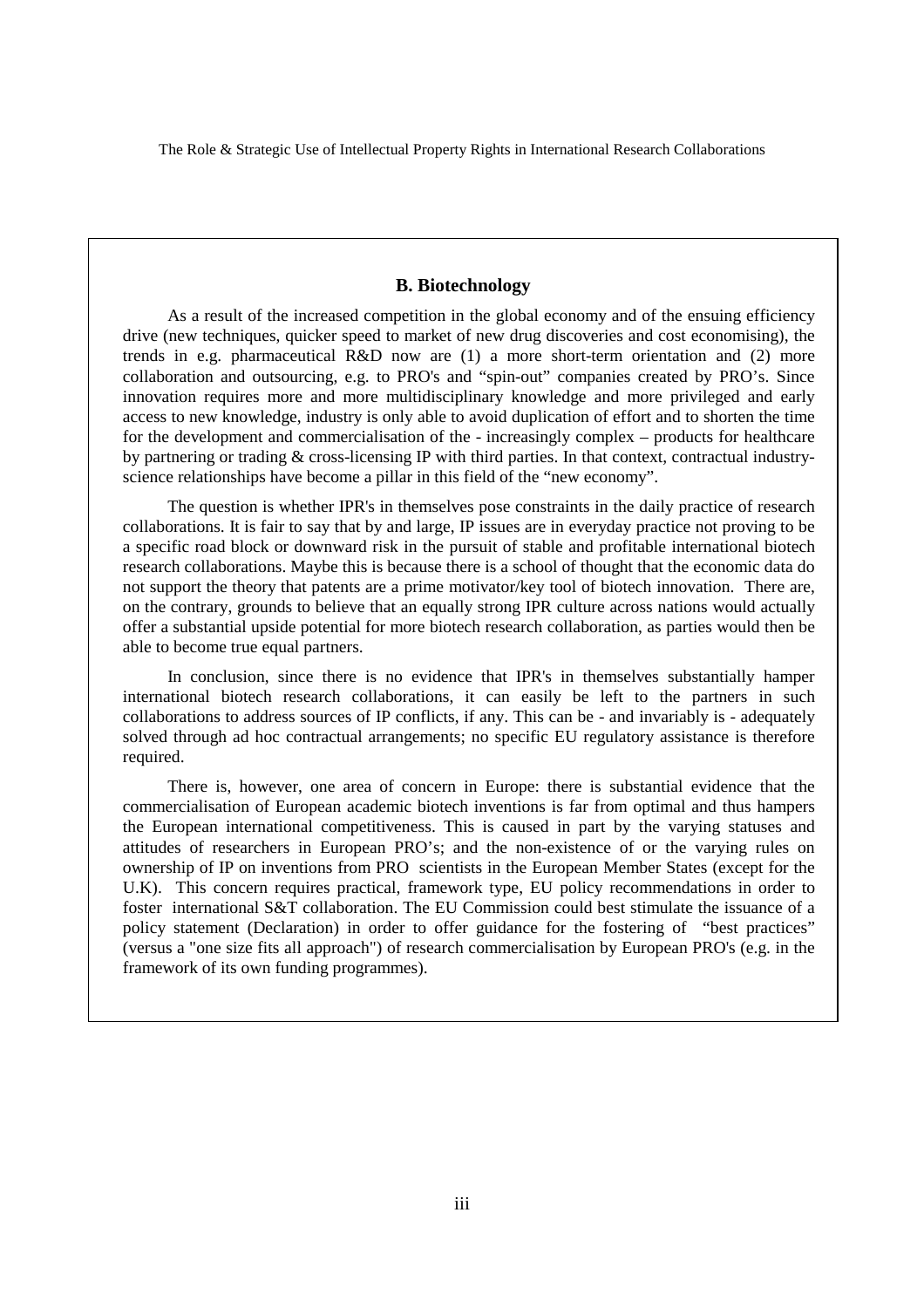#### **C. Research Joint Venture (RJV): Automotive Industry**

#### **Origins and Objectives of this Research Joint Venture**

The objective of this project was to improve the competitiveness of the European automotive industry, with additional possible impacts upon other manufacturing and supplier sectors including mechanical equipment and fabrication industries. The results may be applicable to all technical areas which need lightweight mouldings with free-form geometry. The aim was to manufacture and assemble a complete specimen car bodyshell and vehicle interior using carbon fibre laminate composite (CFL) materials, for use in rapid prototyping and movement to production. It was intended to reduce the production lead time from about 30 months by 3 months, at the same time increasing the quality of the product by 25%.

#### **Origins and Objectives of the Participant Organisations**

The structure of automotive development involves many types of specialist company: primarily the car manufacturer, which subcontracts various elements to specialists including designers and tooling developers and manufacturers, as well as raw materials producers, pattern makers, etc. No single pattern maker could manufacture all the patterns for a given passenger vehicle. The collaborative project structure was therefore well suited to the project participants each of which was given tasks in which it had much expertise.

#### **Organisation of the RJV**

A consortium agreement was written by the co-ordinator, using the model of a previous document, and this was immediately accepted by all participants with no problems. The participants considered that the subsequent lack of serious disagreements was due to the assignment of specific, discrete lines of development to respective members of the project. The only minor problems emerged concerning division of the work from the workplan.

Contacts between partners were limited to discussions about their own aspects of the project: no discussions were held concerning other participant's confidential information: no problems of this type or of disclosure of information were identified. However, one factor in the success of the technical aspects of the project was ascribed to the practice of members being able to perform tests on the same parts as performed by others, and to discuss the standards achieved by its counterparts.

The project achieved its aims of developing a series of new techniques for the rapid prototyping of new models, and encouraged collaboration between existing and new combinations of industrial concerns. Behind the clear outputs was also a measure of 'standardisation' in the methods to be used in future for this aspect of vehicle production.

Of, course, the degree of success should be measured against what would have happened in the absence of EU funding. The view of the BMW spokesman was that a similar project would have been carried out even in the absence of Commission funding, but it would have been just with Sollner, its main supplier. Stola, similarly, would have carried out a project in the same field but by itself. The public money therefore caused the project to have a wider, or more immediate, impact on the sector, perhaps ensuring a greater probability of success due to the wider variety of expertise brought to bear, and also assisting in generating a common infrastructure of knowledge for the companies involved in the prototyping and development of new models of car. It could be argued that the project avoided much duplication of research effort, but against this is the possibility that other superior avenues of work were not followed.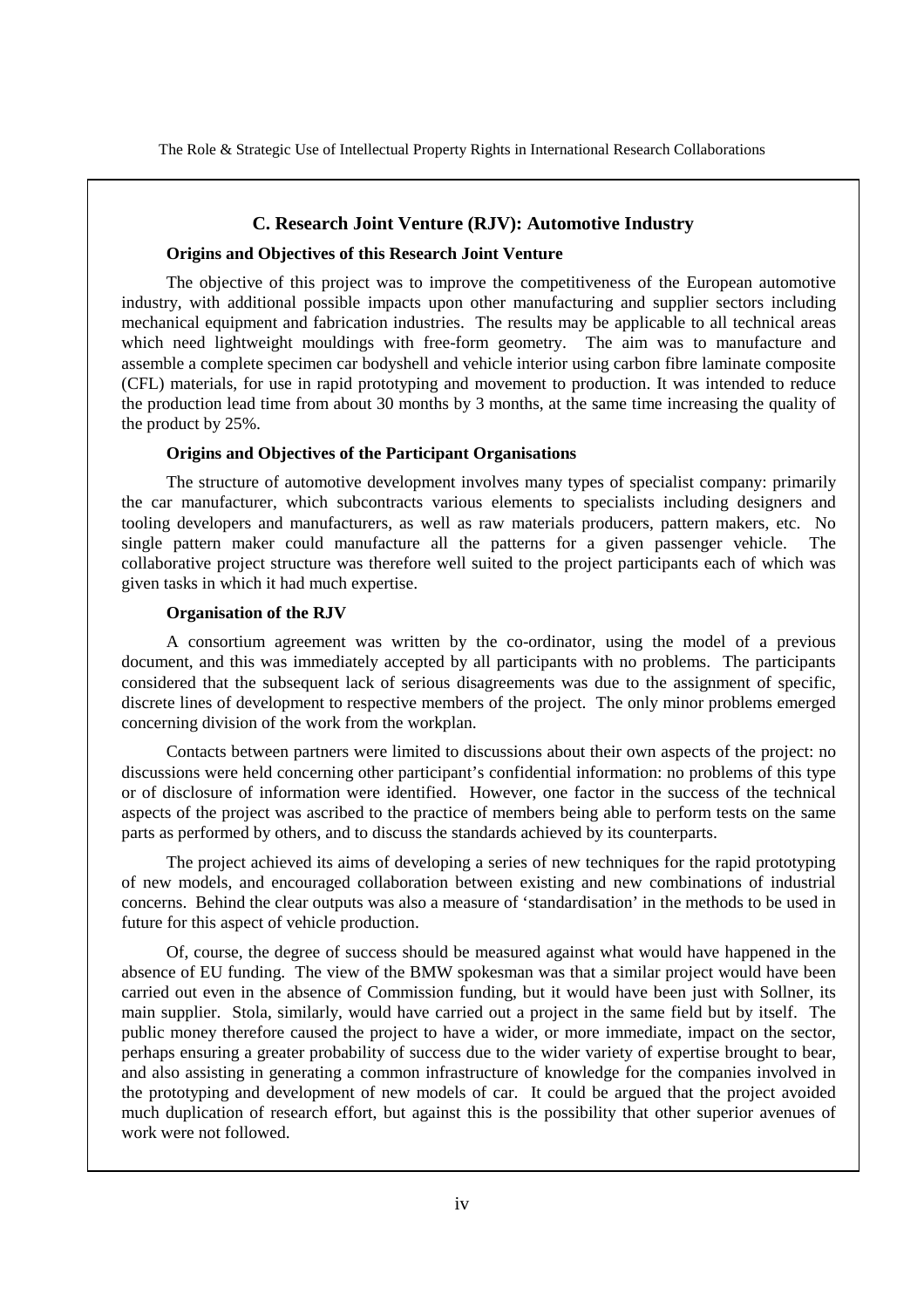#### **D. The Aerospace Industry**

#### **The Development of a Civil Aero Engine: The V2500 international consortium**

The market for large civil aero engines is dominated by three companies: Pratt & Whitney and General Electric from the USA, and Rolls Royce from the UK. They supply turbojet engines to the small number of large civil aircraft manufacturers. The business is extremely risky, due to the intense competition, very high costs of design and production, and long lead times involved. Research and development are also highly uncertain, and were the cause of the Rolls Royce financial problems 1971. When the scale of the market for a new aircraft or size of aircraft is small or very uncertain, it may not be realistic for one manufacturer to commit its financial and skill resources (including technical and commercial) for the potential rewards. But failing to enter a specific market risks losing sales, allowing a gap to appear in the range of corporate products, lagging in technological development, and allowing other competitors the chance to gain competitive advantage or market entry.

One strategy for coping with these features of the aero engine market is to collaborate with competitors. This can at the same time reduce financial and technological risks, maintain a presence in the market and at the technology's leading edge, and may even gain access to collaborators' expertise, both technological and commercial. The cost is a reduction in the potential payoff in case of success, and also the loss of technological intellectual property, which in this business is the foundation of company value. The main competitive advantage aero engine companies possess are the formidable barriers to entry for new market entrants; it is extremely difficult and expensive to acquire the expertise, physical capital and intellectual property (e.g. negotiating and licensing existing patents from market incumbents), to become an effective manufacturer of large jets.

The proprietary information was not so much about technology itself, but about procedures and know-how. There was not free and easy exchange of information, because of its strategic importance to competition outside the V2500. The V2500 became a successful design, with the best fuel consumption, operating costs and noise characteristics in its class, and was used in several aircraft, including the Airbus A320. Certification was awarded in 1988 (USA) and 1989 (EU). The first commercial flight was in May 1989 by which time orders had reached 253 units, representing eight airlines and two leasing companies, worth over \$2.6 billion.

Significant aspects of intellectual property treatment within the V2500 consortium include:

- All the members of the consortium had previously collaborated with some other participants in similar engine design co-operation.
- The members were all competitors with each other to a greater or lesser extent
- Development, licensing and marketing costs were very large and critical to commercial success in the field addressed.
- Protection of background intellectual property was of fundamental importance.
- IP is not only formal (patents, etc.), but also procedures, routines and know how. Engineers understand well the processes of design which evolve designs by trial and error. These procedures, routines and know-how are equally (sometimes more) important than the more obvious 'results' of R&D programmes, and must be protected by designing collaborative projects specifically to cope with their protection.
- The choice of partners, division of the workplan between members, and allocation of rewards, must be consistent overall, giving each participant the incentive to join and contribute fully to the project while being able to protect intellectual property.

The form which this collaboration took was essential to its formation. The modularisation of design programme was essential to enable each partner to ensure protection of its valuable IP.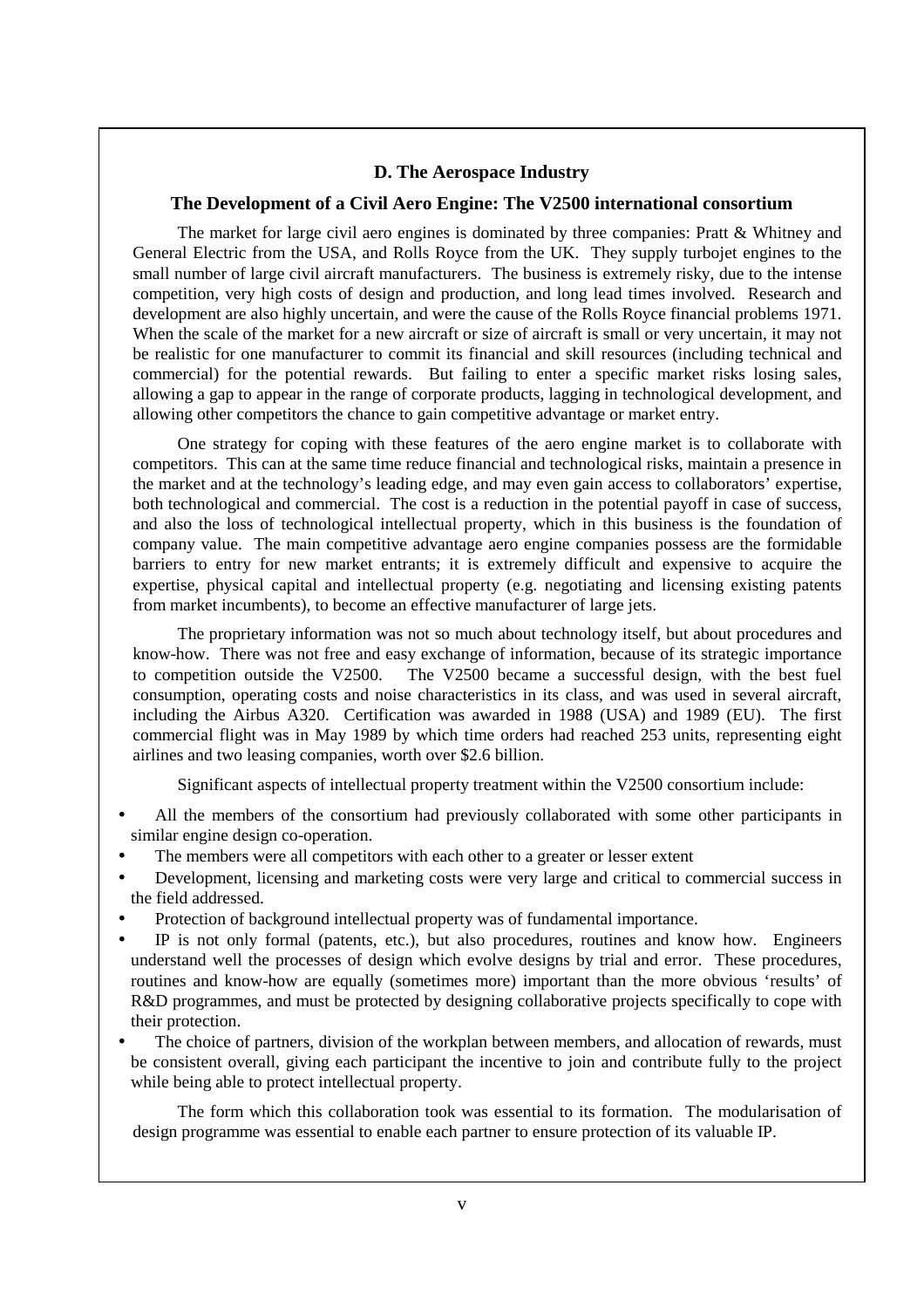#### **E. The American Textile Collaborative (AMTEX)**

*The AMTEX Partnership was set up in 1993 as a 10-year collaborative R&D program between the integrated textile industry — including fibres, textiles, apparel, and fabricated products — the U.S. Department of Energy (DOE), the DOE laboratories, other federal agencies and laboratories, and universities. The goal of AMTEX is to strengthen the competitiveness of the U.S. integrated textile industry us, by enabling U.S. manufacturers to offer higher value-added products and better service than foreign competitors.*

DOE laboratories bring expertise in areas such as low-waste chemical processes, sensors, advanced automation, advanced materials, energy efficiency, biotechnology, large-scale data analysis, enterprise simulation, and information technologies. Together with expertise from universities and under the direction of industry, these capabilities are considered useful for tackling a series of technology-based manufacturing problems identified by AMTEX to be necessary for bringing about the projected revolutionary increases in competitiveness. The following initiative areas were designated high priority:

- Demand-activated manufacturing;
- Environmentally sustainable and flexible fiber manufacturing;
- Flexible textile production processes;
- Agile apparel manufacturing;
- Higher value cotton.

The sector consists of a long and complex supply chain, with a history of cooperation and electronic data interchange, which positions it uniquely to implement the paradigm of agile manufacturing depending on new generations of information systems. AMTEX aims at increasing competitiveness through technologies such as:

- An information infrastructure (electronic marketplace) to unite the whole industry and enable companies to discover and respond rapidly to specific customer needs and market trends.
- Flexible manufacturing technologies assisting producers to respond more efficiently to market opportunities.
- Processes to recover, recycle and reuse fibers, dyes and other chemicals, and minimize air emissions in production.

A reported example of the collaboration is DOE's Plasma Physics Laboratory at Princeton, New Jersey, using a laser sensor originally developed to analyse particle behaviour during nuclear fusion reactions to provide real-time information on polymer structure as newly made fibres fly by. Another technology developed by DOE to enable the military to recognise enemy terrain may soon help U.S. textile companies inspect fabrics for flaws as they race through looms, knitting machines and dyeing processes. Other projects, involving biotechnology, are about identifying the genes in cotton regulating strength, fibre uniformity, drought resistance, and insect resistance. Yet other projects, not necessarily less important for the industry, involve the development of inexpensive sensors that help sewing machine operators make seams.

Foreign firms with significant U.S. manufacturing presence can participate under the understanding that they will use resulting innovations in their U.S. based operation for a few (three) years before transferring them abroad.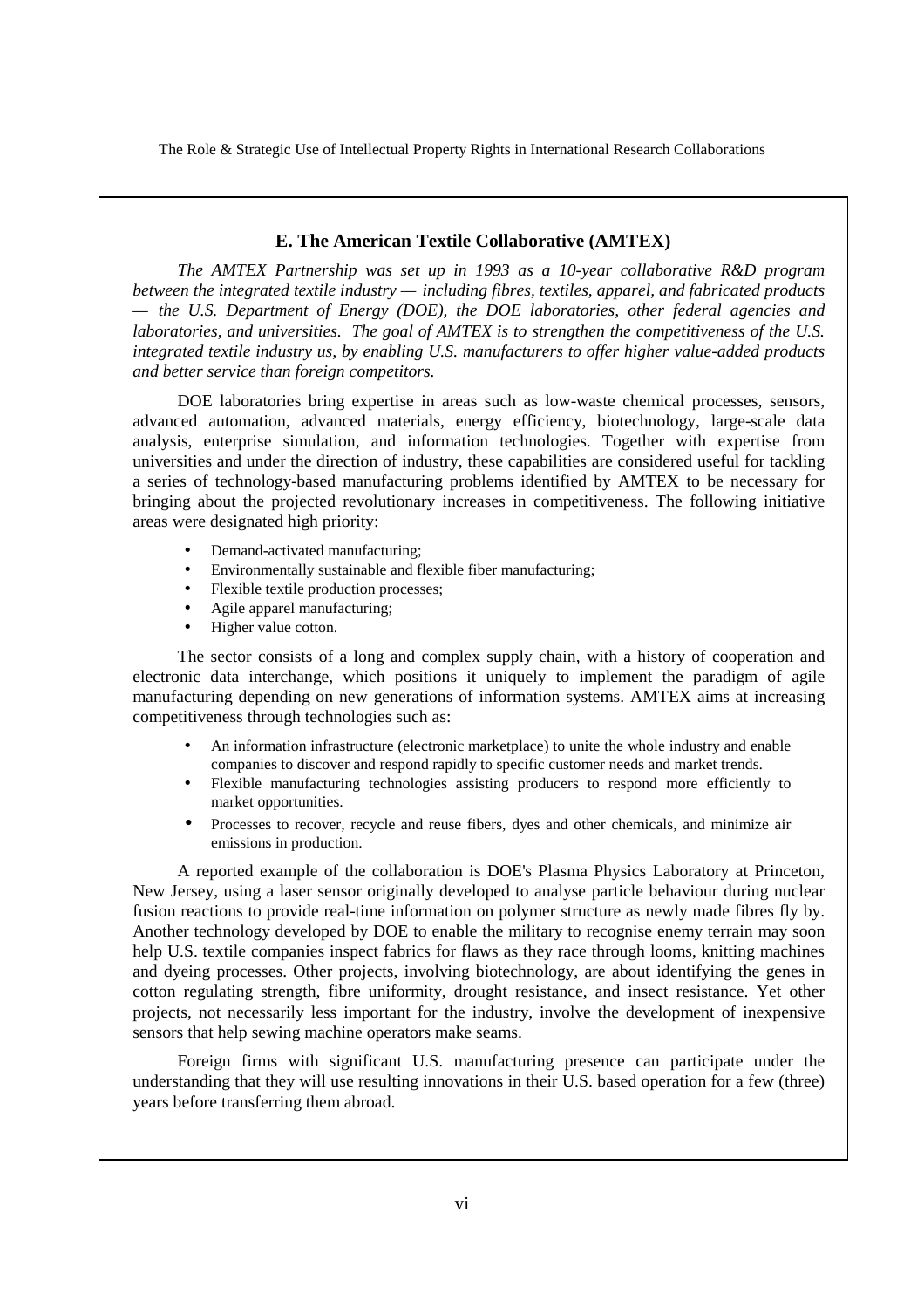#### **F. Collaboration in the ICT world**

The complexity and costs involved to tackle the enormous challenges in ICT (Information and Communication Technologies) are forcing the top-players in the semiconductor business to form global strategic partnerships on a cost-shared basis and, more and more, on a talent-shared basis. CMOS technology tends to become more uniform and *early insights* in new processing steps and modules, and the way they interact, together with a *costshared approach*, tend to be more important than pure exclusive ownership. The differentiation is gradually shifting more towards the design of functional building blocks, also called IP-blocks, and the way of combining IP (Intellectual Property) blocks in the most efficient way into attractive new systems and/or products or services.

At the same time, the more vertically integrated companies, where IC-design, development of own EDA-methods and tools for IC design, processing of ICs, packaging of semiconductor components, PCB-based system-integration and testing were all performed within one and the same group, have dramatically changed over the past two decades. Market analysts were talking about the *'atomization'* of the semiconductor market into different, independent players, such as EDA-vendors, 'pure foundries', fab-less design houses, packaging houses and IDMs. As the relationships and the underlying business models were changing strongly, so did the picture of IP and IPR. The notion of *'value chain management'* was born, as many companies worked closely together, in strategic partnerships, complementing each other in the total value chain.

Process technologies (especially the main stream CMOS technology) will further scale down to most probably 25 nm by 2011, may be earlier. Large players will collaborate in strategic partnerships to tackle the large challenges and the extremely high R&D costs. This will become more and more so on a global basis, based on global strategic partnerships. IC manufacturing is increasingly being outsourced to pure foundry companies, although most large IDMs still want to keep involved in process development and keep a minimum level of processing research and know-how to keep in line with the latest evolutions and to boost new systems or application specifications very quickly in line with such latest evolutions. A growing share of IC manufacturing is however being outsourced at present and this will further increase in the future.

Re-usability of functional building blocks (IP-blocks) will become a major driver for fast timeto-market requirements, in combination with increased systems complexity. Especially soft-IP will become important, taking into account scalability requirements. At present the market is still in need to have a better quality labeling of IP-blocks being offered on a commercial basis.

Horizontal integration, combining CMOS logic, with RF, MEMS, smart sensors and actuators, bio-materials,… will become a new driver in the coming decades, along with the further downscaling of the mainstream CMOS technologies into the nano-technology era. This will open up new frontiers and create totally new industrial and/or commercial ventures.

All this will create new players, new business models, *new IPR-rules* and quite some technological challenges, forcing different players from different disciplines to combine their forces and intelligence (talent). Such strategic partnerships will increasingly take place in the very early (*embryonic research*) phase of the lifecycle, allowing the partners involved to build a competitive advantage in due time and to grasp the optimum window of opportunity into the market. *IPR will have to be shared in new ways, as a consequence of such R&D-partnerships.*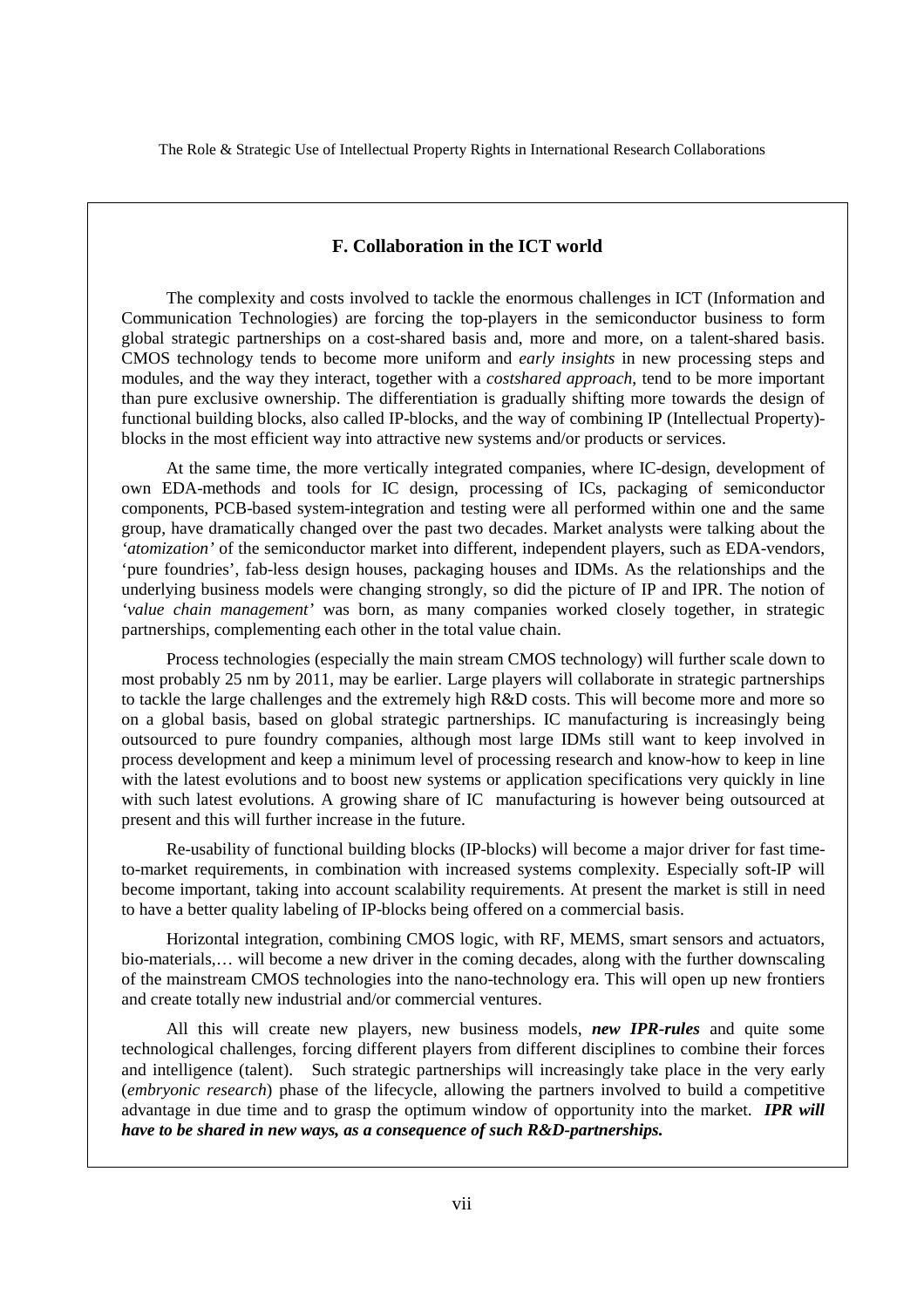#### **G. International Collaboration - Intelligent Manufacturing Systems**

Common understanding on the principles of international cooperation on research and development activities in the domain of intelligent manufacturing systems between the European Community and the United States of America, Japan, Australia, Canada and the EFTA countries of Norway and Switzerland (United States of America) - Annex: Terms of reference for a programme of international cooperation in advanced manufacturing:

Official Journal L 161 , 18/06/1997 p. 0002 - 0020

#### **1. Objective**

Participants will encourage and facilitate cooperation between entities, established within their territories (within the territories of its Member States in the case of the European Community), in the domain of intelligent manufacturing systems. Such cooperation should ensure a balance of benefits and contributions, be of industrial relevance and be based on the principle of mutual interest and understanding.

#### **2. Technical themes for IMS cooperation**

The cooperation will initially cover the following five technical themes:

- (a) total product life cycle issues;
- (b) process issues;
- (c) strategy/planning/design tools;
- (d) human/organizational/social issues, and,
- (e) virtual/extended enterprise issues.

Other themes within the scope of IMS may be envisaged, however, it should be ensured that new technical themes are consistent with government policies and industrial priorities of the participating regions.

#### **3. Forms and means of cooperation**

Cooperation will involve participation in projects by entities, in accordance with procedures adopted in common for the creation and operation of international consortia and may include visits, training and exchanges of scientists, engineers and other appropriate personnel for purposes relevant to the successful implementation and completion of the projects.

#### **4. Dissemination and utilisation of information**

Intellectual property rights (IPR) resulting from projects carried out within IMS will be subject to the IMS/IPR provisions given in Appendix 2 of the ToR.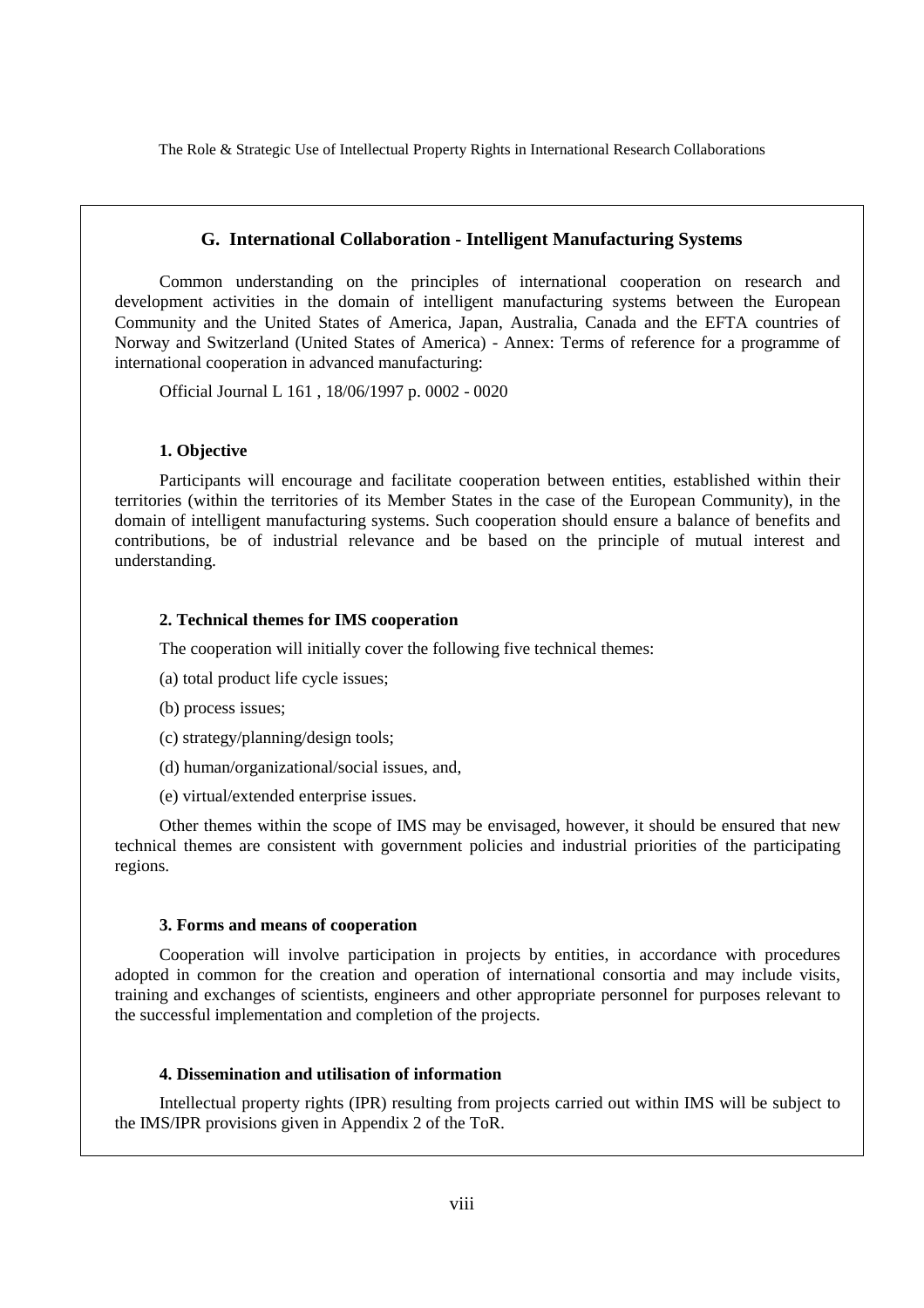#### **H. Designs**

Designs are normally related to an individual creator or a number of creators (human beings) producing a new "form" for two- or three- dimensional articles. Designs may be *artistic works* that can be protected under specific design protection laws and/or by *copyright.* The question is: should new protection schemes develop in the one or the other direction, given the *different protection periods* under these two basic approaches? The term "design" is rapidly changing its scope in the digital area, which for example refers to "information design". *Pervasive computing and experience design are accelerating the transformation of what we mean by design.*

Design applications normally are filed with national IP Offices and are examined as to *formalities* only. No substantive examination or examination as to novelty is performed. Although grant and publication should occur within a relatively short time period, there are countries where *secret* deposit is possible which delays grant. Delayed publication of design rights reduces legal certainty for third parties. *Searches* as to prior design rights are difficult, although there are Patent Offices, such as in Romania, that perform searches. Substantial differences exist between the laws of the member states, in particular as concerns the protection period, which typically is 5 years, with renewals possible, up to 15 years in Austria, for example, and 25 years in France or pursuant to the EU Regulation which has now entered into force and will counterbalance the lack of harmonisation of national laws, which affects the movement of goods in the Internal Market.

In the framework of *collaborative R&D* design protection may come up in industries which necessitate design, such as the automobile industry. This industry typically might be considered as governed by the rule *"Capital vs. Protection";* recently it shows some revolutionary aspects as the acceleration of business creates "*Collaboration vs. Competition". A new phenomenon is that formerly competing firms,* which make up about 65% of world wide automobile production, have commenced establishing a *standardised Internet platform ("Covisint")* for their entire automotive business. The *Covisint* venture which comprises co-operation in engineering and product design, for example, to arrive at standardised parts, as well as supply chain management and procurement functions, enables operation in a 24-hour-a-day development cycle. *Covisint* aims at reducing developing times from 36 months to 12-18 months, and the time between order and delivery of a car to 18 days. The Federal Trade Commission has approved Covisint with caution, pending future developments.

Key problems to be considered in collaborations include: What happens in such collaboration environments with *IPs and their protection requirements?* Who would file an application for design protection, and where and when? Who would claim ownership, if for example the Community design as an object of property, shall be dealt with as a national design right? Would protection be needed at all if there basically is no competitor and if for example two-thirds of all cars were equipped with identical parts? Could one identify individual designers (creators)? A problem to which we feel attention should be drawn is the increasing tendency of companies to try to use the trade marks system to protect functional designs in their products. For example applications have been filed, with varying success, for the well-known 'button' configuration of 'Lego' children's play bricks. The effect would be to give Lego a perpetual monopoly on this design, even though it was a principle used by other manufacturers of play bricks during the inter-wars period. We believe that trade marks registries should be alert to this problem, as it is economically undesirable to give any manufacturer a perpetual monopoly in a functional design.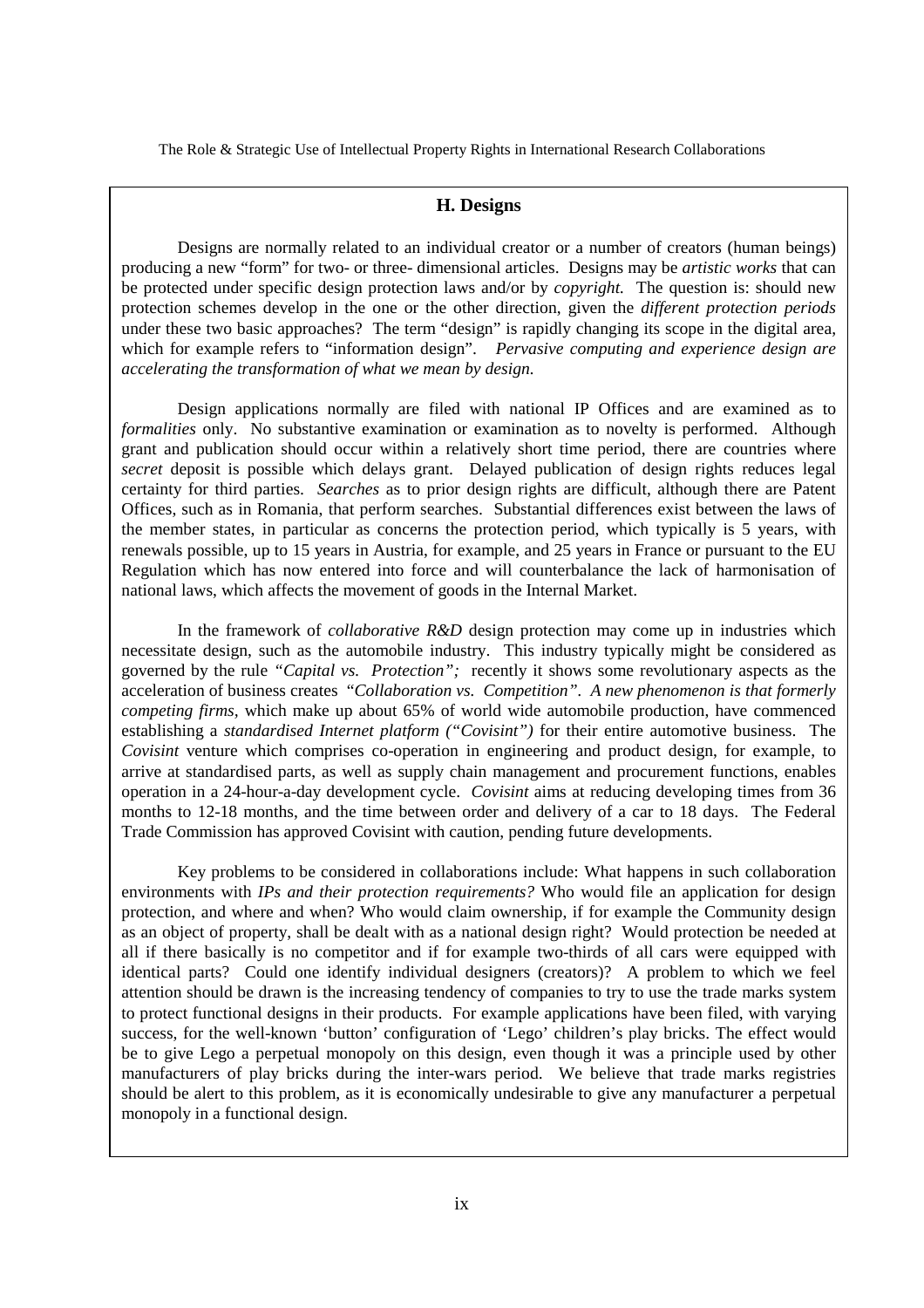# **A2 - BIBLIOGRAPHY & REFERENCE DOCUMENTS**

Communication of the European Commission "Towards a European Research Area", COM(2000) 6.

Communication from the Commission to the Council, the European Parliament, the Economic and Social Committee and the Committee of the Regions - "Making a reality of The European Research Area: Guidelines for EU research activities(2002-2006)", COM (2000) 612.

1992 Joint Council-Commission declaration, "Intellectual Property Aspects of scientific and technological co-operation agreements between the community and third countries" COM(92) 202 final (1992).

OECD international collaboration report, "International Collaborative R&D and Intellectual Property Rights", DSTI/STP/TIP(97)15, (1997).

European Commission funded study, carried out by FIST SA, "Intellectual Property Rights in Publicly funded Research", June 1998.

OECD innovation report, "Patents and Innovation in the International Context", OCDE/GD(97)210, (1997).

ETAN report on "Strategic Dimensions of Intellectual Property Rights in the Context of S&T Policy", EUR 18914, June 1999, and the accompanying October 6, 1999 seminar report of the same title, EUR 19308.

OECD international collaboration report, "International Collaborative R&D and Intellectual Property Rights", DSTI/STP/TIP(97)15, (1997).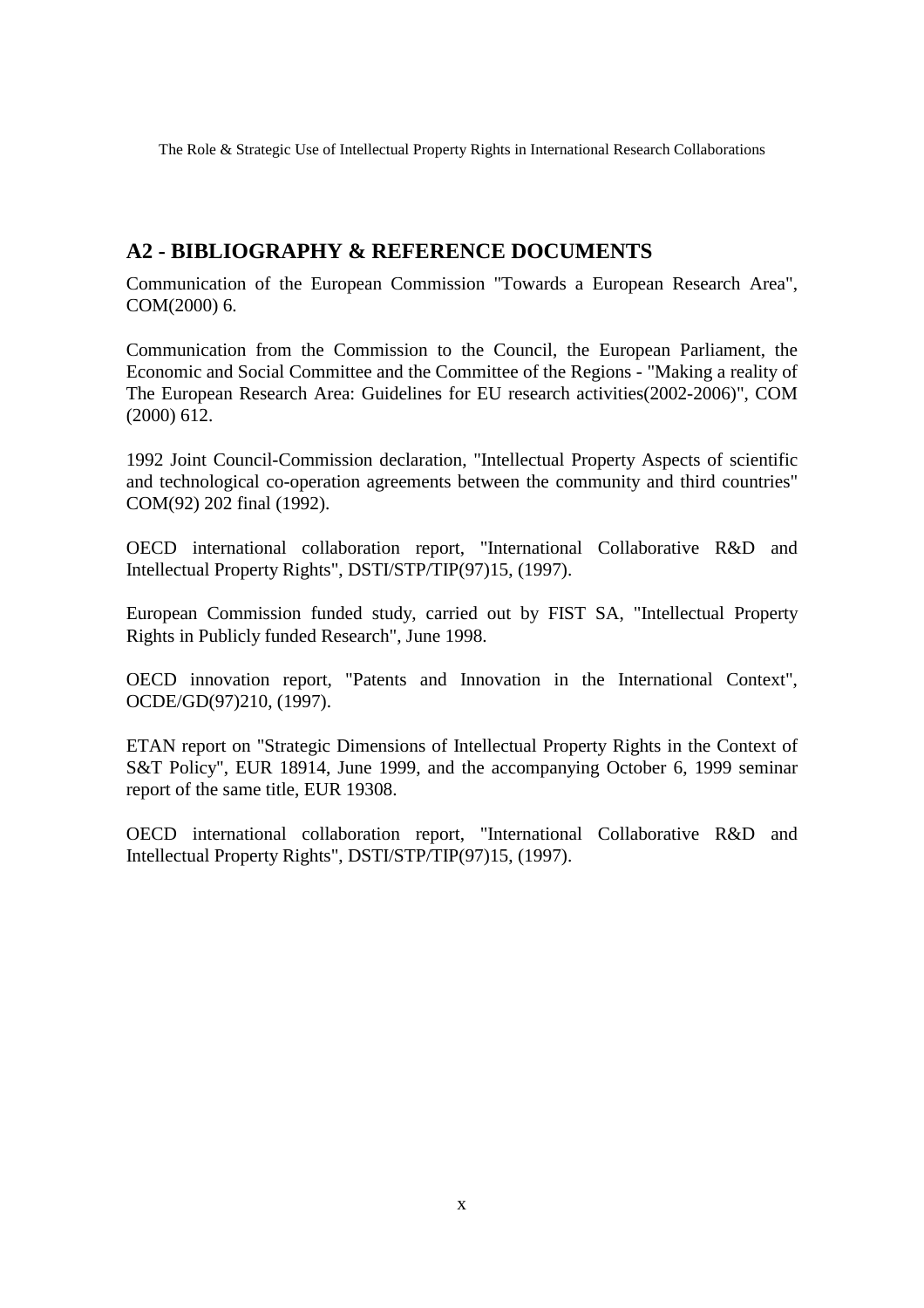#### **EUR 20230 – Working Paper: Expert Group Report on Role and Strategic Use of IPR (Intellectual Property Rights) in International Research Collaborations**

Luxembourg: Office for Official Publications of the European Communities

2002 — 61 pp. — A4: 21,0 x 29,7 cm